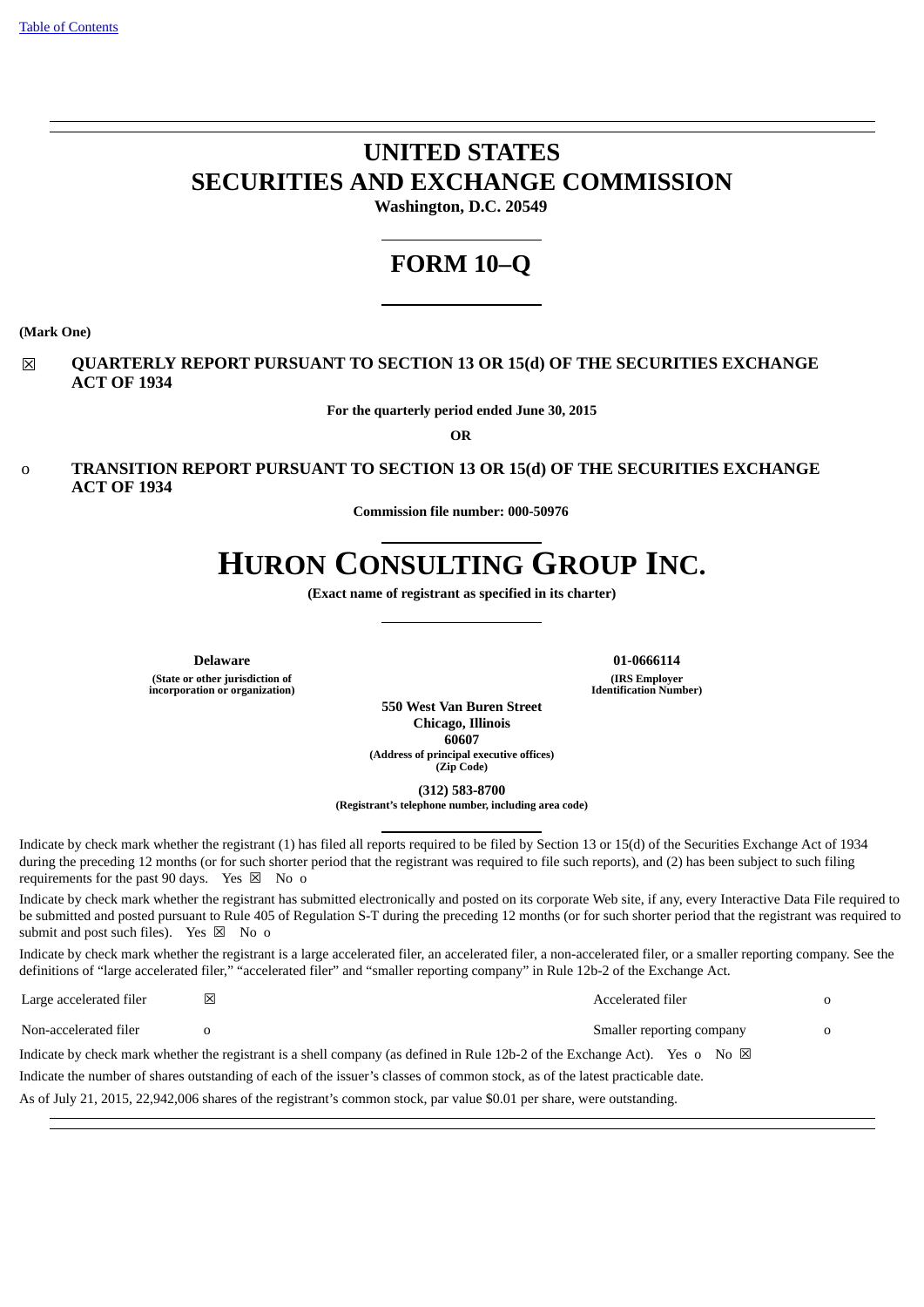## **Huron Consulting Group Inc.**

## **HURON CONSULTING GROUP INC.**

## **INDEX**

**Page**

<span id="page-1-0"></span>

|           |                                                                                       | Page         |
|-----------|---------------------------------------------------------------------------------------|--------------|
|           | <b>Part I – Financial Information</b>                                                 |              |
| Item 1.   | <b>Consolidated Financial Statements (Unaudited)</b>                                  |              |
|           | <b>Consolidated Balance Sheets</b>                                                    | $\mathbf{1}$ |
|           | <b>Consolidated Statements of Earnings and Other Comprehensive Income</b>             | 2            |
|           | <b>Consolidated Statement of Stockholders' Equity</b>                                 | 3            |
|           | <b>Consolidated Statements of Cash Flows</b>                                          | 4            |
|           | <b>Notes to Consolidated Financial Statements</b>                                     | 5            |
| Item 2.   | Management's Discussion and Analysis of Financial Condition and Results of Operations | 22           |
| Item 3.   | <b>Quantitative and Qualitative Disclosures About Market Risk</b>                     | 43           |
| Item 4.   | <b>Controls and Procedures</b>                                                        | 44           |
|           | <u> Part II – Other Information</u>                                                   |              |
| Item 1.   | <b>Legal Proceedings</b>                                                              | 44           |
| Item 1A.  | <b>Risk Factors</b>                                                                   | 45           |
| Item 2.   | <b>Unregistered Sales of Equity Securities and Use of Proceeds</b>                    | 45           |
| Item 3.   | Defaults Upon Senior Securities                                                       | 46           |
| Item 4.   | <b>Mine Safety Disclosures</b>                                                        | 46           |
| Item 5.   | <b>Other Information</b>                                                              | 46           |
| Item 6.   | <b>Exhibits</b>                                                                       | 47           |
| Signature |                                                                                       | 48           |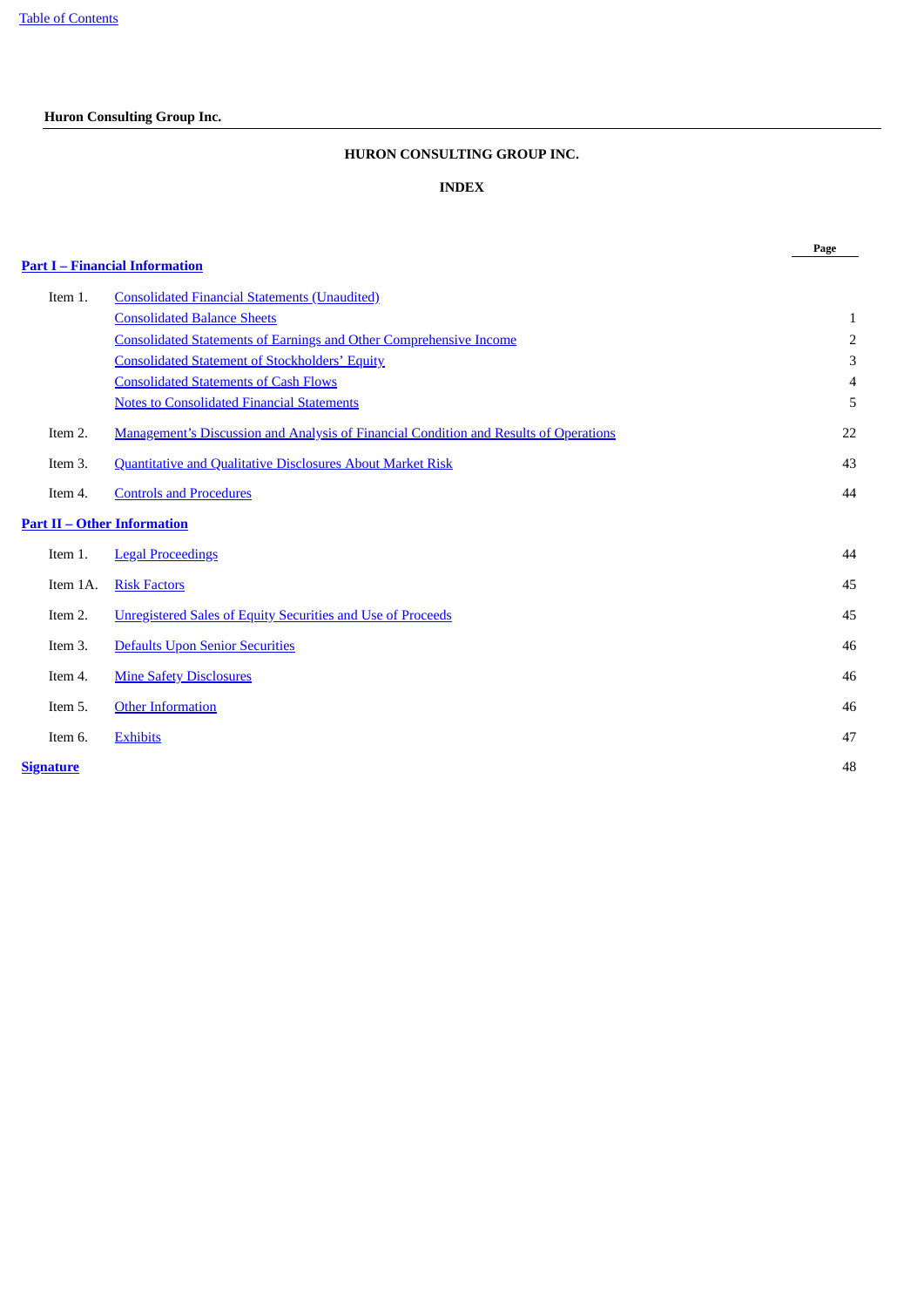## **PART I - FINANCIAL INFORMATION ITEM 1. CONSOLIDATED FINANCIAL STATEMENTS**

## **HURON CONSULTING GROUP INC. CONSOLIDATED BALANCE SHEETS (In thousands, except share and per share amounts) (Unaudited)**

<span id="page-2-1"></span><span id="page-2-0"></span>

|                                                                                                                                                                |    | <b>June 30,</b><br>2015 | December 31,<br>2014 |           |  |
|----------------------------------------------------------------------------------------------------------------------------------------------------------------|----|-------------------------|----------------------|-----------|--|
| <b>Assets</b>                                                                                                                                                  |    |                         |                      |           |  |
| Current assets:                                                                                                                                                |    |                         |                      |           |  |
| Cash and cash equivalents                                                                                                                                      | \$ | 16,828                  | \$                   | 256,872   |  |
| Receivables from clients, net                                                                                                                                  |    | 118,013                 |                      | 98,640    |  |
| Unbilled services, net                                                                                                                                         |    | 96,248                  |                      | 91,392    |  |
| Income tax receivable                                                                                                                                          |    | 5,067                   |                      | 8,125     |  |
| Deferred income taxes, net                                                                                                                                     |    | 13,481                  |                      | 14,772    |  |
| Prepaid expenses and other current assets                                                                                                                      |    | 20,598                  |                      | 16,358    |  |
| Total current assets                                                                                                                                           |    | 270,235                 |                      | 486,159   |  |
| Property and equipment, net                                                                                                                                    |    | 49,098                  |                      | 44,677    |  |
| Long-term investment                                                                                                                                           |    | 22,050                  |                      | 12,250    |  |
| Other non-current assets                                                                                                                                       |    | 25,589                  |                      | 20,998    |  |
| Intangible assets, net                                                                                                                                         |    | 110,428                 |                      | 24,684    |  |
| Goodwill                                                                                                                                                       |    | 807,107                 |                      | 567,146   |  |
| <b>Total assets</b>                                                                                                                                            | \$ | 1,284,507               | $\,$                 | 1,155,914 |  |
| Liabilities and stockholders' equity                                                                                                                           |    |                         |                      |           |  |
| <b>Current liabilities:</b>                                                                                                                                    |    |                         |                      |           |  |
| Accounts payable                                                                                                                                               | \$ | 8,773                   | \$                   | 11,085    |  |
| Accrued expenses                                                                                                                                               |    | 21,606                  |                      | 17,315    |  |
| Accrued payroll and related benefits                                                                                                                           |    | 58,932                  |                      | 106,488   |  |
| Current maturities of long-term debt                                                                                                                           |    |                         |                      | 28,750    |  |
| Deferred revenues                                                                                                                                              |    | 23,828                  |                      | 12,738    |  |
| Total current liabilities                                                                                                                                      |    | 113,139                 |                      | 176,376   |  |
| Non-current liabilities:                                                                                                                                       |    |                         |                      |           |  |
| Deferred compensation and other liabilities                                                                                                                    |    | 16,526                  |                      | 10,838    |  |
| Long-term debt, net of current portion                                                                                                                         |    | 467,630                 |                      | 327,852   |  |
| Deferred lease incentives                                                                                                                                      |    | 13,308                  |                      | 13,359    |  |
| Deferred income taxes, net                                                                                                                                     |    | 47,893                  |                      | 26,855    |  |
| Total non-current liabilities                                                                                                                                  |    | 545,357                 |                      | 378,904   |  |
| <b>Commitments and contingencies</b>                                                                                                                           |    |                         |                      |           |  |
| <b>Stockholders' equity</b>                                                                                                                                    |    |                         |                      |           |  |
| Common stock; \$0.01 par value; 500,000,000 shares authorized; 25,135,647 and 24,976,395 shares issued at June 30,<br>2015 and December 31, 2014, respectively |    | 243                     |                      | 241       |  |
| Treasury stock, at cost, 2,189,815 and 2,097,173 shares at June 30, 2015 and December 31, 2014, respectively                                                   |    | (100, 205)              |                      | (94,074)  |  |
| Additional paid-in capital                                                                                                                                     |    | 449,091                 |                      | 442,308   |  |
| Retained earnings                                                                                                                                              |    | 275,149                 |                      | 254,814   |  |
| Accumulated other comprehensive income (loss)                                                                                                                  |    | 1,733                   |                      | (2,655)   |  |
| Total stockholders' equity                                                                                                                                     |    | 626,011                 |                      | 600,634   |  |
| Total liabilities and stockholders' equity                                                                                                                     | \$ | 1,284,507               | \$                   | 1,155,914 |  |

<span id="page-2-2"></span>*The accompanying notes are an integral part of the consolidated financial statements.*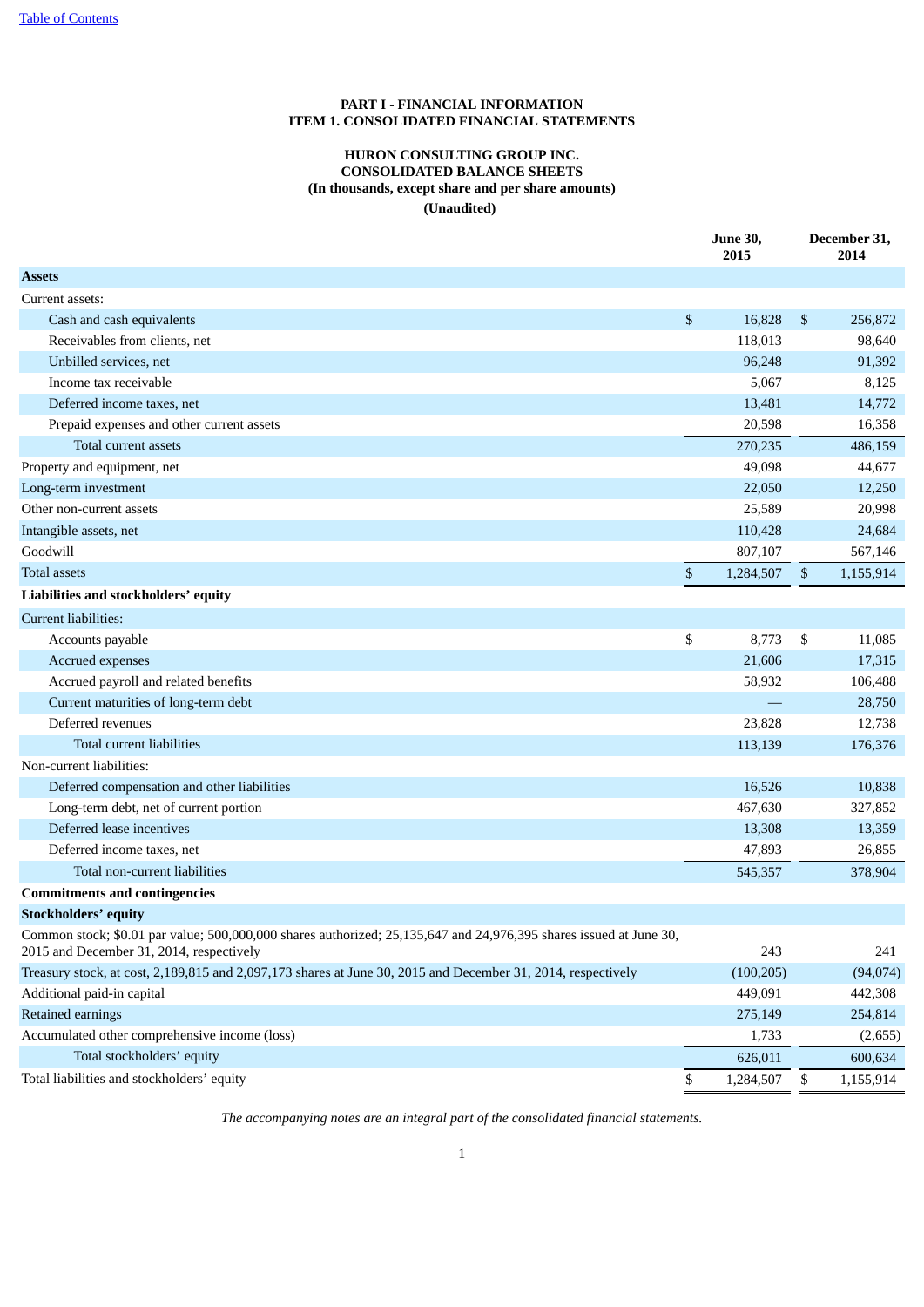## **HURON CONSULTING GROUP INC. CONSOLIDATED STATEMENTS OF EARNINGS AND OTHER COMPREHENSIVE INCOME (In thousands, except per share amounts) (Unaudited)**

|                                                                                                                     | Three Months Ended<br><b>June 30.</b> |    | <b>Six Months Ended</b><br><b>June 30,</b> |               |      |                                |  |
|---------------------------------------------------------------------------------------------------------------------|---------------------------------------|----|--------------------------------------------|---------------|------|--------------------------------|--|
|                                                                                                                     | 2015                                  |    | 2014                                       | 2015          |      | 2014                           |  |
| <b>Revenues and reimbursable expenses:</b>                                                                          |                                       |    |                                            |               |      |                                |  |
| Revenues                                                                                                            | \$<br>223,644                         | \$ | 209,405                                    | \$<br>411,497 | \$   | 420,136                        |  |
| Reimbursable expenses                                                                                               | 21,389                                |    | 21,141                                     | 38,544        |      | 40,244                         |  |
| Total revenues and reimbursable expenses                                                                            | 245,033                               |    | 230,546                                    | 450,041       |      | 460,380                        |  |
| Direct costs and reimbursable expenses (exclusive of depreciation and amortization shown in<br>operating expenses): |                                       |    |                                            |               |      |                                |  |
| Direct costs                                                                                                        | 125,490                               |    | 124,289                                    | 250,491       |      | 247,899                        |  |
| Amortization of intangible assets and software development costs                                                    | 4,969                                 |    | 1,290                                      | 7,481         |      | 2,391                          |  |
| Reimbursable expenses                                                                                               | 21,470                                |    | 20,899                                     | 38,723        |      | 40,330                         |  |
| Total direct costs and reimbursable expenses                                                                        | 151,929                               |    | 146,478                                    | 296,695       |      | 290,620                        |  |
| Operating expenses and other operating (gains) losses:                                                              |                                       |    |                                            |               |      |                                |  |
| Selling, general and administrative expenses                                                                        | 46,665                                |    | 43,184                                     | 88,998        |      | 80,872                         |  |
| Restructuring charges                                                                                               | 597                                   |    | 1,034                                      | 2,187         |      | 1,163                          |  |
| Litigation and other (gains) losses                                                                                 | 750                                   |    | (440)                                      | 524           |      | (440)                          |  |
| Depreciation and amortization                                                                                       | 9,000                                 |    | 6,267                                      | 16,777        |      | 12,323                         |  |
| Total operating expenses and other operating (gains) losses                                                         | 57,012                                |    | 50,045                                     | 108,486       |      | 93,918                         |  |
| Operating income                                                                                                    | 36,092                                |    | 34,023                                     | 44,860        |      | 75,842                         |  |
| Other income (expense), net:                                                                                        |                                       |    |                                            |               |      |                                |  |
| Interest expense, net of interest income                                                                            | (4,764)                               |    | (1,594)                                    | (9, 158)      |      | (2,965)                        |  |
| Other income (expense), net                                                                                         | 167                                   |    | 169                                        | (560)         |      | 345                            |  |
| Total other expense, net                                                                                            | (4,597)                               |    | (1,425)                                    | (9,718)       |      | (2,620)                        |  |
| Income before income tax expense                                                                                    | 31,495                                |    | 32,598                                     | 35,142        |      | 73,222                         |  |
| Income tax expense                                                                                                  | 12,662                                |    | 12,685                                     | 14,807        |      | 19,183                         |  |
| Net income                                                                                                          | \$<br>18,833                          | \$ | 19,913                                     | \$<br>20,335  | $\,$ | 54,039                         |  |
| Earnings per share:                                                                                                 |                                       |    |                                            |               |      |                                |  |
| <b>Basic</b>                                                                                                        | \$<br>0.85                            | \$ | 0.88                                       | \$<br>0.92    | \$   | 2.39                           |  |
| Diluted                                                                                                             | \$<br>0.83                            | \$ | 0.86                                       | \$<br>0.90    | \$   | 2.34                           |  |
| Weighted average shares used in calculating earnings per share:                                                     |                                       |    |                                            |               |      |                                |  |
| <b>Basic</b>                                                                                                        | 22,220                                |    | 22,645                                     | 22,174        |      | 22,617                         |  |
| Diluted                                                                                                             | 22,654                                |    | 23,098                                     | 22,628        |      | 23,092                         |  |
| <b>Comprehensive income:</b>                                                                                        |                                       |    |                                            |               |      |                                |  |
| Net income                                                                                                          | \$<br>18,833                          | \$ | 19,913                                     | \$<br>20,335  | \$   | 54,039                         |  |
| Foreign currency translation gain, net of tax                                                                       | 850                                   |    | 498                                        | 414           |      | 392                            |  |
| Unrealized gain on investment, net of tax                                                                           | 4,185                                 |    |                                            | 4,135         |      | $\qquad \qquad \longleftarrow$ |  |
| Unrealized gain (loss) on cash flow hedging instruments, net of tax                                                 | 48                                    |    | (156)                                      | (161)         |      | (180)                          |  |
| Other comprehensive income                                                                                          | 5,083                                 |    | 342                                        | 4,388         |      | 212                            |  |
| Comprehensive income                                                                                                | \$<br>23,916                          | \$ | 20,255                                     | \$<br>24,723  | \$   | 54,251                         |  |

<span id="page-3-0"></span>*The accompanying notes are an integral part of the consolidated financial statements.*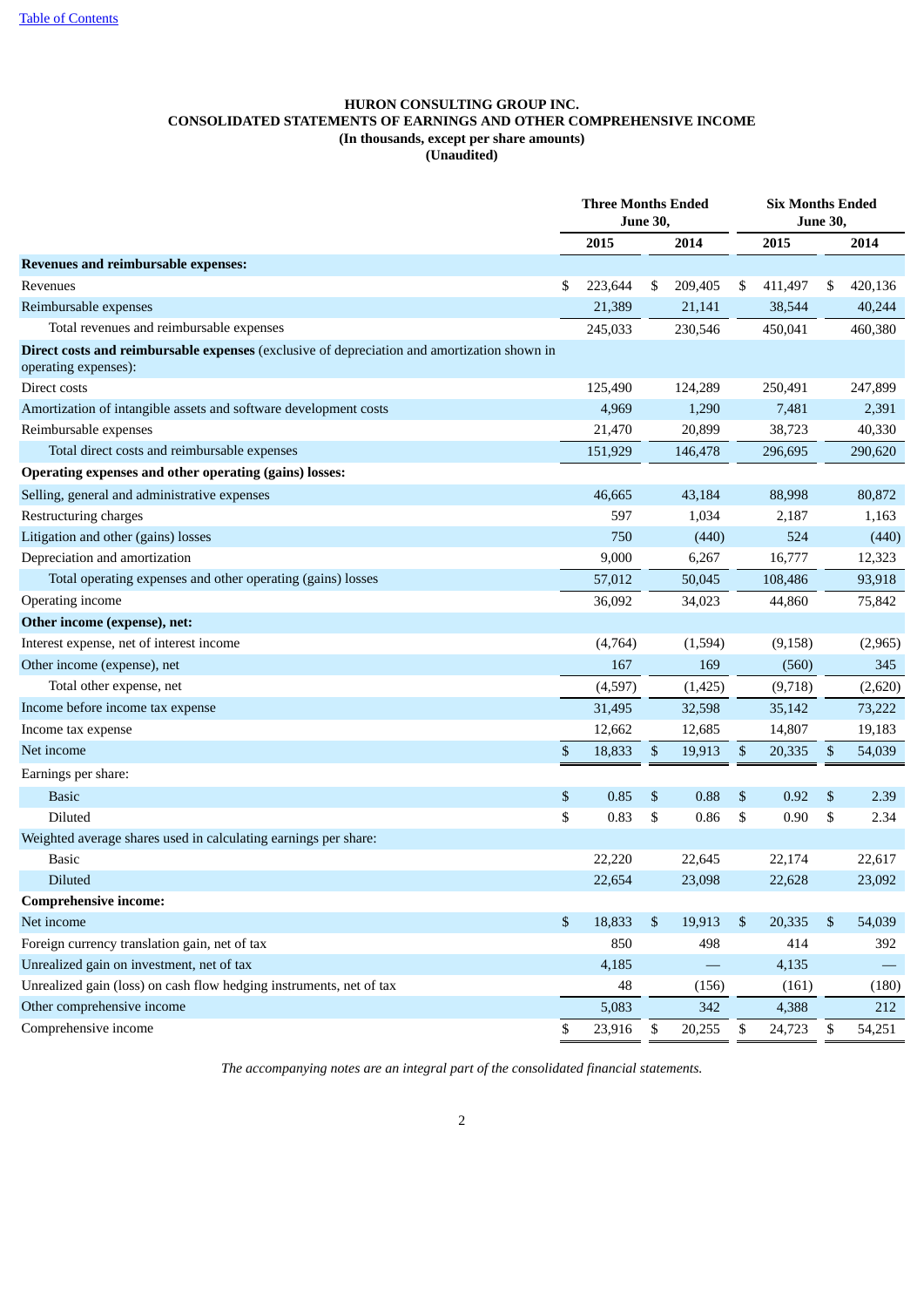## **HURON CONSULTING GROUP INC. CONSOLIDATED STATEMENT OF STOCKHOLDERS' EQUITY (In thousands, except share amounts) (Unaudited)**

|                                                   | <b>Common Stock</b> |    |               | <b>Treasury Stock</b> |   | <b>Additional</b><br>Paid-In |         |           |                                    |         | <b>Accumulated Other</b> |         |    |           |  |  |  |  |  |  |  |                                       |  |                                |
|---------------------------------------------------|---------------------|----|---------------|-----------------------|---|------------------------------|---------|-----------|------------------------------------|---------|--------------------------|---------|----|-----------|--|--|--|--|--|--|--|---------------------------------------|--|--------------------------------|
|                                                   | <b>Shares</b>       |    | <b>Amount</b> | <b>Shares</b>         |   | Amount                       | Capital |           | <b>Retained</b><br><b>Earnings</b> |         |                          |         |    |           |  |  |  |  |  |  |  | Comprehensive<br><b>Income (Loss)</b> |  | Stockholders'<br><b>Equity</b> |
| <b>Balance at December 31, 2014</b>               | 24,115,593          | S. | 241           | (2,109,316)           | S | (94, 074)                    | \$      | 442,308   | S.                                 | 254,814 | -S                       | (2,655) | -S | 600,634   |  |  |  |  |  |  |  |                                       |  |                                |
| Comprehensive income                              |                     |    |               |                       |   |                              |         |           |                                    | 20,335  |                          | 4,388   |    | 24,723    |  |  |  |  |  |  |  |                                       |  |                                |
| Issuance of common stock in<br>connection with:   |                     |    |               |                       |   |                              |         |           |                                    |         |                          |         |    |           |  |  |  |  |  |  |  |                                       |  |                                |
| Restricted stock awards, net of<br>cancellations  | 363,922             |    | 4             | (24, 568)             |   | (1,481)                      |         | 1,477     |                                    |         |                          |         |    |           |  |  |  |  |  |  |  |                                       |  |                                |
| <b>Business acquisition</b>                       | 28,486              |    |               |                       |   |                              |         | 2,204     |                                    |         |                          |         |    | 2,204     |  |  |  |  |  |  |  |                                       |  |                                |
| Share-based compensation                          |                     |    |               |                       |   |                              |         | 13,796    |                                    |         |                          |         |    | 13,796    |  |  |  |  |  |  |  |                                       |  |                                |
| Shares redeemed for employee tax<br>withholdings  |                     |    |               | (69, 221)             |   | (4,650)                      |         |           |                                    |         |                          |         |    | (4,650)   |  |  |  |  |  |  |  |                                       |  |                                |
| Income tax benefit on share-based<br>compensation |                     |    |               |                       |   |                              |         | 2,802     |                                    |         |                          |         |    | 2,802     |  |  |  |  |  |  |  |                                       |  |                                |
| Share repurchases                                 | (217, 279)          |    | (2)           |                       |   |                              |         | (13, 496) |                                    |         |                          |         |    | (13, 498) |  |  |  |  |  |  |  |                                       |  |                                |
| <b>Balance at June 30, 2015</b>                   | 24,290,722          |    | 243           | (2,203,105)           |   | (100, 205)                   | S.      | 449,091   |                                    | 275,149 |                          | 1,733   |    | 626,011   |  |  |  |  |  |  |  |                                       |  |                                |

<span id="page-4-0"></span>*The accompanying notes are an integral part of the consolidated financial statements.*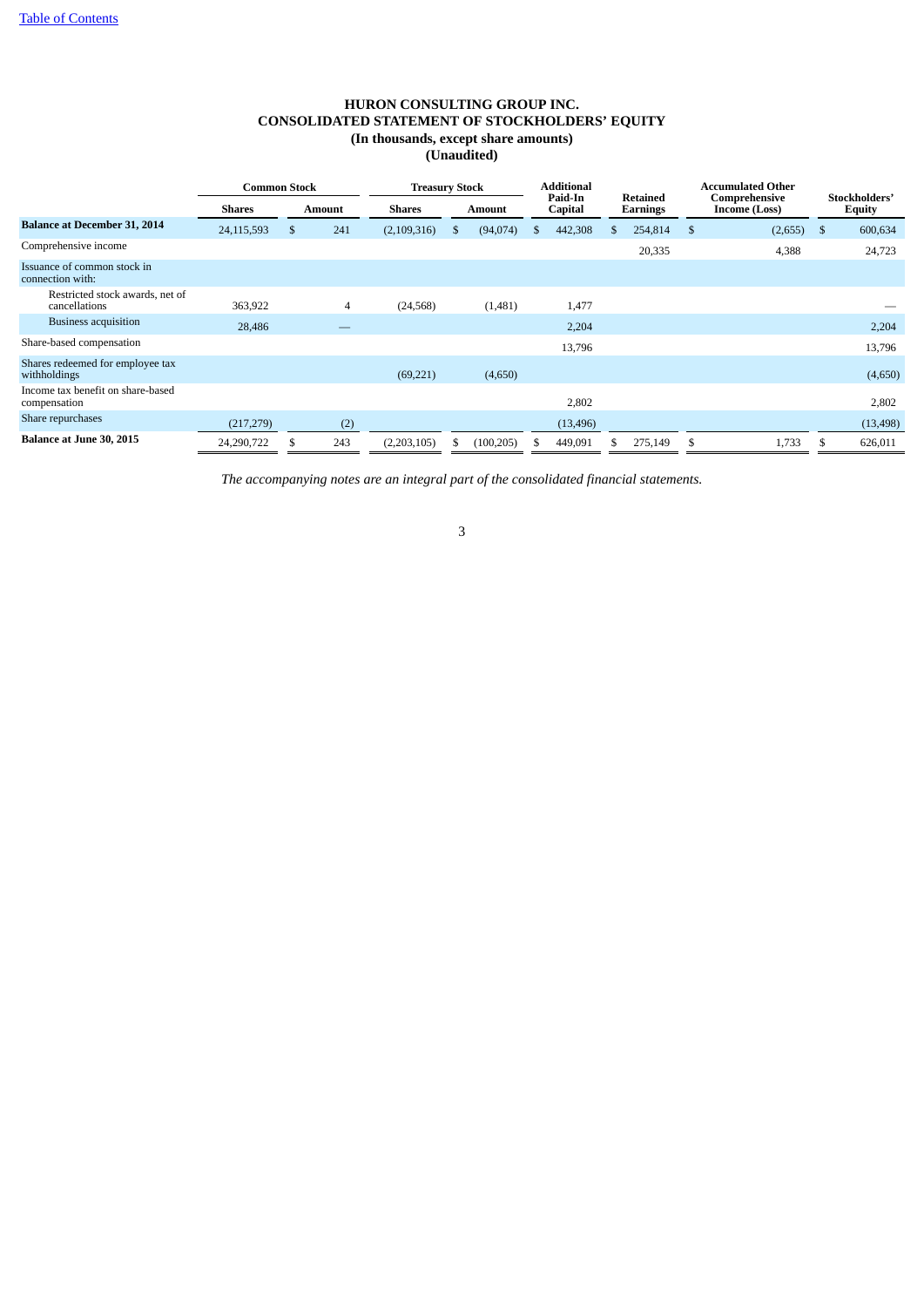## **HURON CONSULTING GROUP INC. CONSOLIDATED STATEMENTS OF CASH FLOWS (In thousands) (Unaudited)**

|                                                                                       | <b>Six Months Ended</b><br><b>June 30,</b> |              |           |
|---------------------------------------------------------------------------------------|--------------------------------------------|--------------|-----------|
|                                                                                       | 2015                                       |              | 2014      |
| <b>Cash flows from operating activities:</b>                                          |                                            |              |           |
| Net income                                                                            | \$<br>20,335                               | \$           | 54,039    |
| Adjustments to reconcile net income to net cash provided by operating activities:     |                                            |              |           |
| Depreciation and amortization                                                         | 24,431                                     |              | 15,071    |
| Share-based compensation                                                              | 11,776                                     |              | 10,273    |
| Amortization of debt discount and issuance costs                                      | 4,663                                      |              | 677       |
| Allowances for doubtful accounts and unbilled services                                | (1,034)                                    |              | (281)     |
| Deferred income taxes                                                                 | 3,191                                      |              | 5,816     |
| Changes in operating assets and liabilities, net of acquisitions:                     |                                            |              |           |
| (Increase) decrease in receivables from clients                                       | (7,550)                                    |              | (4,679)   |
| (Increase) decrease in unbilled services                                              | (824)                                      |              | (37, 220) |
| (Increase) decrease in current income tax receivable / payable, net                   | 3,106                                      |              | (13,966)  |
| (Increase) decrease in other assets                                                   | (4, 125)                                   |              | 3,812     |
| Increase (decrease) in accounts payable and accrued liabilities                       | 2,863                                      |              | 10,517    |
| Increase (decrease) in accrued payroll and related benefits                           | (47, 114)                                  |              | (32,764)  |
| Increase (decrease) in deferred revenues                                              | 8,613                                      |              | 904       |
| Net cash provided by operating activities                                             | 18,331                                     |              | 12,199    |
| <b>Cash flows from investing activities:</b>                                          |                                            |              |           |
| Purchases of property and equipment, net                                              | (9,869)                                    |              | (11, 433) |
| Investment in life insurance policies                                                 | (5, 127)                                   |              | (797)     |
| Purchases of businesses                                                               | (331,990)                                  |              | (51, 391) |
| Purchases of convertible debt investment                                              | (3, 138)                                   |              |           |
| Capitalization of internally developed software costs                                 | (398)                                      |              |           |
| Proceeds from note receivable                                                         |                                            |              | 328       |
| Net cash used in investing activities                                                 | (350, 522)                                 |              | (63,293)  |
| <b>Cash flows from financing activities:</b>                                          |                                            |              |           |
| Proceeds from exercise of stock options                                               |                                            |              | 779       |
| Shares redeemed for employee tax withholdings                                         | (4,650)                                    |              | (3, 140)  |
| Tax benefit from share-based compensation                                             | 2,823                                      |              | 4,602     |
| Share repurchases                                                                     | (13, 498)                                  |              | (9,539)   |
| Proceeds from borrowings under credit facility                                        | 256,500                                    |              | 74,000    |
| Repayments on credit facility                                                         | (149,000)                                  |              | (64,000)  |
| Payments for debt issue costs                                                         |                                            |              | (41)      |
| Payments for capital lease obligations                                                | (34)                                       |              | (42)      |
| Deferred acquisition payment                                                          |                                            |              | (471)     |
| Net cash provided by financing activities                                             | 92,141                                     |              | 2,148     |
| Effect of exchange rate changes on cash                                               | 6                                          |              | 33        |
| Net decrease in cash and cash equivalents                                             | (240, 044)                                 |              | (48, 913) |
| Cash and cash equivalents at beginning of the period                                  | 256,872                                    |              | 58,131    |
| Cash and cash equivalents at end of the period                                        | \$<br>16,828                               | \$           | 9,218     |
| Supplemental disclosure of cash flow information:                                     |                                            |              |           |
| Non-cash investing and financing activities:                                          |                                            |              |           |
| Property and equipment expenditures included in accounts payable and accrued expenses | \$<br>3,723                                | \$           | 2,039     |
| Contingent consideration related to business acquisitions                             | \$<br>900                                  | \$           | 590       |
| Common stock issued related to business acquisition                                   | \$<br>2,204                                | $\mathbb{S}$ |           |
|                                                                                       |                                            |              |           |

<span id="page-5-0"></span>*The accompanying notes are an integral part of the consolidated financial statements.*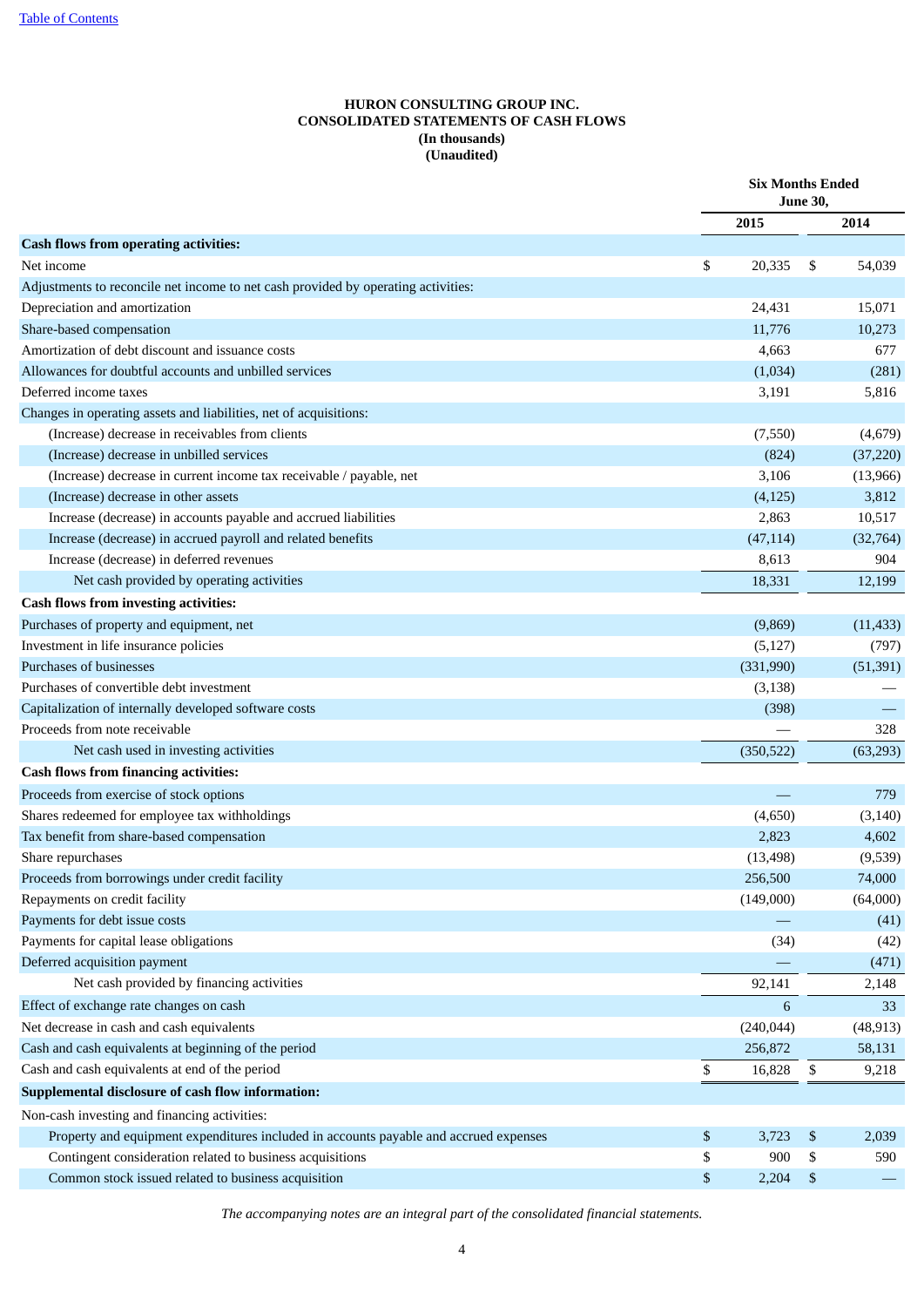#### **1. Description of Business**

Huron Consulting Group is a leading provider of operational and financial consulting services. We help clients in diverse industries improve performance, transform the enterprise, reduce costs, leverage technology, process and review large amounts of complex data, address regulatory changes, recover from distress, and stimulate growth. Our professionals employ their expertise in finance, operations, strategy, analytics, and technology to provide our clients with specialized analyses and customized advice and solutions that are tailored to address each client's particular challenges and opportunities to deliver sustainable and measurable results. We provide consulting services to a wide variety of both financially sound and distressed organizations, including healthcare organizations, leading academic institutions, Fortune 500 companies, governmental entities, and law firms.

#### **2. Basis of Presentation**

The accompanying unaudited Consolidated Financial Statements reflect the financial position, results of operations, and cash flows as of and for the three and six months ended June 30, 2015 and 2014. These financial statements have been prepared in accordance with the rules and regulations of the U.S. Securities and Exchange Commission ("SEC") for Quarterly Reports on Form 10-Q. Accordingly, these financial statements do not include all of the information and note disclosures required by accounting principles generally accepted in the United States of America ("GAAP") for annual financial statements. In the opinion of management, these financial statements reflect all adjustments of a normal, recurring nature necessary for the fair statement of our financial position, results of operations, and cash flows for the interim periods presented in conformity with GAAP. These financial statements should be read in conjunction with the Consolidated Financial Statements and notes thereto for the year ended December 31, 2014 included in our Annual Report on Form 10- K and our Quarterly Report on Form 10-Q for the period ended March 31, 2015.

Certain amounts reported in the previous year have been reclassified to conform to the 2015 presentation. Our results for any interim period are not necessarily indicative of results for a full year or any other interim period.

#### **3. New Accounting Pronouncements**

In April 2015, the Financial Accounting Standards Board ("FASB") issued Accounting Standards Update ("ASU") 2015-05, *Intangibles-Goodwill and Other-*Internal-Use Software (Subtopic 350-40): Customer's Accounting for Fees Paid in a Cloud Computing Arrangement. The amendments in ASU 2015-05 provide guidance to customers about whether a cloud computing arrangement includes a software license. If a cloud computing arrangement includes a software license, the customer should account for the software license element of the arrangement consistent with other software licenses. If a cloud computing arrangement does not include a software license, the customer should account for the arrangement as a service contract. This guidance is effective for us beginning in the first quarter of 2016 with early adoption permitted. The guidance may be applied either prospectively to all arrangements entered into or materially modified after the effective date or retrospectively. We are currently evaluating the potential effect this guidance will have on our consolidated financial statements.

In April 2015, the FASB issued ASU 2015-03, *Simplifying the Presentation of Debt Issuance Costs*. This standard amends existing guidance to require the presentation of debt issuance costs in the balance sheet as a deduction from the carrying amount of the related debt liability, consistent with debt discounts. This guidance is effective for us beginning in the first quarter of 2016 and will be applied on a retrospective basis. Early adoption is permitted. We do not expect the adoption of this guidance to have a material impact on our consolidated financial statements.

In February 2015, the FASB issued ASU 2015-02, *Amendments to the Consolidation Analysis*, which amends the consolidation requirements in Accounting Standards Codification ("ASC") 810, Consolidation. ASU 2015-02 makes targeted amendments to the current consolidation guidance, which could change consolidation conclusions. This guidance will be effective for us beginning in the first quarter of 2016 and early adoption is permitted. We are currently evaluating the potential effect of adopting this guidance on our consolidated financial statements.

In May 2014, the FASB issued ASU 2014-09, *Revenue from Contracts with Customers*, as a new Topic, ASC 606. The new revenue recognition standard provides a five-step analysis of transactions to determine when and how revenue is recognized. The core principle is that a company should recognize revenue to depict the transfer of promised goods or services to customers in an amount that reflects the consideration to which the entity expects to be entitled in exchange for those goods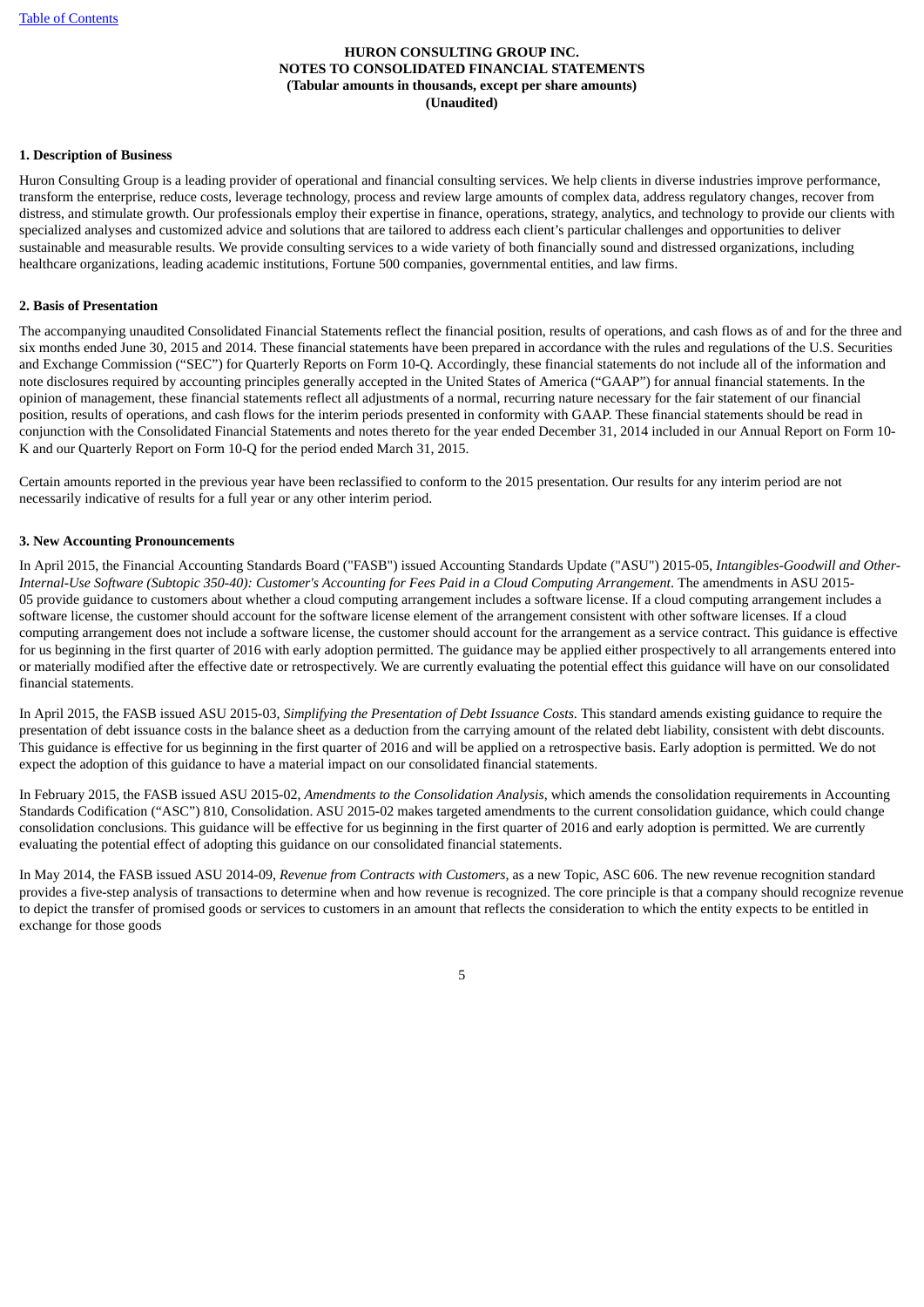or services. In July 2015, the FASB decided to delay the effective date of ASU 2014-09 by one year. As a result, this guidance is effective for us beginning in the first quarter of 2018 and is to be applied retrospectively to each period presented or as a cumulative-effect adjustment as of the date of adoption. Early adoption will be permitted as of the original effective date in ASU 2014-09 (i.e., annual reporting periods beginning after December 15, 2016). We are currently evaluating the potential effect of adopting this guidance on our consolidated financial statements, as well as the transition methods.

## **4. Goodwill and Intangible Assets**

The table below sets forth the changes in the carrying amount of goodwill by reportable segment for the six months ended June 30, 2015.

|                                                               | Huron<br><b>Healthcare</b> |         | <b>Huron</b><br><b>Education</b><br>and Life<br><b>Sciences</b> |         |   | Huron<br>Legal | <b>Huron</b><br><b>Business</b><br><b>Advisory</b> |            |    | <b>Total</b> |
|---------------------------------------------------------------|----------------------------|---------|-----------------------------------------------------------------|---------|---|----------------|----------------------------------------------------|------------|----|--------------|
| Balance as of December 31, 2014:                              |                            |         |                                                                 |         |   |                |                                                    |            |    |              |
| Goodwill                                                      | \$                         | 377,588 | \$.                                                             | 102,906 | S | 52,555         | -S                                                 | 177,080    | \$ | 710.129      |
| Accumulated impairment                                        |                            |         |                                                                 |         |   |                |                                                    | (142, 983) |    | (142, 983)   |
| Goodwill, net as of December 31, 2014                         |                            | 377,588 |                                                                 | 102,906 |   | 52,555         |                                                    | 34,097     |    | 567,146      |
| Goodwill recorded in connection with business<br>acquisitions |                            | 232,887 |                                                                 |         |   | 7,213          |                                                    |            |    | 240,100      |
| Foreign currency translation                                  |                            |         |                                                                 |         |   | 126            |                                                    | (265)      |    | (139)        |
| Goodwill, net as of June 30, 2015                             |                            | 610,475 |                                                                 | 102,906 |   | 59,894         |                                                    | 33,832     |    | 807,107      |

Refer to Note 5 "Acquisitions" for additional information on our recent acquisitions.

Intangible assets as of June 30, 2015 and December 31, 2014 consisted of the following:

|                            |                                   | <b>June 30, 2015</b>               |      |                                           | <b>December 31, 2014</b> |                                                  |      |                                           |
|----------------------------|-----------------------------------|------------------------------------|------|-------------------------------------------|--------------------------|--------------------------------------------------|------|-------------------------------------------|
|                            | <b>Useful</b><br>Life in<br>Years | Gross<br>Carrying<br><b>Amount</b> |      | <b>Accumulated</b><br><b>Amortization</b> |                          | <b>Gross</b><br><b>Carrying</b><br><b>Amount</b> |      | <b>Accumulated</b><br><b>Amortization</b> |
| Customer contracts         | $1$ to $4$                        | \$<br>25,313                       | - \$ | 5,198                                     | -\$                      | 243                                              | - \$ | 71                                        |
| Customer relationships     | 3 to 13                           | 84,710                             |      | 25,330                                    |                          | 42,345                                           |      | 21,228                                    |
| Non-competition agreements | $2$ to 5                          | 3,665                              |      | 1,521                                     |                          | 3,495                                            |      | 1,072                                     |
| Trade names                | 5 to 8                            | 22,920                             |      | 2,360                                     |                          | 160                                              |      | 67                                        |
| Technology and software    | 3 to 7                            | 9,851                              |      | 4,515                                     |                          | 4,321                                            |      | 3,461                                     |
| Publishing content         | 3                                 | 3,300                              |      | 413                                       |                          |                                                  |      |                                           |
| License                    | $\overline{2}$                    | 50                                 |      | 44                                        |                          | 50                                               |      | 31                                        |
| Total                      |                                   | \$<br>149,809                      |      | 39,381                                    | \$.                      | 50,614                                           | -S   | 25,930                                    |

Identifiable intangible assets with finite lives are amortized over their estimated useful lives. The majority of customer relationships, as well as the customer contracts and trade name acquired in the acquisition of Studer Group, are amortized on an accelerated basis to correspond to the cash flows expected to be derived from the assets. All other intangible assets are amortized on a straight-line basis. Refer to Note 5 "Acquisitions" for additional information on the intangible assets acquired in the Studer Group acquisition.

Intangible assets amortization expense was \$8.6 million and \$13.7 million for the three and six months ended June 30, 2015, respectively. Intangible asset amortization expense was \$2.9 million and \$5.4 million for the three and six months ended June 30, 2014, respectively. Estimated annual intangible assets amortization expense is \$30.3 million for 2015, \$29.2 million for 2016, \$24.9 million for 2017, \$14.6 million for 2018, \$9.2 million for 2019, and \$5.7 million for 2020. Actual future amortization expense could differ from these estimated amounts as a result of future acquisitions and other factors.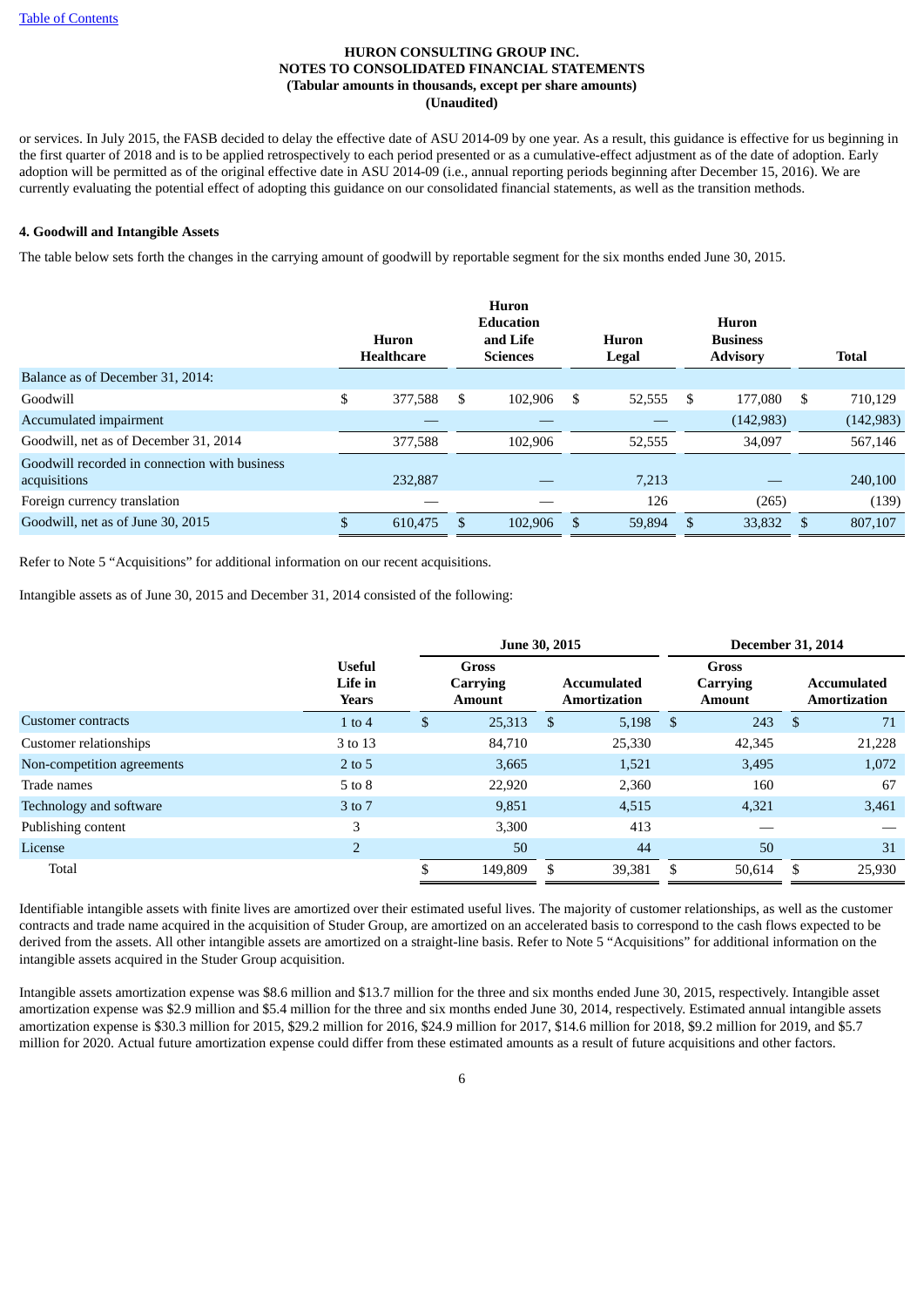#### **5. Acquisitions**

#### *Studer Holdings, Inc.*

On February 12, 2015, we acquired 100% of the outstanding stock of Studer Holdings, Inc. ("Studer Group") from the existing shareholders in accordance with an Agreement and Plan of Merger dated January 26, 2015 (the "Merger Agreement"). Studer Group is a professional services firm that assists healthcare providers achieve cultural transformation to deliver and sustain improvement in clinical outcomes and financial results. The acquisition combines Huron Healthcare's performance improvement and clinical transformation capabilities with Studer Group's Evidence-Based Leadership<sup>sM</sup> framework to provide leadership and cultural transformation expertise for healthcare provider clients.

The acquisition date fair value of the consideration transferred for Studer Group was approximately \$325.2 million, which consisted of the following:

| Fair value of consideration transferred |         |
|-----------------------------------------|---------|
| Cash                                    | 323.237 |
| Common stock                            | 2.204   |
| Accrued net working capital adjustment  | (255)   |
| Total consideration transferred         | 325,186 |

We funded the cash component of the purchase price with cash on hand and borrowings of \$102.0 million under our senior secured credit facility. We issued 28,486 shares of our common stock as part of the consideration transferred, with an acquisition date fair value of \$2.2 million based on the closing price of \$77.35 on the date of acquisition.

The acquisition was accounted for using the acquisition method of accounting. Tangible and identifiable intangible assets acquired and liabilities assumed are recorded at fair value as of the acquisition date. The current fair values of assets acquired and liabilities assumed are considered preliminary and are based on the information that was available as of the date of the acquisition. We believe that the information provides a reasonable basis for estimating the preliminary fair values of assets acquired and liabilities assumed, but certain items, such as taxes payable and deferred taxes, among other things, may be subject to change as additional information is received. Thus, the provisional measurements of fair value and goodwill are subject to change. We expect to finalize the valuation as soon as practicable, but not later than one year from the acquisition date.

The following table summarizes the preliminary allocation of the purchase price to the fair value of assets acquired and liabilities assumed as of the acquisition date.

| <b>Assets acquired:</b>                        |               |
|------------------------------------------------|---------------|
| Accounts receivable                            | \$<br>14,650  |
| Prepaid expenses and other current assets      | 1,385         |
| Deferred income tax asset                      | 4,335         |
| Property and equipment                         | 4,579         |
| Intangible assets                              | 97,500        |
| Liabilities assumed:                           |               |
| Accounts payable                               | 760           |
| Accrued expenses and other current liabilities | 2,868         |
| Accrued payroll and related benefits           | 1,574         |
| Deferred revenues                              | 2,449         |
| Deferred income tax liability                  | 21,288        |
| Other non-current liabilities                  | 1,211         |
| Total identifiable net assets                  | 92,299        |
| Goodwill                                       | 232,887       |
| Total purchase price                           | \$<br>325,186 |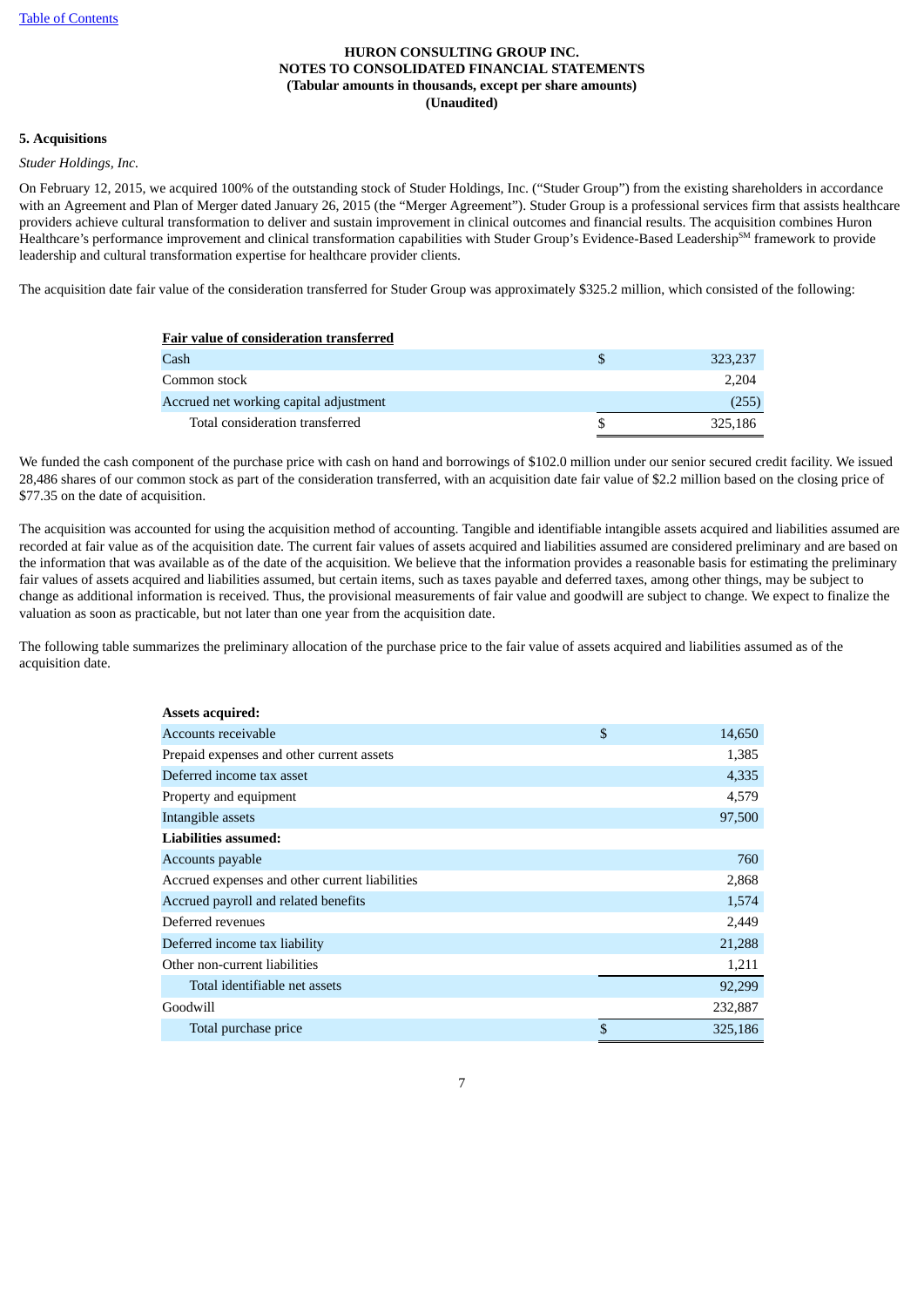The following table sets forth the components of identifiable intangible assets acquired and their estimated useful lives as of the acquisition date.

|                                                 |    |                   | <b>Useful Life in</b> |
|-------------------------------------------------|----|-------------------|-----------------------|
|                                                 |    | <b>Fair Value</b> | Years                 |
| Customer relationships                          | \$ | 42,400            | 9                     |
| Customer contracts                              |    | 25,100            | 4                     |
| Trade name                                      |    | 22,800            | 5                     |
| Technology and software                         |    | 3,900             | 3                     |
| Publishing content                              |    | 3,300             | 3                     |
| Total intangible assets subject to amortization | S  | 97,500            |                       |

The weighted-average amortization period for the identifiable intangible assets shown above is 6.3 years. Customer relationships and customer contracts represent the fair values of the underlying relationships and agreements with Studer Group customers. The trade name represents the fair value of the brand and name recognition associated with the marketing of Studer Group's service offerings. Technology and software and publishing content represent the estimated fair values of Studer Group's software and books that are sold to customers. Goodwill is recognized for the excess of purchase price over the net fair value of assets acquired and liabilities assumed, and largely reflects the expanded market opportunities expected from combining the service offerings of Huron and Studer Group, as well as the assembled workforce of Studer Group. Goodwill recognized in conjunction with the acquisition of Studer Group was recorded in the Huron Healthcare segment. Goodwill of \$119.5 million is expected to be deductible for income tax purposes.

Studer Group's results of operations have been included in our unaudited consolidated statements of earnings and other comprehensive income and results of operations of our Huron Healthcare segment from the date of acquisition. For the three months ended June 30, 2015, revenues from Studer Group were \$22.2 million and operating income was \$0.8 million, which included \$6.3 million of amortization expense for intangible assets acquired. For the six months ended June 30, 2015, revenues from Studer Group were \$33.6 million and operating income was \$2.0 million, which included \$9.1 million of amortization expense. In connection with the acquisition of Studer Group, we incurred \$2.1 million in transaction and acquisition-related expenses, \$0.9 million of which were incurred in the fourth quarter of 2014, \$1.0 million of which were incurred in the first quarter of 2015, and the remaining \$0.2 million were incurred in the second quarter of 2015. These costs are recorded in selling, general, and administrative expenses in the period in which they were incurred.

The following supplemental pro forma information summarizes the combined results of operations for Huron and Studer Group as though the companies were combined on January 1, 2014.

|                                | <b>Three Months Ended</b> | <b>June 30,</b> |         | <b>Six Months Ended</b><br><b>June 30,</b> |         |    |         |  |
|--------------------------------|---------------------------|-----------------|---------|--------------------------------------------|---------|----|---------|--|
|                                | 2015                      |                 | 2014    |                                            | 2015    |    | 2014    |  |
| <b>Revenues</b>                | \$<br>223,644             | - \$            | 227,650 | <sup>\$</sup>                              | 422,319 | -S | 455,709 |  |
| Net income                     | \$<br>19,332              | -S              | 18,745  | -S                                         | 21,410  |    | 50,816  |  |
| Net income per share - basic   | \$<br>0.87                | -\$             | 0.83    | -S                                         | 0.97    |    | 2.24    |  |
| Net income per share - diluted | 0.85                      |                 | 0.81    |                                            | 0.95    |    | 2.20    |  |

The historical financial information has been adjusted to give effect to the pro forma adjustments, which consist of intangible assets amortization expense, transaction and acquisition-related costs, interest expense, the related income tax effects, and shares issued as consideration. These adjustments are based upon currently available information and certain assumptions. Therefore, the pro forma consolidated results are not necessarily indicative of what the Company's consolidated results of operations actually would have been had it completed the acquisition on January 1, 2014. The historical results included in the pro forma consolidated results do not purport to project future results of operations of the combined companies nor do they reflect the expected realization of any cost savings or revenue synergies associated with the acquisition.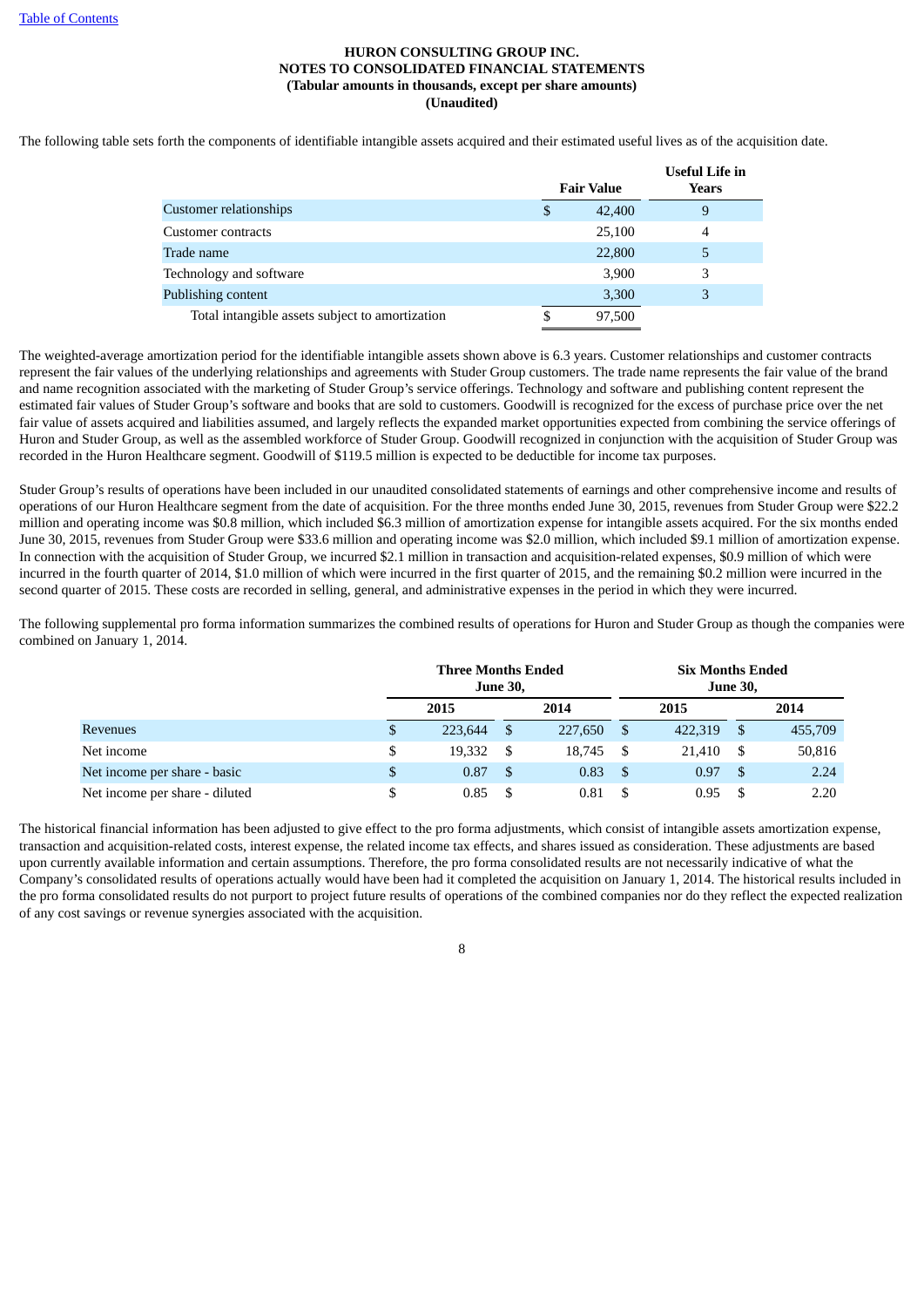#### *Sky Analytics, Inc.*

Effective January 1, 2015, we completed the acquisition of Sky Analytics, Inc., a Massachusetts-based provider of legal spend management software for corporate law departments. The acquisition date fair value of the consideration transferred totaled \$9.7 million, which includes cash of \$8.8 million and the fair value of contingent consideration of \$0.9 million. As part of the purchase price allocation, we recorded \$2.0 million of intangible assets and \$7.2 million of goodwill. The goodwill balance is not deductible for income tax purposes.

## **6. Earnings Per Share**

Basic earnings per share excludes dilution and is computed by dividing net income by the weighted average number of common shares outstanding for the period, excluding unvested restricted common stock. Diluted earnings per share reflects the potential reduction in earnings per share that could occur if securities or other contracts to issue common stock were exercised or converted into common stock under the treasury stock method. Such securities or other contracts include unvested restricted stock awards, outstanding common stock options, convertible senior notes, and outstanding warrants, to the extent dilutive. Earnings per share under the basic and diluted computations are as follows:

|                                                      |              | <b>Three Months Ended</b> | <b>June 30,</b> |        |    | <b>Six Months Ended</b><br><b>June 30,</b> |     |        |  |
|------------------------------------------------------|--------------|---------------------------|-----------------|--------|----|--------------------------------------------|-----|--------|--|
|                                                      | 2015<br>2014 |                           |                 |        |    | 2015                                       |     | 2014   |  |
| Net income                                           |              | 18,833                    | -\$             | 19,913 | -S | 20,335                                     | \$. | 54,039 |  |
| Weighted average common shares outstanding $-$ basic |              | 22,220                    |                 | 22,645 |    | 22,174                                     |     | 22,617 |  |
| Weighted average common stock equivalents            |              | 434                       |                 | 453    |    | 454                                        |     | 475    |  |
| Weighted average common shares outstanding - diluted |              | 22,654                    |                 | 23,098 |    | 22,628                                     |     | 23,092 |  |
| Earnings per share:                                  |              |                           |                 |        |    |                                            |     |        |  |
| <b>Basic</b>                                         | ъ            | 0.85                      | - \$            | 0.88   | -S | 0.92                                       | -S  | 2.39   |  |
| <b>Diluted</b>                                       |              | 0.83                      |                 | 0.86   | -S | 0.90                                       |     | 2.34   |  |

The number of anti-dilutive securities excluded from the computation of the weighted average common stock equivalents presented above is shown in the following table.

|                                                              | As of June 30, |      |
|--------------------------------------------------------------|----------------|------|
|                                                              | 2015           | 2014 |
| Unvested restricted stock awards                             |                |      |
| Convertible senior notes                                     | 3,129          |      |
| Warrants related to the issuance of convertible senior notes | 3,129          |      |
| Total anti-dilutive securities                               | 6.258          |      |

See Note 7 "Financing Arrangements" for further information on the convertible senior notes and warrants related to the issuance of convertible notes.

In October 2014, our board of directors authorized a share repurchase program pursuant to which we may, from time to time, repurchase up to \$50 million of our common stock through October 31, 2015 (the "October 2014 Share Repurchase Program"). The amount and timing of the repurchases will be determined by management and will depend on a variety of factors, including the trading price of our common stock, general market and business conditions, and applicable legal requirements. In the three and six months ended June 30, 2015, 217,279 shares were repurchased and retired for \$13.5 million under the October 2014 Share Repurchase Program.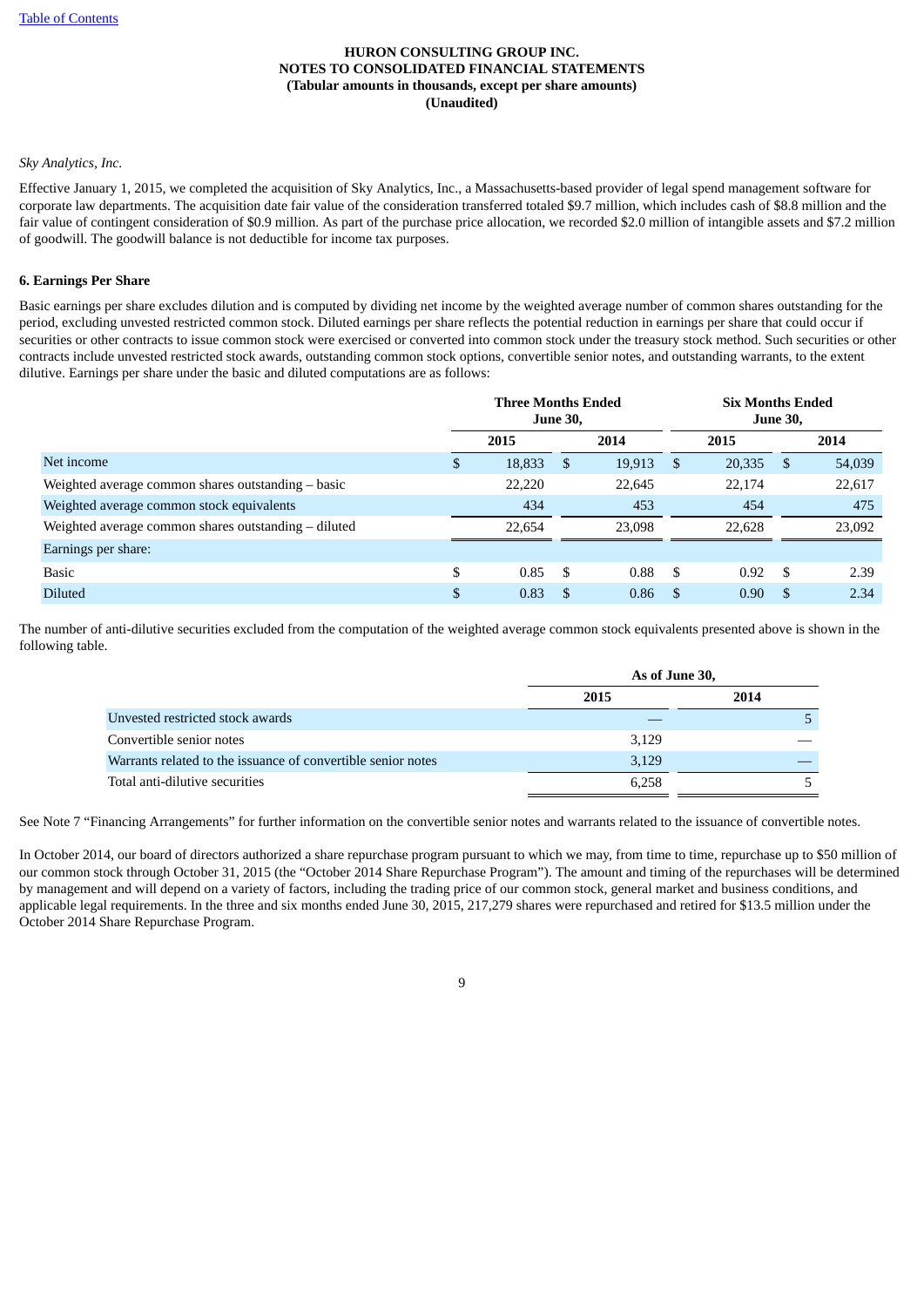## **7. Financing Arrangements**

A summary of the carrying amounts of our debt is as follows:

| December 31,<br>2014 |  |  |  |  |
|----------------------|--|--|--|--|
| 212,852              |  |  |  |  |
| 143,750              |  |  |  |  |
| 356,602              |  |  |  |  |
| (28,750)             |  |  |  |  |
| 327,852              |  |  |  |  |
|                      |  |  |  |  |

#### *Convertible Notes*

In September 2014, the Company issued \$250 million principal amount of 1.25% convertible senior notes due 2019 (the "Convertible Notes") in a private offering. The Convertible Notes are governed by the terms of an indenture between the Company and U.S. Bank National Association, as Trustee (the "Indenture"). The Convertible Notes are senior unsecured obligations of the Company and will pay interest semi-annually on April 1 and October 1 of each year at an annual rate of 1.25%. The Convertible Notes will mature on October 1, 2019, unless earlier repurchased by the Company or converted in accordance with their terms.

Upon conversion, the Convertible Notes will be settled, at our election, in cash, shares of the Company's common stock, or a combination of cash and shares of the Company's common stock. Our current intent and policy is to settle conversions with a combination of cash and shares of common stock with the principal amount of the Convertible Notes paid in cash, in accordance with the settlement provisions of the Indenture.

The initial conversion rate for the Convertible Notes is 12.5170 shares of our common stock per \$1,000 principal amount of the Convertible Notes, which is equal to an initial conversion price of approximately \$79.89 per share of our common stock. The conversion rate will be subject to adjustment upon the occurrence of certain specified events but will not be adjusted for accrued and unpaid interest, except in certain limited circumstances described in the Indenture. Upon the occurrence of a "make-whole fundamental change" (as defined in the Indenture) the Company will, in certain circumstances, increase the conversion rate by a number of additional shares for a holder that elects to convert its Convertible Notes in connection with such make-whole fundamental change. Additionally, if the Company undergoes a "fundamental change" (as defined in the Indenture), a holder will have the option to require the Company to repurchase all or a portion of its Convertible Notes for cash at a price equal to 100% of the principal amount of the Convertible Notes being repurchased plus any accrued and unpaid interest. As discussed below, the warrants, which were entered into in connection with the Convertible Notes, effectively raise the price at which economic dilution would occur from the initial conversion price of approximately \$79.89 to approximately \$97.12 per share.

Holders of the Convertible Notes may convert their Convertible Notes at their option at any time prior to July 1, 2019, only under the following circumstances:

- during any calendar quarter (and only during such calendar quarter) commencing after December 31, 2014 if, for each of at least 20 trading days (whether or not consecutive) during the 30 consecutive trading day period ending on, and including, the last trading day of the immediately preceding calendar quarter, the last reported sale price of the Company's common stock for such trading day is equal to or greater than 130% of the applicable conversion price on such trading day;
- during the five consecutive business day period immediately following any five consecutive trading day period (such five consecutive trading day period, the "measurement period") in which, for each trading day of the measurement period, the "trading price" (as defined in the Indenture) per \$1,000 principal amount of the Convertible Notes for such trading day was less than 98% of the product of the last reported sale price of the Company's common stock for such trading day and the applicable conversion rate on such trading day; or

• upon the occurrence of specified corporate transactions described in the Indenture.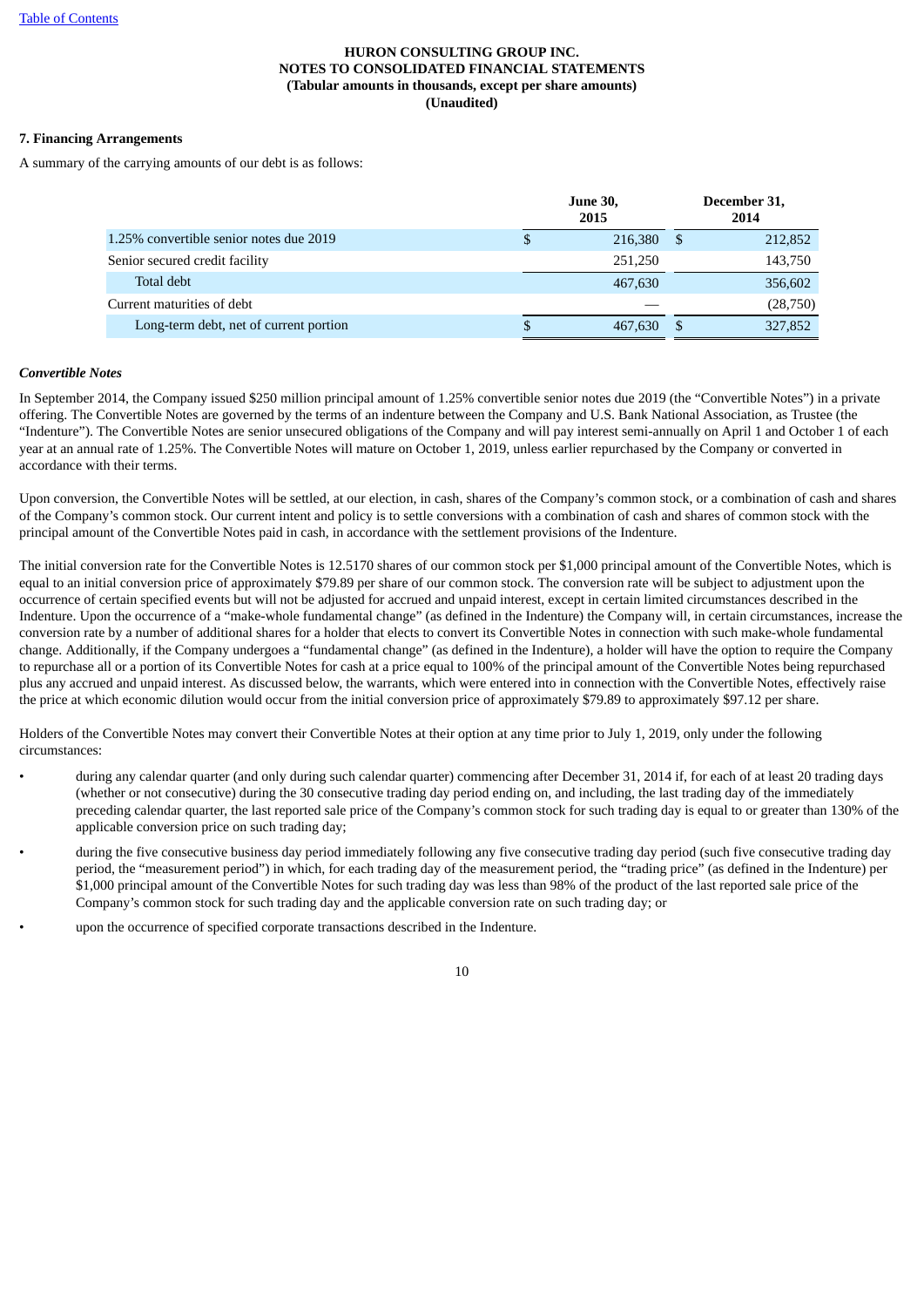On or after July 1, 2019 until the close of business on the second scheduled trading day immediately preceding the maturity date, a holder may convert all or a portion of its Convertible Notes, regardless of the foregoing circumstances.

In accordance with ASC 470, *Debt*, we have separated the Convertible Notes into liability and equity components. The carrying amount of the liability component was determined by measuring the fair value of a similar liability that does not have an associated convertible feature, assuming our nonconvertible debt borrowing rate. The carrying value of the equity component representing the conversion option, which is recognized as a debt discount, was determined by deducting the fair value of the liability component from the proceeds of the Convertible Notes. The debt discount is amortized to interest expense using an effective interest rate of 4.837% over the term of the Convertible Notes. As of June 30, 2015, the remaining life of the Convertible Notes is 4.3 years. The equity component will not be remeasured as long as it continues to meet the conditions for equity classification.

As of June 30, 2015 and December 31, 2014, the Convertible Notes consisted of the following:

|                                              | <b>June 30,</b><br>2015 |   | December 31,<br>2014 |
|----------------------------------------------|-------------------------|---|----------------------|
| Liability component:                         |                         |   |                      |
| <b>Proceeds</b>                              | \$<br>250,000           | S | 250,000              |
| Less: debt discount, net of amortization     | (33,620)                |   | (37, 148)            |
| Net carrying amount                          | 216,380                 | S | 212,852              |
| Equity component <sup><math>(1)</math></sup> | \$<br>39,287            | S | 39,287               |

## (1) Included in Additional paid-in capital on the consolidated balance sheet.

The transaction costs related to the issuance of the Convertible Notes were separated into liability and equity components based on their relative values, as determined above. Transaction costs attributable to the liability component are capitalized and amortized to interest expense over the term of the Convertible Notes, and transaction costs attributable to the equity component were netted with the equity component of the Convertible Notes in stockholders' equity. Total debt issuance costs were approximately \$7.3 million, of which \$6.2 million was allocated to liability issuance costs and \$1.1 million was allocated to equity issuance costs.

The following table presents the amount of interest expense recognized related to the Convertible Notes for the periods presented.

|                                     | <b>Six Months Ended</b><br><b>Three Months Ended</b><br><b>June 30, 2015</b><br><b>June 30, 2015</b> |       |     |       |  |  |  |
|-------------------------------------|------------------------------------------------------------------------------------------------------|-------|-----|-------|--|--|--|
| Contractual interest coupon         |                                                                                                      | 781   | -\$ | 1,563 |  |  |  |
| Amortization of debt issuance costs |                                                                                                      | 295   |     | 588   |  |  |  |
| Amortization of debt discount       |                                                                                                      | 1.775 |     | 3,529 |  |  |  |
| Total interest expense              |                                                                                                      | 2,851 |     | 5,680 |  |  |  |

In connection with the issuance of the Convertible Notes, we entered into convertible note hedge transactions and warrant transactions. The convertible note hedge transactions are intended to reduce the potential future economic dilution associated with the conversion of the Convertible Notes and, combined with the warrants, effectively raise the price at which economic dilution would occur from the initial conversion price of approximately \$79.89 to approximately \$97.12 per share. For purposes of the computation of diluted earnings per share in accordance with U.S. GAAP, dilution will occur when the average share price of our common stock for a given period exceeds the conversion price of the Convertible Notes, which initially is equal to approximately \$79.89 per share. The convertible note hedge transactions and warrant transactions are discussed separately below.

• *Convertible Note Hedge Transactions*. In connection with the issuance of the Convertible Notes, the Company entered into convertible note hedge transactions whereby the Company has call options to purchase a total of approximately 3.1 million shares of the Company's common stock, which is the number of shares initially issuable upon conversion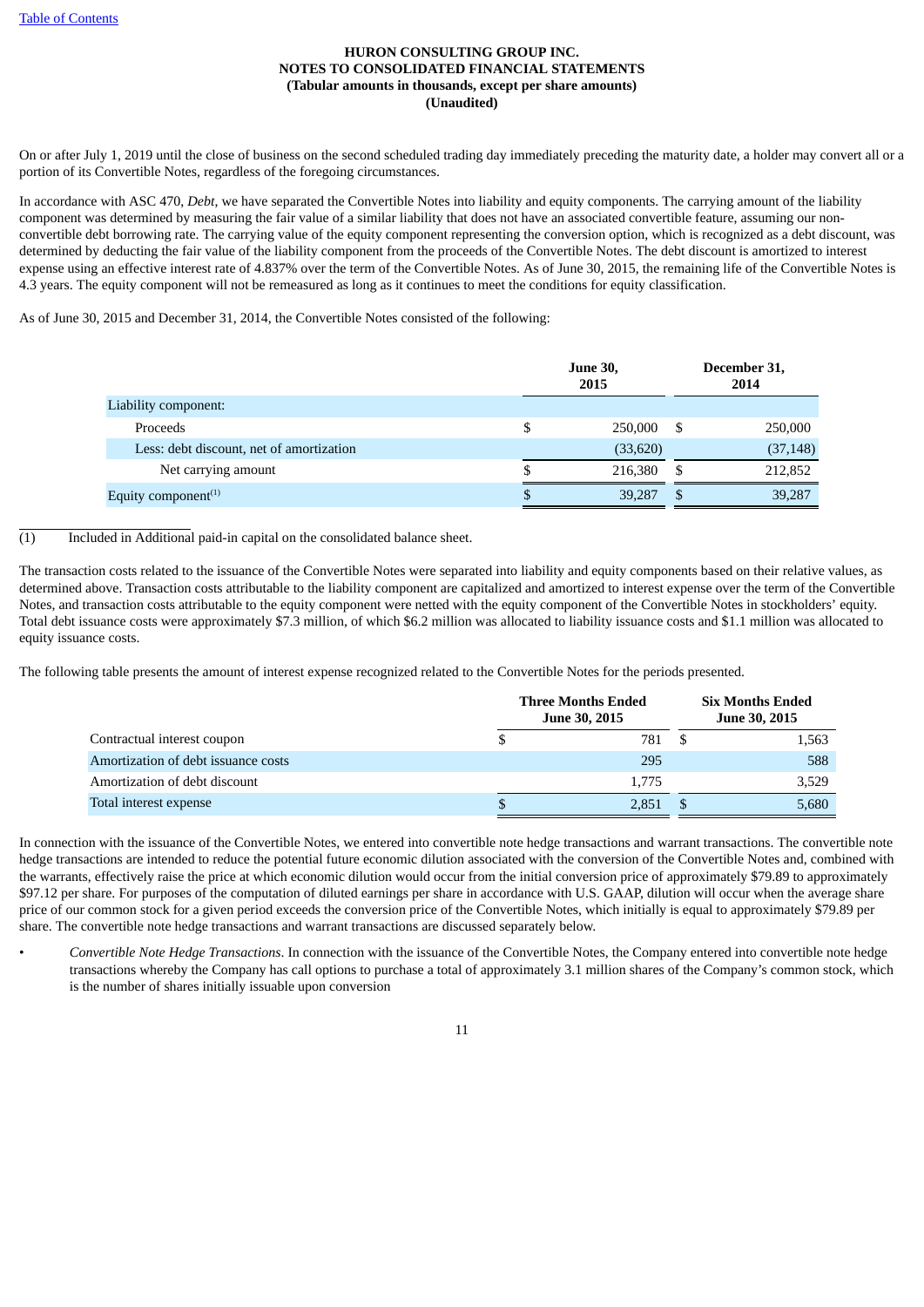of the Convertible Notes in full, at a price of approximately \$79.89, which corresponds to the initial conversion price of the Convertible Notes, subject to customary anti-dilution adjustments substantially similar to those in the Convertible Notes. The convertible note hedge transactions are exercisable upon conversion of the Convertible Notes and will expire in 2019 if not earlier exercised. We paid an aggregate amount of \$42.1 million for the convertible note hedge transactions, which was recorded as additional paid-in capital in the consolidated balance sheets. The convertible note hedge transactions are separate transactions and are not part of the terms of the Convertible Notes.

• *Warrants.* In connection with the issuance of the Convertible Notes, the Company sold warrants whereby the holders of the warrants have the option to purchase a total of approximately 3.1 million shares of the Company's common stock at a strike price of approximately \$97.12. The warrants will expire incrementally on 100 different dates from January 6, 2020 to May 28, 2020 and are exercisable at each such expiry date. If the average market value per share of our common stock for the reporting period exceeds the strike price of the warrants, the warrants will have a dilutive effect on our earnings per share. We received aggregate proceeds of \$23.6 million from the sale of the warrants, which was recorded as additional paid-in capital in the consolidated balance sheets. The warrants are separate transactions and are not part of the terms of the Convertible Notes or the convertible note hedge transactions.

The Company recorded an initial deferred tax liability of \$15.4 million in connection with the debt discount associated with the Convertible Notes and recorded an initial deferred tax asset of \$16.5 million in connection with the convertible note hedge transactions. The deferred tax liability and deferred tax asset are included in non-current deferred tax liabilities on the consolidated balance sheets.

#### *Senior Secured Credit Facility*

On March 31, 2015, the Company and certain of the Company's subsidiaries entered into a Second Amended and Restated Credit Agreement dated as of March 31, 2015 (the "Amended Credit Agreement") by and among the Company, as borrower, certain subsidiaries of the Company, as guarantors, the lenders identified therein, and Bank of America, N.A., as administrative agent and collateral agent, consisting of a \$500 million five-year senior secured revolving credit facility. The Amended Credit Agreement becomes due and payable in full upon maturity on March 31, 2020. The Amended Credit Agreement amended and restated, in its entirety, the credit agreement entered into as of April 14, 2011 (as amended and modified, the "Existing Credit Agreement"). The Amended Credit Agreement provides for, among other things, an extension of the maturity date and a reduction in pricing, and replaced the existing revolving credit and term loan facility with an increased revolving credit facility.

The Amended Credit Agreement provides for the option to increase the revolving credit facility or establish term loan facilities in an aggregate amount of up to \$100 million, subject to customary conditions and the approval of any lender whose commitment would be increased, resulting in a maximum available principal amount under the Amended Credit Agreement of \$600 million.

The initial borrowings under the Amended Credit Agreement were used to refinance borrowings outstanding under the Existing Credit Agreement, and future borrowings under the Amended Credit Agreement may be used for working capital, capital expenditures, share repurchases, and general corporate purposes.

Fees and interest on borrowings vary based on our Consolidated Leverage Ratio (as defined in the Amended Credit Agreement). At our option, borrowings under the Amended Credit Agreement will bear interest at one, two, three or six-month LIBOR or an alternate base rate, in each case plus the applicable margin. The applicable margin will fluctuate between 1.25% per annum and 1.75% per annum, in the case of LIBOR borrowings, or between 0.25% per annum and 0.75% per annum, in the case of base rate loans, based upon the our Consolidated Leverage Ratio at such time.

Amounts borrowed under the Amended Credit Agreement may be prepaid at any time without premium or penalty. We are required to prepay the amounts outstanding under the Amended Credit Agreement in certain circumstances, including a requirement to pay all amounts outstanding under the Amended Credit Agreement 90 days prior to the Convertible Indebtedness Maturity Date (as defined in the Amended Credit Agreement) unless (1) the Convertible Indebtedness Maturity Date is waived or extended to a later date, (2) the Company can demonstrate (a) Liquidity (as defined in the Amended Credit Agreement) in an amount at least equal to the principal amount due on the Convertible Indebtedness Maturity Date, and (b) financial covenant compliance after giving effect to such payments and any additional indebtedness incurred on a pro forma basis, or (3) this requirement is waived by the Required Lenders (as defined in the Amended Credit Agreement). In addition, we have the right to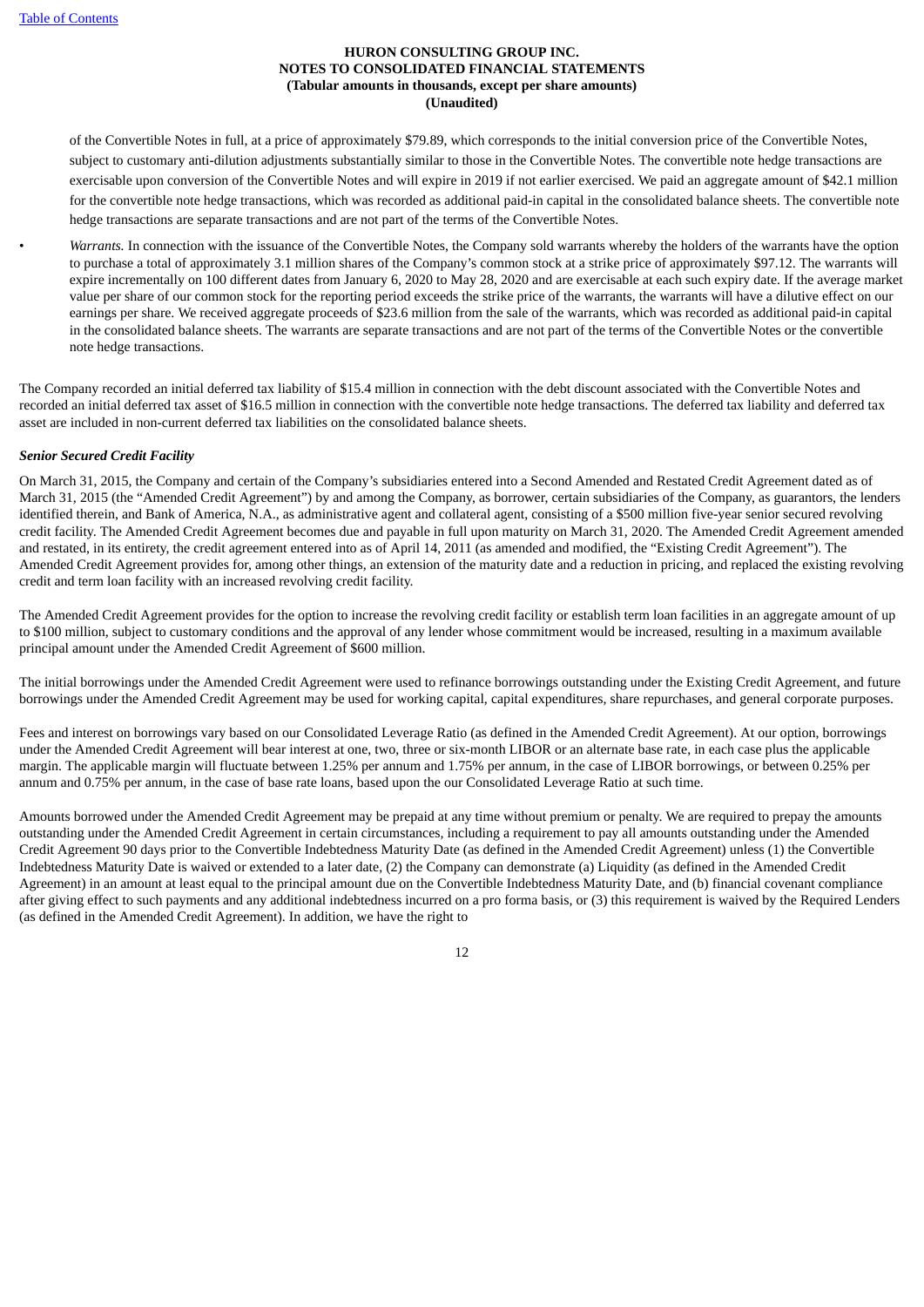permanently reduce or terminate the unused portion of the commitments provided under the Amended Credit Agreement at any time.

The loans and obligations under the Amended Credit Agreement are secured pursuant to a Second Amended and Restated Security Agreement and a Second Amended and Restated Pledge Agreement (the "Amended Pledge Agreement") with Bank of America, N.A. as collateral agent, pursuant to which the Company and the subsidiary guarantors grant Bank of America, N.A., for the ratable benefit of the lenders under the Amended Credit Agreement, a firstpriority lien, subject to permitted liens, on substantially all of the personal property assets of the Company and the subsidiary guarantors, and a pledge of 100% of the stock or other equity interests in all domestic subsidiaries and 65% of the stock or other equity interests in each "material first-tier foreign subsidiary" (as defined in the Amended Pledge Agreement).

The Amended Credit Agreement contains usual and customary representations and warranties; affirmative and negative covenants, which include limitations on liens, investments, additional indebtedness, and restricted payments; and two quarterly financial covenants as follows: (i) a maximum Consolidated Leverage Ratio of either 3.25 to 1.00 or 3.50 to 1.00, depending on the measurement period, and (ii) a minimum Consolidated Interest Coverage Ratio (as defined in the Amended Credit Agreement) of 3.50 to 1.00. At June 30, 2015, we were in compliance with these financial covenants with a Consolidated Leverage Ratio of 2.95 to 1.00 and a Consolidated Interest Coverage Ratio of 19.94 to 1.00.

Borrowings outstanding under the Amended Credit Agreement at June 30, 2015 totaled \$251.3 million. These borrowings carried a weighted average interest rate of 2.4%, including the effect of the interest rate swaps described below in Note 9 "Derivative Instruments and Hedging Activity." Borrowings outstanding under the Existing Credit Agreement at December 31, 2014 were \$143.8 million and carried a weighted average interest rate of 2.3%. The borrowing capacity under the revolving credit facility is reduced by any outstanding borrowings under the revolving credit facility and outstanding letters of credit. At June 30, 2015, we had outstanding letters of credit totaling \$5.3 million, which are primarily used as security deposits for our office facilities. As of June 30, 2015, the unused borrowing capacity under the revolving credit facility was \$243.5 million.

All outstanding borrowings under the Amended Credit Agreement will be due upon expiration of the Amended Credit Agreement on March 31, 2020.

## **8. Restructuring Charges**

During the second quarter of 2015, we incurred a \$0.6 million pretax restructuring charge primarily related to workforce reductions in our All Other segment as we continue to wind down our public sector consulting practice and our foreign consulting operations based in the Middle East. During the first quarter of 2015, we incurred a \$1.6 million pretax restructuring charge primarily related to workforce reductions. Of the \$1.6 million charge, \$1.0 million related to our Huron Legal segment, \$0.5 million related to our All Other segment, and the remaining \$0.1 million related to our corporate operations.

During the second quarter of 2014, we incurred a \$1.0 million pretax restructuring charge related to the consolidation of office spaces in Chicago, New York, and London. Of the total \$1.0 million charge, \$0.6 million related to the accrual of our remaining lease obligations at vacated spaces, net of estimated sublease income, and \$0.4 million related to accelerated depreciation of assets disposed of as a result of the space consolidation. The vacated locations in Chicago and New York were acquired as part of business acquisitions during 2013 and 2014. During the first quarter of 2014, we incurred a \$0.1 million pretax restructuring charge related to workforce reductions in our London office to better align our resources with market demand in our Huron Legal segment.

As of June 30, 2015, our restructuring charge liability was \$1.6 million, \$1.3 million of which represents the present value of remaining lease payments, net of estimated sublease income, for our vacated office spaces in Washington, D.C. and Chicago, and \$0.3 million of which represents the severance payments to be paid to those employees impacted by the workforce reductions discussed above. As of December 31, 2014, our restructuring charge liability was \$1.2 million, and primarily consisted of the present value of remaining lease payments, net of estimated sublease income, for our vacated office spaces in Washington, D.C., Chicago, and New York. The restructuring charge liabilities are included as a component of Accrued expenses and Deferred compensation and other liabilities.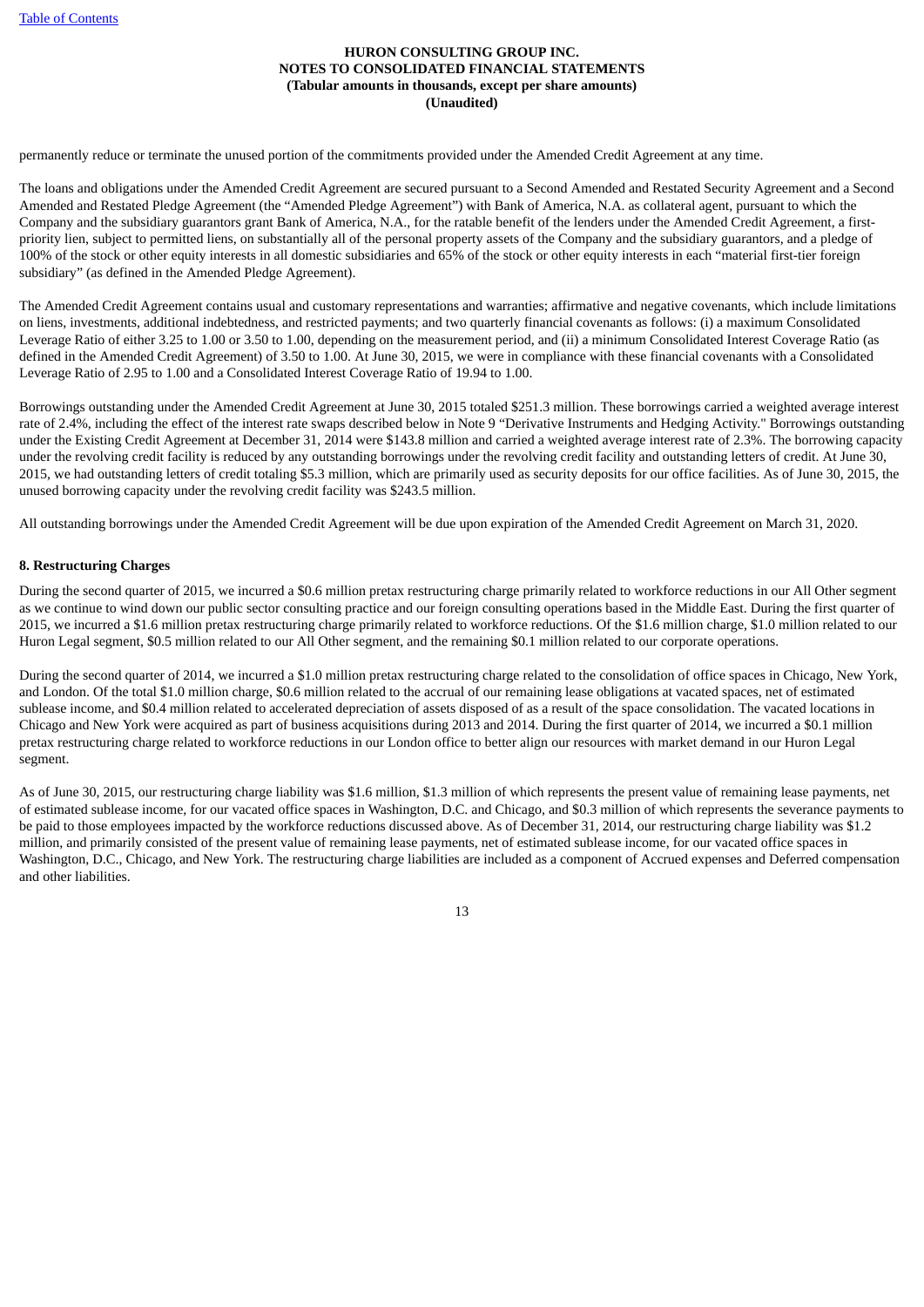## **9. Derivative Instruments and Hedging Activity**

On December 8, 2011, we entered into a forward amortizing interest rate swap agreement effective on February 29, 2012 and ending on April 14, 2016. We entered into this derivative instrument to hedge against the interest rate risks of our variable-rate borrowings described in Note 7 "Financing Arrangements." The swap had an initial notional amount of \$56.6 million and amortizes throughout the term. Under the terms of the interest rate swap agreement, we receive from the counterparty interest on the notional amount based on one-month LIBOR and we pay to the counterparty a fixed rate of 0.9875%.

On May 30, 2012, we entered into an amortizing interest rate swap agreement effective on May 31, 2012 and ending on April 14, 2016. We entered into this derivative instrument to further hedge against the interest rate risks of our variable-rate borrowings. The swap had an initial notional amount of \$37.0 million and amortizes throughout the term. Under the terms of the interest rate swap agreement, we receive from the counterparty interest on the notional amount based on one-month LIBOR and we pay to the counterparty a fixed rate of 0.70%.

On April 4, 2013, we entered into a forward amortizing interest rate swap agreement effective on March 31, 2014 and ending on August 31, 2017. We entered into this derivative instrument to further hedge against the interest rate risks of our variable-rate borrowings. The swap has an initial notional amount of \$60.0 million and amortizes throughout the term. Under the terms of the interest rate swap agreement, we will receive from the counterparty interest on the notional amount based on one-month LIBOR and we will pay to the counterparty a fixed rate of 0.985%.

ASC 815, *Derivatives and Hedging*, requires companies to recognize all derivative instruments as either assets or liabilities at fair value on the balance sheet. In accordance with ASC 815, we have designated these derivative instruments as cash flow hedges. As such, changes in the fair value of the derivative instruments are recorded as a component of other comprehensive income ("OCI") to the extent of effectiveness and reclassified into interest expense upon settlement. The ineffective portion of the change in fair value of the derivative instruments is recognized in interest expense. As of June 30, 2015, it was anticipated that \$0.3 million of the losses, net of tax, currently recorded in accumulated other comprehensive income will be reclassified into earnings within the next 12 months. Our interest rate swap agreements were effective during the three and six months ended June 30, 2015, inclusive of consideration of our credit facility amendment discussed in Note 7 "Financing Arrangements."

The table below sets forth additional information relating to these interest rate swaps designated as cash flow hedging instruments as of June 30, 2015 and December 31, 2014.

|                                             | <b>Fair Value (Derivative Asset and Liability)</b> |                         |      |                      |  |  |  |  |  |  |  |
|---------------------------------------------|----------------------------------------------------|-------------------------|------|----------------------|--|--|--|--|--|--|--|
| <b>Balance Sheet Location</b>               |                                                    | <b>June 30,</b><br>2015 |      | December 31,<br>2014 |  |  |  |  |  |  |  |
| Other non-current assets                    | S                                                  | 129                     | - \$ | 516                  |  |  |  |  |  |  |  |
| Accrued expenses                            |                                                    | 533 \$                  |      | 643                  |  |  |  |  |  |  |  |
| Deferred compensation and other liabilities |                                                    |                         |      | 10                   |  |  |  |  |  |  |  |

All of the Company's derivative instruments are transacted under the International Swaps and Derivatives Association (ISDA) master agreements. These agreements permit the net settlement of amounts owed in the event of default and certain other termination events. Although netting is permitted, it is the Company's policy to record all derivative assets and liabilities on a gross basis on the Consolidated Balance Sheets. All of the Company's derivative instruments as of June 30, 2015 and December 31, 2014 were held with the same counterparty.

We do not use derivative instruments for trading or other speculative purposes. Refer to Note 11 "Other Comprehensive Income (Loss)" for additional information on our derivative instruments.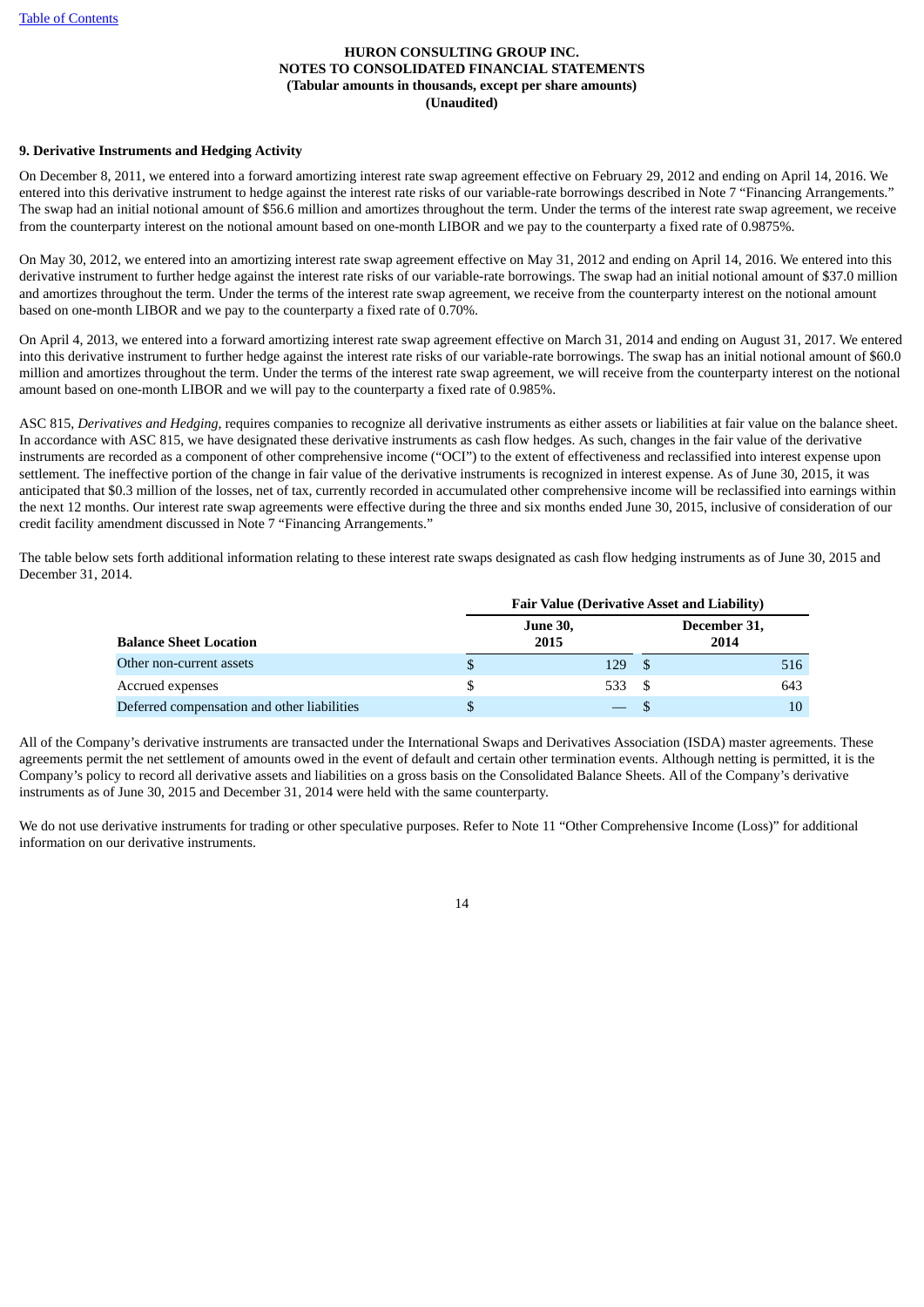#### **10. Fair Value of Financial Instruments**

asset or liability.

Certain of our assets and liabilities are measured at fair value. ASC 820, *Fair Value Measurements and Disclosures*, defines fair value as the price that would be received to sell an asset or the price that would be paid to transfer a liability in an orderly transaction between market participants at the measurement date. ASC 820 establishes a fair value hierarchy for inputs used in measuring fair value and requires companies to maximize the use of observable inputs and minimize the use of unobservable inputs. The fair value hierarchy consists of three levels based on the objectivity of the inputs as follows:

| Level 1 Inputs | Quoted prices in active markets for identical assets or liabilities that the reporting entity has the ability to access at the<br>measurement date.                                                                                                                                                                                                                        |
|----------------|----------------------------------------------------------------------------------------------------------------------------------------------------------------------------------------------------------------------------------------------------------------------------------------------------------------------------------------------------------------------------|
| Level 2 Inputs | Quoted prices in active markets for similar assets or liabilities; quoted prices for identical or similar assets or liabilities in<br>markets that are not active; inputs other than quoted prices that are observable for the asset or liability; or inputs that are<br>derived principally from or corroborated by observable market data by correlation or other means. |
| Level 3 Inputs | Unobservable inputs for the asset or liability, and include situations in which there is little, if any, market activity for the                                                                                                                                                                                                                                           |

The table below sets forth our fair value hierarchy for our financial assets and liabilities measured at fair value on a recurring basis as of June 30, 2015 and December 31, 2014.

|                                                   |                                           | <b>Quoted Prices</b><br>in Active<br><b>Markets</b> for<br><b>Identical Assets</b><br>(Level 1) |              | <b>Significant</b><br>Other<br><b>Observable</b><br><b>Inputs</b><br>(Level 2) |                           | <b>Significant</b><br><b>Unobservable</b><br><b>Inputs</b><br>(Level 3) |                | <b>Total</b> |
|---------------------------------------------------|-------------------------------------------|-------------------------------------------------------------------------------------------------|--------------|--------------------------------------------------------------------------------|---------------------------|-------------------------------------------------------------------------|----------------|--------------|
| <b>June 30, 2015</b>                              |                                           |                                                                                                 |              |                                                                                |                           |                                                                         |                |              |
| Assets:                                           |                                           |                                                                                                 |              |                                                                                |                           |                                                                         |                |              |
| Promissory note                                   | \$                                        |                                                                                                 | $\mathbb{S}$ |                                                                                | \$                        | 2,229                                                                   | $\mathfrak{S}$ | 2,229        |
| Convertible debt investment                       |                                           |                                                                                                 |              |                                                                                |                           | 22,050                                                                  |                | 22,050       |
| <b>Total assets</b>                               | \$                                        |                                                                                                 | $\mathbb{S}$ |                                                                                | $\$$                      | 24,279                                                                  | $\mathbb S$    | 24,279       |
| <b>Liabilities:</b>                               |                                           |                                                                                                 |              |                                                                                |                           |                                                                         |                |              |
| Interest rate swaps                               | \$                                        |                                                                                                 | \$           | 404                                                                            | $\mathbf{\$}$             |                                                                         | \$             | 404          |
| Contingent consideration for business acquisition |                                           |                                                                                                 |              |                                                                                |                           | 900                                                                     |                | 900          |
| <b>Total liabilities</b>                          | \$                                        |                                                                                                 | $\sqrt{3}$   | 404                                                                            | $\sqrt[6]{\frac{1}{2}}$   | 900                                                                     | \$             | 1,304        |
| December 31, 2014                                 |                                           |                                                                                                 |              |                                                                                |                           |                                                                         |                |              |
| <b>Assets:</b>                                    |                                           |                                                                                                 |              |                                                                                |                           |                                                                         |                |              |
| Promissory note                                   | \$                                        |                                                                                                 | \$           |                                                                                | \$                        | 2,137                                                                   | \$             | 2,137        |
| Interest rate swaps                               |                                           |                                                                                                 |              | 172                                                                            |                           |                                                                         |                | 172          |
| Convertible debt investment                       |                                           |                                                                                                 |              |                                                                                |                           | 12,250                                                                  |                | 12,250       |
| <b>Total assets</b>                               | \$                                        |                                                                                                 | \$           | 172                                                                            | $\boldsymbol{\mathsf{S}}$ | 14,387                                                                  | \$             | 14,559       |
| <b>Liabilities:</b>                               |                                           |                                                                                                 |              |                                                                                |                           |                                                                         |                |              |
| Interest rate swaps                               | \$                                        |                                                                                                 | \$           | 309                                                                            | $\boldsymbol{\mathsf{S}}$ |                                                                         | \$             | 309          |
| Contingent consideration for business acquisition |                                           |                                                                                                 |              |                                                                                |                           | 226                                                                     |                | 226          |
| <b>Total liabilities</b>                          | $\, \, \raisebox{12pt}{$\scriptstyle \$}$ |                                                                                                 | \$           | 309                                                                            | \$                        | 226                                                                     | \$             | 535          |

*Promissory note*: As part of the consideration received for the sale of our Accounting Advisory practice on December 30, 2011, the Company received a \$3.5 million promissory note payable over four years. During the second quarter of 2014, we agreed to amend and restate the note such that principal payments will be paid to the Company annually based on the amount of excess cash flows earned each year by the maker of the note until the maturity date of December 31, 2018, at which time the remaining principal balance and any accrued interest is due. The fair value of the note is based on the net present value of the projected cash flows using a discount rate of 17%, which accounts for the risks associated with the note. The increase in the fair value of the note during the first six months of 2015 reflects the accretion of interest income in excess of interest payments received. The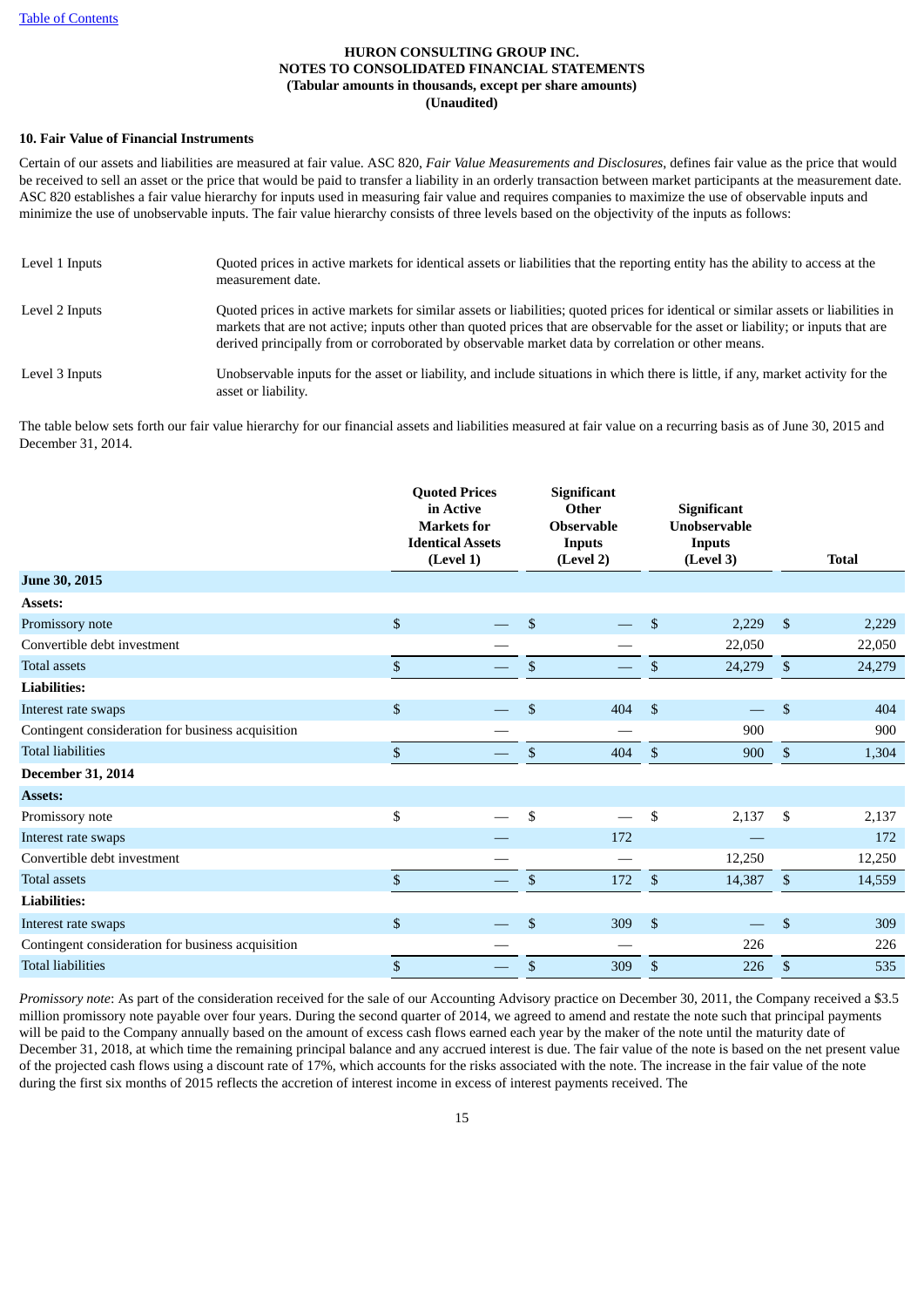portion of the note expected to be received in the next twelve months is recorded as a receivable in Prepaid expenses and other current assets. The remaining portion of the note is recorded in Other non-current assets.

*Interest rate swaps:* The fair value of the interest rate swaps was derived using estimates to settle the interest rate swap agreements, which are based on the net present value of expected future cash flows on each leg of the swaps utilizing market-based inputs and discount rates reflecting the risks involved.

*Convertible debt investment:* In the third quarter of 2014, we invested \$12.5 million, in the form of zero coupon convertible debt, in Shorelight Holdings, LLC ("Shorelight"), the parent company of Shorelight Education, a U.S.-based company that partners with leading nonprofit universities to increase access and retention of international students, boost institutional growth, and enhance an institution's global footprint. In March 2015, we purchased an additional \$2.5 million convertible note of Shorelight, and in May 2015, we purchased an additional \$0.6 million convertible note, increasing the cost basis of our investment to \$15.6 million. The notes will mature on July 1, 2020, unless converted earlier.

To determine the appropriate accounting treatment for our investment, we performed a variable interest entity ("VIE") analysis and concluded that Shorelight does not meet the definition of a VIE. We also reviewed the characteristics of our investment to confirm that the convertible notes are not in-substance common stock that would warrant equity method accounting. After we reviewed all of the terms of the investment, we concluded the appropriate accounting treatment to be that of an available-for-sale security in accordance with ASC 320, *Investments – Debt and Equity Securities*.

The investment is carried at fair value with unrealized holding gains and losses excluded from earnings and reported in other comprehensive income. We estimated the fair value of our investment using cash flow projections discounted at a risk-adjusted rate and certain assumptions related to equity volatility, default probability, and recovery rate, all of which are Level 3 inputs. In arriving at the estimated fair value, we also considered the probability-weighted likelihood of conversion of the notes, in accordance with the various conversion features of the notes.

During the second quarter of 2015, Shorelight sought additional financing from new third-party investors in order to help fund their continued growth. During the financing process, interest from potential investors indicated that the fair value of the business had increased since we initially invested in the business in the third quarter of 2014. As a result, the estimated fair value of our convertible debt investment increased during the second quarter of 2015 and we recorded an unrealized gain of \$6.7 million as a component of other comprehensive income during the period. The fair value of the convertible debt investment is recorded in Long-term investment.

*Contingent consideration for business acquisitions:* We estimate the fair value of acquisition-related contingent consideration using either a probabilityweighted discounted cash flow model or a Monte Carlo simulation model, as appropriate. These fair value measurements are based on significant inputs not observable in the market and thus represent Level 3 measurements. The significant unobservable inputs used in the fair value measurements of our contingent consideration are our measures of the estimated payouts based on internally generated financial projections and discount rates. The fair value of the contingent consideration is reassessed quarterly based on assumptions used in our latest projections and input provided by practice leaders and management. Any change in the fair value estimate is recorded in the earnings of that period. During the first quarter of 2015, we recorded a \$0.9 million contingent consideration liability for one acquisition completed during the quarter. In addition, we determined that the fair value of another contingent consideration liability had declined to zero and recorded a remeasurement gain of \$0.3 million. There was no change to the fair value of the outstanding contingent consideration liabilities for the quarter ended June 30, 2015. Refer to Note 5 "Acquisitions" for information on the acquisitions completed in 2015. At June 30, 2015, the current portion of the contingent consideration liability is recorded in Accrued expenses and the long-term portion is recorded in Deferred compensation and other liabilities.

Financial assets and liabilities not recorded at fair value are as follows:

## *Senior secured credit facility*

The carrying value of borrowings outstanding under our senior secured credit facility is stated at cost. Our carrying value approximates fair value, using Level 2 inputs, as the senior secured credit facility bears interest at variable rates based on market rates as set forth in the Amended Credit Agreement. Refer to Note 7 "Financing Arrangements."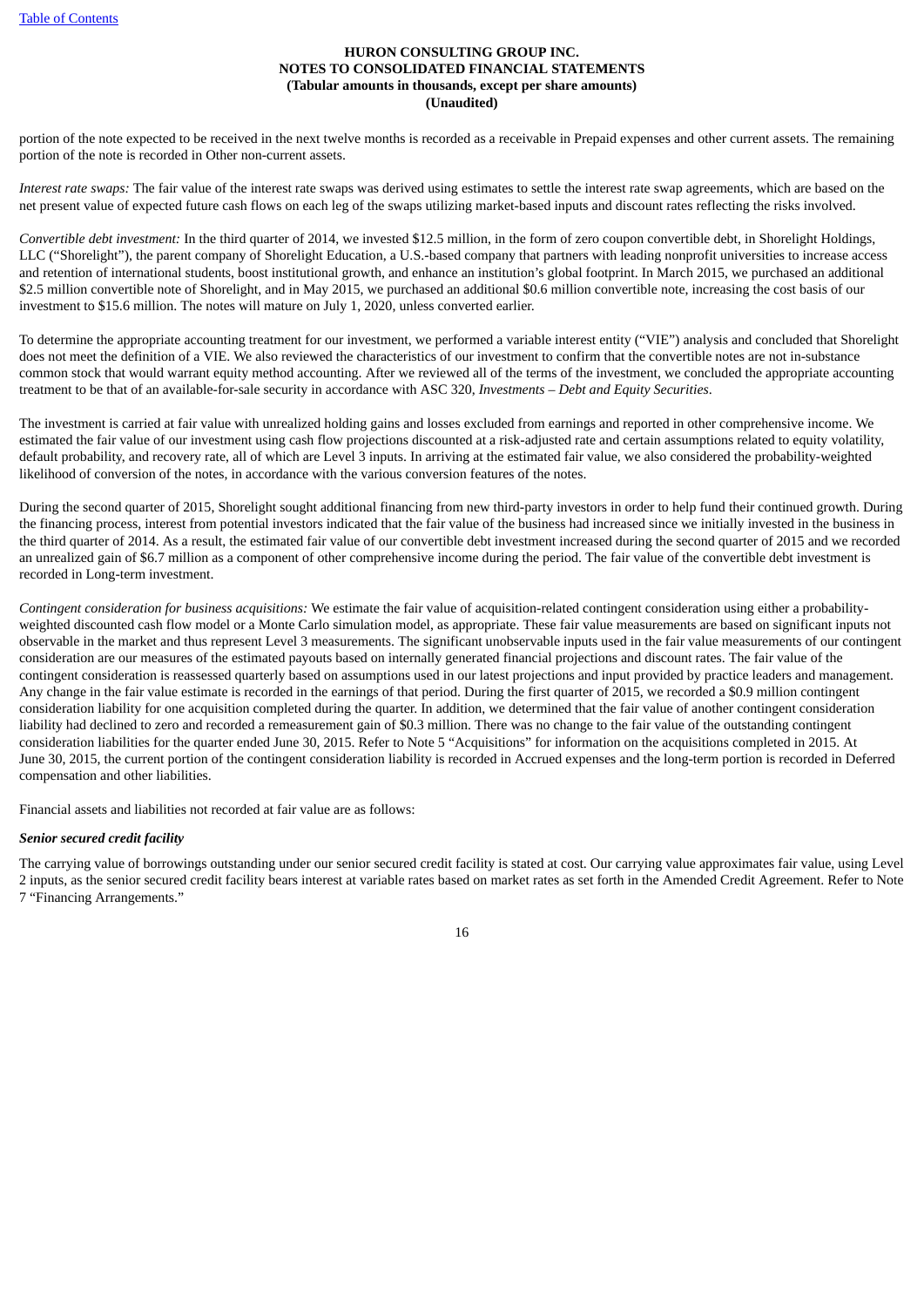## *Convertible Notes*

The carrying amount and estimated fair value of the Convertible Notes are as follows:

|                                         | <b>June 30, 2015</b> |                         | <b>December 31, 2014</b>  |                                       |
|-----------------------------------------|----------------------|-------------------------|---------------------------|---------------------------------------|
|                                         | Carrying<br>Amount   | Estimated<br>Fair Value | <b>Carrying</b><br>Amount | <b>Estimated</b><br><b>Fair Value</b> |
| 1.25% convertible senior notes due 2019 | 216,380              | 268,103                 | 212,852                   | 261,903                               |

The difference between the \$250 million principal amount of the Convertible Notes and the carrying amount represents the unamortized debt discount. As of June 30, 2015 and December 31, 2014, the carrying value of the equity component of \$39.3 million was unchanged from the date of issuance. Refer to Note 7 "Financing Arrangements" for additional details of our Convertible Notes. The estimated fair value of the Convertible Notes was determined based on the quoted bid price of the Convertible Notes in an over-the-counter market, which is a Level 2 input, on the last day of trading for the quarter ended June 30, 2015 and December 31, 2014.

Based on the closing price of our common stock of \$70.09 on June 30, 2015, the if-converted value of the Convertible Notes was less than the principal amount.

Cash and cash equivalents are stated at cost, which approximates fair market value. The carrying values for receivables from clients, unbilled services, accounts payable, deferred revenues and other accrued liabilities reasonably approximate fair market value due to the nature of the financial instrument and the short-term maturity of these items.

We hold our cash in accounts at multiple third-party financial institutions. These deposits, at times, may exceed federally insured limits. We review the credit ratings of these financial institutions, regularly monitor the cash balances in these accounts, and adjust the balances as appropriate. However, these cash balances could be impacted if the underlying financial institutions fail or are subject to other adverse conditions in the financial markets.

## **11. Other Comprehensive Income (Loss)**

The tables below set forth the components of other comprehensive income, net of tax, for the three and six months ended June 30, 2015 and 2014.

|                                             | <b>Three Months Ended</b><br>June 30, 2015 |                                                                                                      |    |              |    |                               |                             |            | <b>Three Months Ended</b><br><b>June 30, 2014</b> |                        |               |       |  |  |
|---------------------------------------------|--------------------------------------------|------------------------------------------------------------------------------------------------------|----|--------------|----|-------------------------------|-----------------------------|------------|---------------------------------------------------|------------------------|---------------|-------|--|--|
|                                             |                                            | <b>Tax</b><br><b>Before</b><br>Net of<br>(Expense)<br><b>Benefit</b><br><b>Taxes</b><br><b>Taxes</b> |    |              |    | <b>Before</b><br><b>Taxes</b> | Tax<br>(Expense)<br>Benefit |            |                                                   | Net of<br><b>Taxes</b> |               |       |  |  |
| Other comprehensive income:                 |                                            |                                                                                                      |    |              |    |                               |                             |            |                                                   |                        |               |       |  |  |
| Foreign currency translation adjustment     | \$                                         | 829                                                                                                  | \$ | 21           | \$ | 850                           | -\$                         | 498        | \$                                                |                        | \$            | 498   |  |  |
| Unrealized gain on investment               | \$                                         | 6,711                                                                                                | \$ | $(2,526)$ \$ |    | 4,185                         | -\$                         |            |                                                   |                        | -S            |       |  |  |
| Unrealized gain (loss) on cash flow hedges: |                                            |                                                                                                      |    |              |    |                               |                             |            |                                                   |                        |               |       |  |  |
| Change in fair value                        | $\mathfrak{S}$                             | (129)                                                                                                | \$ | 53           | \$ | (76)                          | - \$                        | $(511)$ \$ |                                                   | 202                    | -\$           | (309) |  |  |
| Reclassification adjustments into earnings  |                                            | 206                                                                                                  |    | (82)         |    | 124                           |                             | 254        |                                                   | (101)                  |               | 153   |  |  |
| Net unrealized gain (loss)                  |                                            | 77                                                                                                   | S  | (29)         | \$ | 48                            | S                           | (257)      | - \$                                              | 101                    | <sup>\$</sup> | (156) |  |  |
| Other comprehensive income                  |                                            | 7,617                                                                                                |    | (2,534)      | -S | 5,083                         |                             | 241        |                                                   | 101                    |               | 342   |  |  |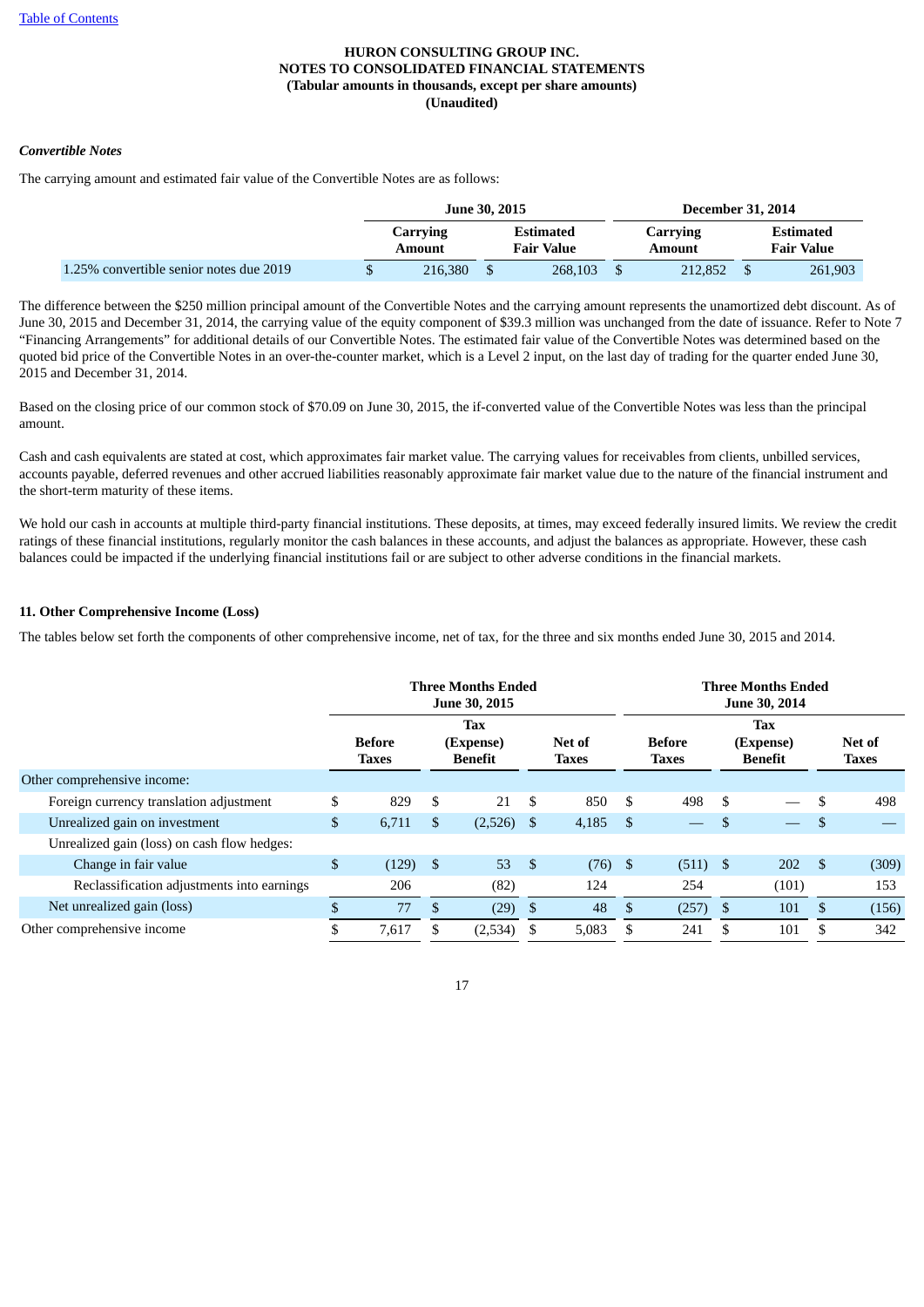|                                             | <b>Six Months Ended</b><br>June 30, 2015 |                               |    |                                           |     |                        |      | <b>Six Months Ended</b><br><b>June 30, 2014</b> |      |                                    |      |                        |  |
|---------------------------------------------|------------------------------------------|-------------------------------|----|-------------------------------------------|-----|------------------------|------|-------------------------------------------------|------|------------------------------------|------|------------------------|--|
|                                             |                                          | <b>Before</b><br><b>Taxes</b> |    | <b>Tax</b><br>(Expense)<br><b>Benefit</b> |     | Net of<br><b>Taxes</b> |      | <b>Before</b><br><b>Taxes</b>                   |      | <b>Tax</b><br>(Expense)<br>Benefit |      | Net of<br><b>Taxes</b> |  |
| Other comprehensive income:                 |                                          |                               |    |                                           |     |                        |      |                                                 |      |                                    |      |                        |  |
| Foreign currency translation adjustment     | \$                                       | 385                           | \$ | 29                                        | \$  | 414                    | \$   | 392                                             | -\$  |                                    | \$   | 392                    |  |
| Unrealized gain on investment               | \$                                       | 6,661                         | \$ | (2,526)                                   | -\$ | 4,135                  | \$   |                                                 |      |                                    | \$.  |                        |  |
| Unrealized gain (loss) on cash flow hedges: |                                          |                               |    |                                           |     |                        |      |                                                 |      |                                    |      |                        |  |
| Change in fair value                        | \$                                       | (690)                         | \$ | 275                                       | \$  | $(415)$ \$             |      | (682)                                           | - \$ | 271                                | - \$ | (411)                  |  |
| Reclassification adjustments into earnings  |                                          | 423                           |    | (169)                                     |     | 254                    |      | 384                                             |      | (153)                              |      | 231                    |  |
| Net unrealized loss                         | $\mathbb{S}$                             | (267)                         | \$ | 106                                       | \$  | (161)                  | - \$ | (298)                                           | - \$ | 118                                | -S   | (180)                  |  |
| Other comprehensive income                  | \$.                                      | 6,779                         | \$ | (2,391)                                   | \$  | 4,388                  | \$.  | 94                                              | -S   | 118                                | \$   | 212                    |  |

The before tax amounts reclassified from accumulated other comprehensive income (loss) related to our cash flow hedges are recorded to Interest expense, net of interest income.

Accumulated other comprehensive income (loss), net of tax, includes the following components:

|                               | <b>Foreign Currency</b><br><b>Translation</b><br><b>Adjustments</b> |     | <b>Net Unrealized</b><br>Gain (Loss) on<br>Investment | <b>Net Unrealized</b><br>Loss on<br><b>Derivatives</b> |           |  | <b>Accumulated Other</b><br>Comprehensive<br>Income (Loss) |
|-------------------------------|---------------------------------------------------------------------|-----|-------------------------------------------------------|--------------------------------------------------------|-----------|--|------------------------------------------------------------|
| Balance, December 31, 2014    | (2,334)                                                             | - S | $(250)$ \$                                            |                                                        | $(71)$ \$ |  | (2,655)                                                    |
| Current period change         | 414                                                                 |     | 4.135                                                 |                                                        | (161)     |  | 4,388                                                      |
| <b>Balance, June 30, 2015</b> | (1,920)                                                             |     | 3.885                                                 |                                                        | (232)     |  | 1,733                                                      |

## **12. Income Taxes**

The Company's effective tax rates for the three months ended June 30, 2015 and 2014 were 40.2% and 38.9%, respectively. The Company's effective tax rates for the six months ended June 30, 2015 and 2014 were 42.1% and 26.2%. The effective tax rate for the three months ended June 30, 2015 was higher than the statutory rate, inclusive of state income taxes, primarily due to certain non-deductible business expenses. The effective tax rate for the six months ended June 30, 2015 was higher than the statutory rate, inclusive of state income taxes, primarily due to certain non-deductible business expenses and foreign losses with no tax benefit.

The effective tax rate for the second quarter of 2014 was lower than the statutory tax rate, inclusive of state income taxes, primarily due to tax benefits recognized on foreign losses, partially offset by certain non-deductible business expenses. The effective tax rate for the first six months of 2014 was lower than the statutory tax rate, inclusive of state income taxes, primarily due to the impact of a tax election made in the first quarter of 2014 to classify one of our wholly-owned foreign subsidiaries as a disregarded entity for U.S. federal income tax purposes (commonly referred to as a "check-the-box" election). As a result of this election, we expect to realize an income tax benefit of \$13.8 million, of which \$2.4 million is unrecognized, resulting in a net recognized tax benefit of \$11.4 million. This recognized benefit was partially offset by \$1.2 million in expenses in the first quarter of 2014 related to the establishment of a valuation allowance for certain foreign tax credits and increased deferred tax liabilities as a result of the aforementioned election.

## **13. Commitments, Contingencies and Guarantees**

#### **Litigation**

*Tamalluk Business Development LLC v. Huron Consulting Services LLC (Abu Dhabi Court of First Instance)*

On August 22, 2013, we learned that Tamalluk Business Development LLC, who was Huron's agent in Abu Dhabi, and its principal, Mubarak Ahmad Bin Hamouda Al Dhaheri, filed a claim against Huron Consulting Services LLC in the Abu Dhabi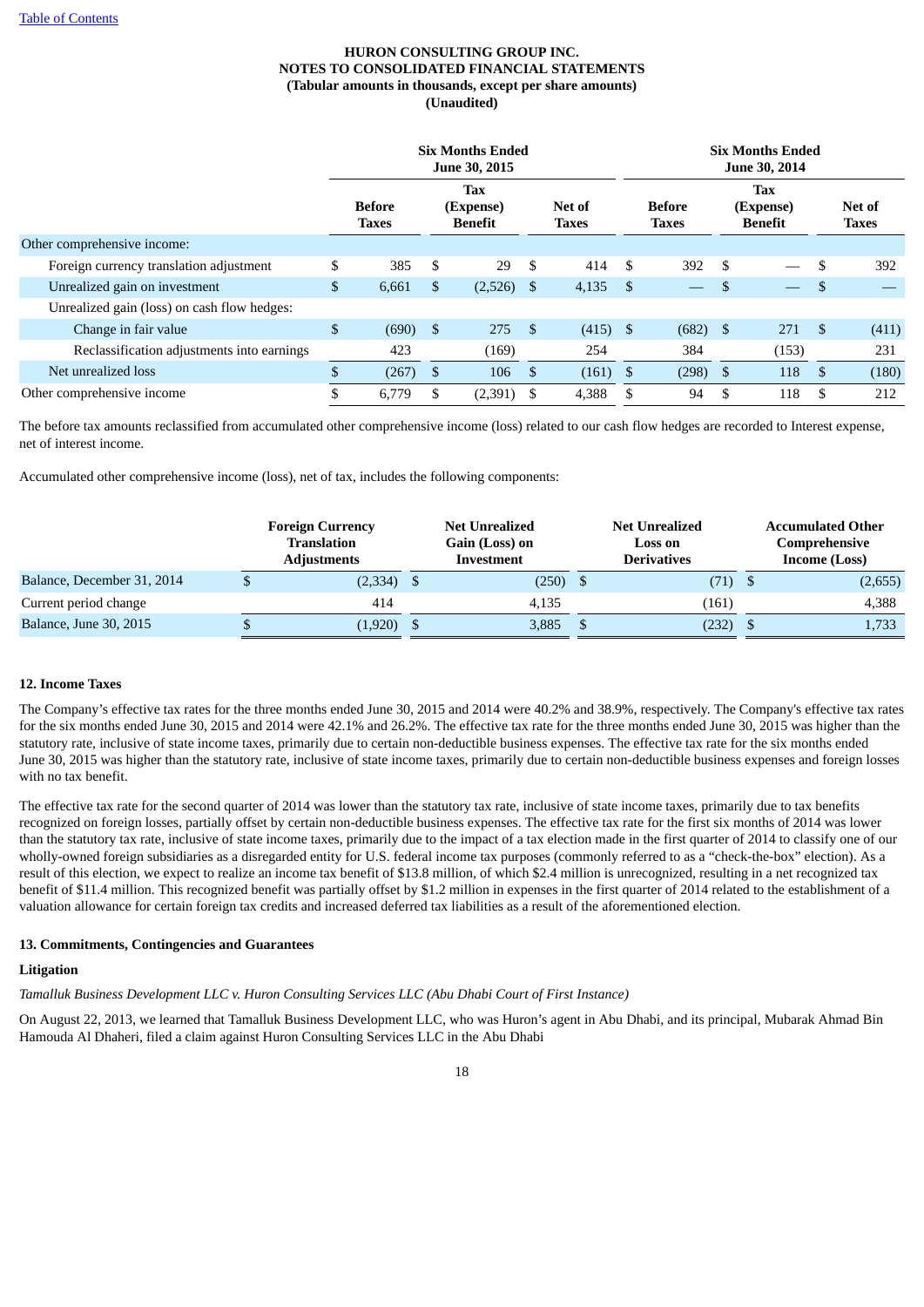Court of First Instance. The lawsuit alleges that under the agency agreement, Tamalluk was entitled to a commission on certain amounts that Huron collected from Abu Dhabi clients, and that Huron breached the agreement with Tamalluk and caused damages by declining to enter into a client engagement in Abu Dhabi and subsequently terminating the agency agreement with Tamalluk. Claimants allege they are entitled to \$50 million for damage to reputation and defamation and another \$50 million for breach of contract. Huron submitted its written response on September 25, 2013. The response states that Huron had the right to terminate the agency agreement with Tamalluk, and Huron had the sole discretion whether to accept or reject an engagement. Huron also filed a counterclaim on October 10, 2013 seeking a judicial order to permit the cancellation of Huron's commercial license to allow Huron to cease doing business in Abu Dhabi. On December 17, 2013, the Abu Dhabi court ruled in Huron's favor on all claims and held that Huron permissibly terminated the contract with Tamalluk and Huron does not owe Tamalluk any compensation related to Tamalluk's claims. In addition, the court terminated the Local Sponsorship Agreement as requested by Huron in its counterclaim. Tamalluk appealed the decision, and on March 18, 2014, the appellate court upheld the decision in Huron's favor. Tamalluk filed an appeal on May 18, 2014 to the Court of Cassation, which is the highest court in Abu Dhabi. On October 21, 2014, the Court of Cassation referred the case back to the appellate court for consideration of Claimants' allegations relating to damage to reputation and defamation, which the appellate court had not previously addressed. The Court of Cassation ruled in Huron's favor on the other claims and on Huron's counterclaim. We continue to believe that the remaining claims are without merit and intend to vigorously defend ourselves in this matter.

#### *Physiotherapy Associates*

In 2011, Huron was engaged to design and implement new processes, software, tools, and techniques to assist Physiotherapy Associates, Inc. ("PA") in reducing older accounts receivable levels and optimizing cash flow. The engagement agreement specifically provides that Huron will not be auditing financial statements and that Huron's services are not designed, and should not be relied on, to disclose weaknesses in internal controls, financial statement errors, irregularities, illegal acts, or disclosure deficiencies.

In November 2013, Physiotherapy Holdings, Inc., and certain subsidiaries and affiliates (including PA) filed a voluntary petition for bankruptcy pursuant to Chapter 11 of the Bankruptcy Code, which resulted in part from claims related to an alleged overstatement of PA's revenues and profitability in connection with the sale of PA in 2012. The Joint Prepackaged Plan of Reorganization (the "Plan"), which was confirmed by the Bankruptcy Court in December 2013, establishes and funds a Litigation Trust to pursue certain claims on behalf of certain beneficiaries. The Plan discloses a lengthy list of potential defendants and witnesses regarding these claims, including but not limited to the debtors' officers, directors, certain employees, former owners, investment bankers, auditors, and various consultants. This list of potential defendants and witnesses includes Huron, as well as three of Huron's current or former employees.

The Plan suggests that Huron, among others, was involved in "actively marketing PA" for sale and provided opinions to unnamed parties "defending the quality of PA's earnings." The Plan further states that the damages to be sought by the Litigation Trust will exceed \$300 million. The Litigation Trust has not specified against which potential defendants it will bring claims, if any. While we believe that we have meritorious defenses against the claim and intend to vigorously defend ourselves, in the second quarter of 2015, we recorded a \$1.3 million accrued liability, in accordance with ASC Topic 450, related to this matter, and a \$0.5 million insurance receivable.

From time to time, we are involved in legal proceedings and litigation arising in the ordinary course of business. As of the date of this Quarterly Report on Form 10-Q, we are not a party to any other litigation or legal proceeding that, in the current opinion of management, could have a material adverse effect on our financial position or results of operations. However, due to the risks and uncertainties inherent in legal proceedings, actual results could differ from current expected results.

#### **Guarantees and Indemnification**

Guarantees in the form of letters of credit totaling \$5.3 million and \$5.1 million were outstanding at June 30, 2015 and December 31, 2014, respectively, primarily to support certain office lease obligations.

To the extent permitted by law, our bylaws and articles of incorporation require that we indemnify our officers and directors against judgments, fines and amounts paid in settlement, including attorneys' fees, incurred in connection with civil or criminal action or proceedings, as it relates to their services to us if such person acted in good faith. Although there is no limit on the amount of indemnification, we may have recourse against our insurance carrier for certain payments made.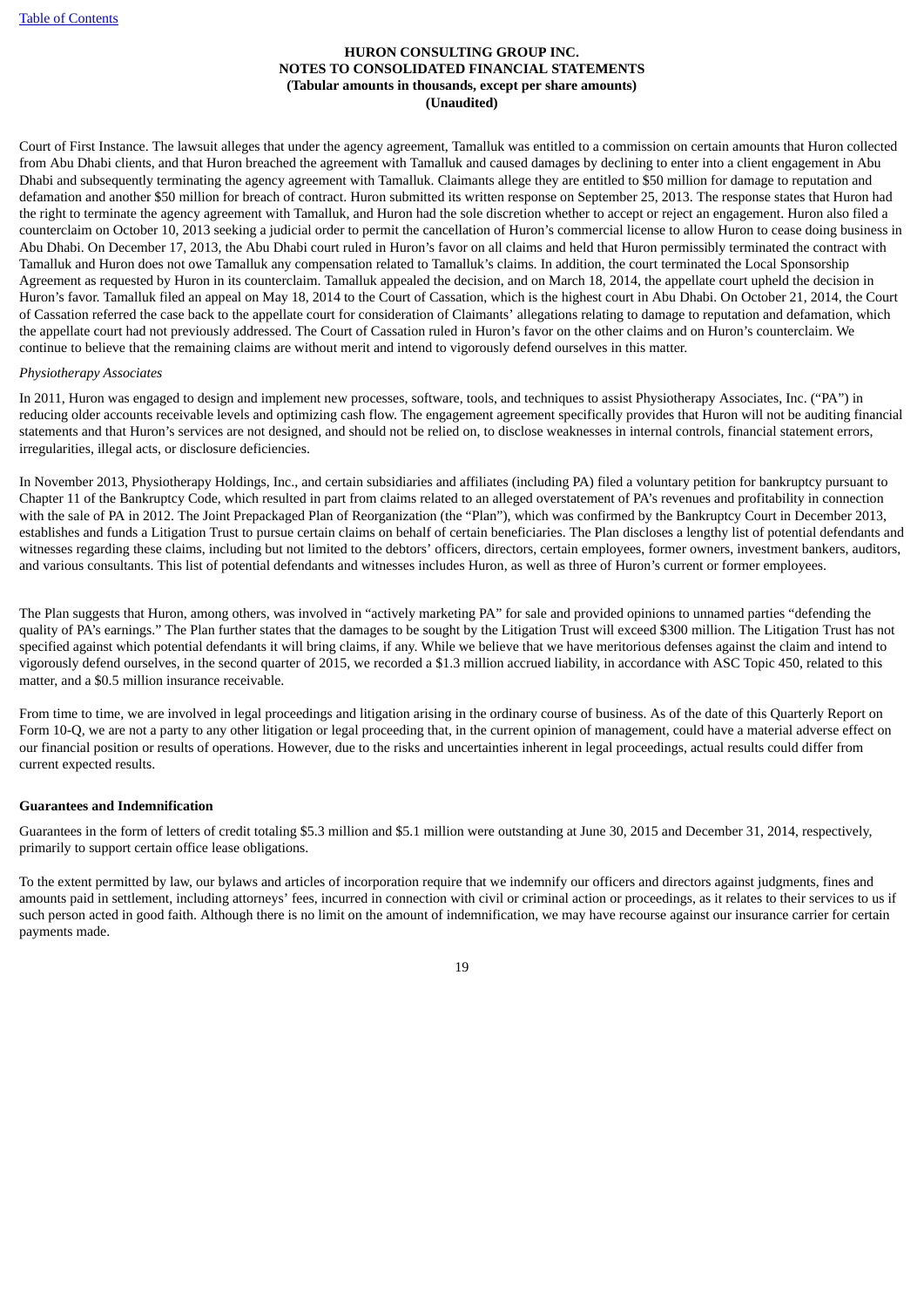#### **14. Segment Information**

Segments are defined by ASC 280, *Segment Reporting*, as components of a company that engage in business activities from which they may earn revenues and incur expenses, and for which separate financial information is available and is evaluated regularly by the chief operating decision maker, or decisionmaking group, in deciding how to allocate resources and in assessing performance. Our chief operating decision maker manages the business under five operating segments, which are our reportable segments: Huron Healthcare, Huron Education and Life Sciences, Huron Legal, Huron Business Advisory, and All Other.

#### **• Huron Healthcare**

Our Huron Healthcare segment provides consulting services to national and regional hospitals and integrated health systems, academic medical centers, community hospitals, and physician practices. We deliver solutions to enhance the ability of our clients to address challenges in the rapidlyevolving healthcare environment and to improve quality, increase revenue, reduce expenses, and enhance patient, physician, and employee satisfaction across the healthcare enterprise. By partnering with healthcare organizations, we design solutions that teach providers how to achieve cultural transformation and deliver and sustain improvement in clinical outcomes and financial results. Our people provide a depth of expertise across the healthcare industry, and our culture of collaboration extends to our client engagements, enabling teams to effectively implement successful client projects.

#### • **Huron Education and Life Sciences**

Our Huron Education and Life Sciences segment provides management consulting services and software solutions to the higher education, academic medical center, pharmaceutical and medical device, and research industries. We work with our clients to develop and implement performance improvement, technology, and research enterprise solutions to help them address challenges relating to financial management, strategy, operational and organizational effectiveness, research administration, and regulatory compliance.

#### **• Huron Legal**

Our Huron Legal segment provides consulting and technology-enabled services to assist law departments of major global corporations and their associated law firms with cost and risk reduction and operational efficiency. Our professionals and business solutions focus on four primary areas: electronic discovery and litigation management, law department management, information governance and compliance, and legal analytics. Our clients benefit from the experience of business, discovery, and technical consultants who are experts in the legal, compliance, technology, and management fields.

#### **• Huron Business Advisory**

Our Huron Business Advisory segment provides services to the C-suite of middle market and large organizations, lending institutions, law firms, investment banks, and private equity firms. We assist clients in a broad range of industries and across the spectrum from healthy, well-capitalized companies to organizations in transition, creditors, owners, and other key constituents. Also included in the Huron Business Advisory segment is our Enterprise Performance Management and Analytics practice, which delivers solutions that enable organizations to manage and optimize their financial performance, operational efficiency, and client experience. With expertise in full-service enterprise performance management (EPM), business analytics, customer relationship management (CRM), and big data professional services, Huron helps global clients across industries drive results and gain a competitive advantage.

#### **• All Other**

Our All Other segment consists of any line of business not managed by our other four operating segments. These businesses include our public sector consulting practice and our foreign consulting operations based in the Middle East, which we are in the process of winding down.

Segment operating income consists of the revenues generated by a segment, less the direct costs of revenue and selling, general and administrative costs that are incurred directly by the segment. Unallocated corporate costs include costs related to administrative functions that are performed in a centralized manner that are not attributable to a particular segment. These administrative function costs include costs for corporate office support, certain office facility costs, costs relating to accounting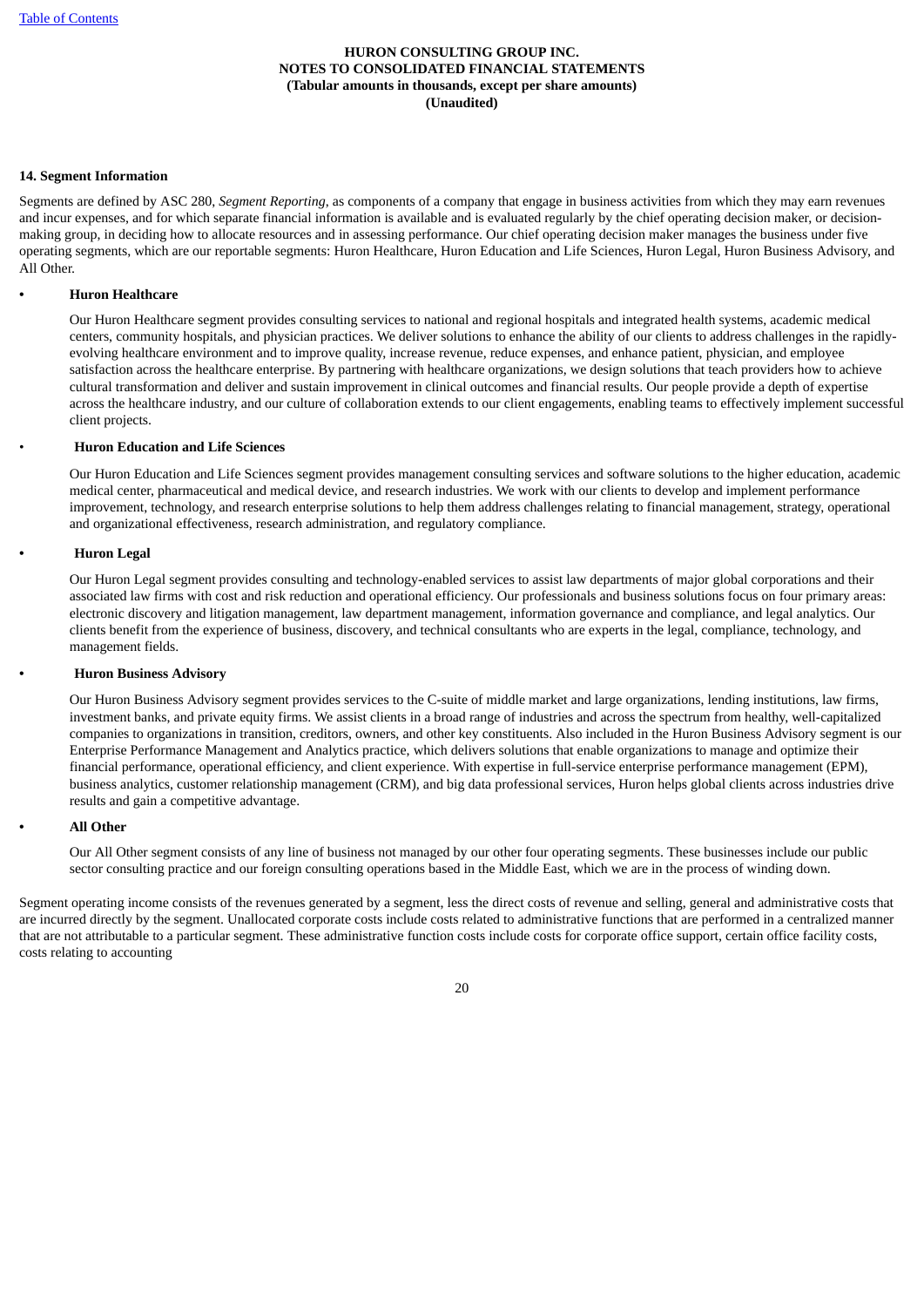and finance, human resources, legal, marketing, information technology, and Company-wide business development functions, as well as costs related to overall corporate management.

The table below sets forth information about our operating segments for the three and six months ended June 30, 2015 and 2014, along with the items necessary to reconcile the segment information to the totals reported in the accompanying Consolidated Financial Statements.

|                                                              |              | <b>Three Months Ended</b><br><b>June 30,</b>  |    |         |                           |         | <b>Six Months Ended</b><br><b>June 30,</b> |         |  |  |
|--------------------------------------------------------------|--------------|-----------------------------------------------|----|---------|---------------------------|---------|--------------------------------------------|---------|--|--|
|                                                              | 2014<br>2015 |                                               |    |         | 2015                      |         | 2014                                       |         |  |  |
| <b>Huron Healthcare:</b>                                     |              |                                               |    |         |                           |         |                                            |         |  |  |
| Revenues                                                     | \$           | 118,506                                       | \$ | 100,967 | \$                        | 216,510 | \$                                         | 208,515 |  |  |
| Operating income                                             | $\$$         | 45,531                                        | \$ | 38,475  | \$                        | 74,511  | \$                                         | 89,695  |  |  |
| Segment operating income as a percentage of segment revenues |              | 38.4%                                         |    | 38.1%   |                           | 34.4%   |                                            | 43.0%   |  |  |
| <b>Huron Education and Life Sciences:</b>                    |              |                                               |    |         |                           |         |                                            |         |  |  |
| Revenues                                                     | \$           | 42,939                                        | \$ | 37,747  | \$                        | 82,836  | \$                                         | 71,323  |  |  |
| Operating income                                             | \$           | 13,174                                        | \$ | 11,633  | \$                        | 24,954  | \$                                         | 18,080  |  |  |
| Segment operating income as a percentage of segment revenues |              | 30.7%                                         |    | 30.8%   |                           | 30.1%   |                                            | 25.3%   |  |  |
| <b>Huron Legal:</b>                                          |              |                                               |    |         |                           |         |                                            |         |  |  |
| Revenues                                                     | \$           | 39,626                                        | \$ | 53,296  | \$                        | 73,053  | \$                                         | 108,271 |  |  |
| Operating income                                             | $\$$         | 10,285                                        | \$ | 15,790  | $\mathbb{S}$              | 13,877  | \$                                         | 28,278  |  |  |
| Segment operating income as a percentage of segment revenues |              | 26.0%                                         |    | 29.6%   |                           |         | 19.0%                                      |         |  |  |
| <b>Huron Business Advisory:</b>                              |              |                                               |    |         |                           |         |                                            |         |  |  |
| Revenues                                                     | \$           | 22,186                                        | \$ | 16,574  | \$                        | 37,924  | \$                                         | 29,956  |  |  |
| Operating income                                             | $\$$         | 6,684                                         | \$ | 5,129   | \$                        | 8,283   | \$                                         | 7,684   |  |  |
| Segment operating income as a percentage of segment revenues |              | 30.1%                                         |    | 30.9%   |                           | 21.8%   |                                            | 25.7%   |  |  |
| <b>All Other:</b>                                            |              |                                               |    |         |                           |         |                                            |         |  |  |
| Revenues                                                     | \$           | 387                                           | \$ | 821     | \$                        | 1,174   | \$                                         | 2,071   |  |  |
| <b>Operating loss</b>                                        | \$           | (530)                                         | \$ | (520)   | \$                        | (1,522) | \$                                         | (978)   |  |  |
| Segment operating loss as a percentage of segment revenues   |              | $\ensuremath{\text{N}}/\ensuremath{\text{M}}$ |    | N/M     |                           | N/M     |                                            | N/M     |  |  |
| <b>Total Company:</b>                                        |              |                                               |    |         |                           |         |                                            |         |  |  |
| Revenues                                                     | \$           | 223,644                                       | \$ | 209,405 | \$                        | 411,497 | \$                                         | 420,136 |  |  |
| Reimbursable expenses                                        |              | 21,389                                        |    | 21,141  |                           | 38,544  |                                            | 40,244  |  |  |
| Total revenues and reimbursable expenses                     | \$           | 245,033                                       | \$ | 230,546 | \$                        | 450,041 | \$                                         | 460,380 |  |  |
| <b>Statements of Earnings reconciliation:</b>                |              |                                               |    |         |                           |         |                                            |         |  |  |
| Segment operating income                                     | \$           | 75,144                                        | \$ | 70,507  | \$                        | 120,103 | \$                                         | 142,759 |  |  |
| Items not allocated at the segment level:                    |              |                                               |    |         |                           |         |                                            |         |  |  |
| Other operating expenses and gains                           |              | 30,052                                        |    | 30,217  |                           | 58,466  |                                            | 54,594  |  |  |
| Depreciation and amortization expense                        |              | 9,000                                         |    | 6,267   |                           | 16,777  |                                            | 12,323  |  |  |
| Other expense, net                                           |              | 4,597                                         |    | 1,425   |                           | 9,718   |                                            | 2,620   |  |  |
| Income before income tax expense                             | \$           | 31,495                                        | \$ | 32,598  | $\boldsymbol{\mathsf{S}}$ | 35,142  | \$                                         | 73,222  |  |  |

N/M – Not Meaningful

<span id="page-22-0"></span>At June 30, 2015 and December 31, 2014, no single client accounted for greater than 10% of our combined receivables and unbilled services balances. During the three and six months ended June 30, 2015 and 2014, no single client generated greater than 10% of our consolidated revenues.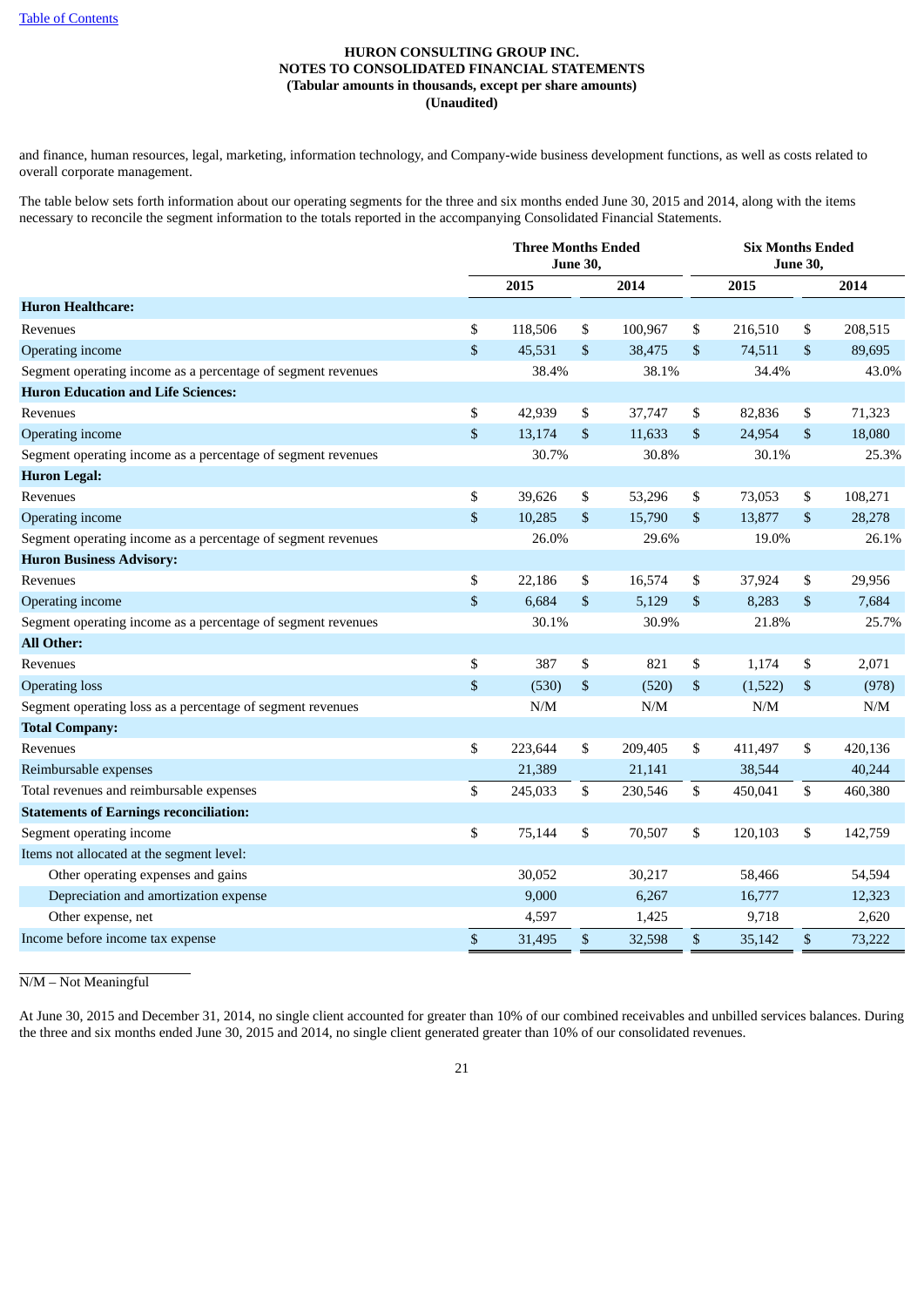## **ITEM 2. MANAGEMENT'S DISCUSSION AND ANALYSIS OF FINANCIAL CONDITION AND RESULTS OF OPERATIONS**

In this Quarterly Report on Form 10-Q, unless the context otherwise requires, the terms "Huron," "Company," "we," "us" and "our" refer to Huron Consulting Group Inc. and its subsidiaries.

Statements in this Quarterly Report on Form 10-Q that are not historical in nature, including those concerning the Company's current expectations about its future requirements and needs, are "forward-looking" statements as defined in Section 21E of the Securities Exchange Act of 1934, as amended, and the Private Securities Litigation Reform Act of 1995. Forward-looking statements are identified by words such as "may," "should," "expects," "provides," "anticipates," "assumes," "can," "will," "meets," "could," "likely," "intends," "might," "predicts," "seeks," "would," "believes," "estimates," "plans" or "continues." These forward-looking statements reflect our current expectations about our future requirements and needs, results, levels of activity, performance, or achievements. Some of the factors that could cause actual results to differ materially from the forward-looking statements contained herein include, without limitation: failure to achieve expected utilization rates, billing rates, and the number of revenue-generating professionals; inability to expand or adjust our service offerings in response to market demands; our dependence on renewal of client-based services; dependence on new business and retention of current clients and qualified personnel; failure to maintain third-party provider relationships and strategic alliances; inability to license technology to and from third parties; the impairment of goodwill; various factors related to income and other taxes; difficulties in successfully integrating the businesses we acquire and achieving expected benefits from such acquisitions; risks relating to privacy, information security, and related laws and standards; and a general downturn in market conditions. These forward-looking statements involve known and unknown risks, uncertainties and other factors, including, among others, those described under "Item 1A. Risk Factors," in our Annual Report on Form 10-K for the year ended December 31, 2014 that may cause actual results, levels of activity, performance or achievements to be materially different from any anticipated results, levels of activity, performance or achievements expressed or implied by these forward-looking statements. We disclaim any obligation to update or revise any forward-looking statements as a result of new information or future events, or for any other reason.

#### **OVERVIEW**

#### **Our Business**

We are a leading provider of operational and financial consulting services. We help clients in diverse industries improve performance, transform the enterprise, reduce costs, leverage technology, process and review large amounts of complex data, address regulatory changes, recover from distress, and stimulate growth. Our professionals employ their expertise in finance, operations, strategy, analytics, and technology to provide our clients with specialized analyses and customized advice and solutions that are tailored to address each client's particular challenges and opportunities to deliver sustainable and measurable results. We provide consulting services to a wide variety of both financially sound and distressed organizations, including healthcare organizations, leading academic institutions, Fortune 500 companies, governmental entities, and law firms. We have worked with more than 450 health systems, hospitals, and academic medical centers; more than 400 corporate general counsel; and more than 400 universities and research institutions. We are a Platinum level member of the Oracle PartnerNetwork (OPN), a Workday Services Partner, and a Silver Partner of the Salesforce.com partner network.

We provide our services through five operating segments: Huron Healthcare, Huron Education and Life Sciences, Huron Legal, Huron Business Advisory, and All Other.

## **• Huron Healthcare**

Our Huron Healthcare segment provides consulting services to national and regional hospitals and integrated health systems, academic medical centers, community hospitals, and physician practices. We deliver solutions to enhance the ability of our clients to address challenges in the rapidlyevolving healthcare environment and to improve quality, increase revenue, reduce expenses, and enhance patient, physician, and employee satisfaction across the healthcare enterprise. By partnering with healthcare organizations, we design solutions that teach providers how to achieve cultural transformation and deliver and sustain improvement in clinical outcomes and financial results. Our people provide a depth of expertise across the healthcare industry, and our culture of collaboration extends to our client engagements, enabling teams to effectively implement successful client projects.

#### **• Huron Education and Life Sciences**

Our Huron Education and Life Sciences segment provides management consulting services and software solutions to the higher education, academic medical center, pharmaceutical and medical device, and research industries. We work with our clients to develop and implement performance improvement, technology, and research enterprise solutions to help them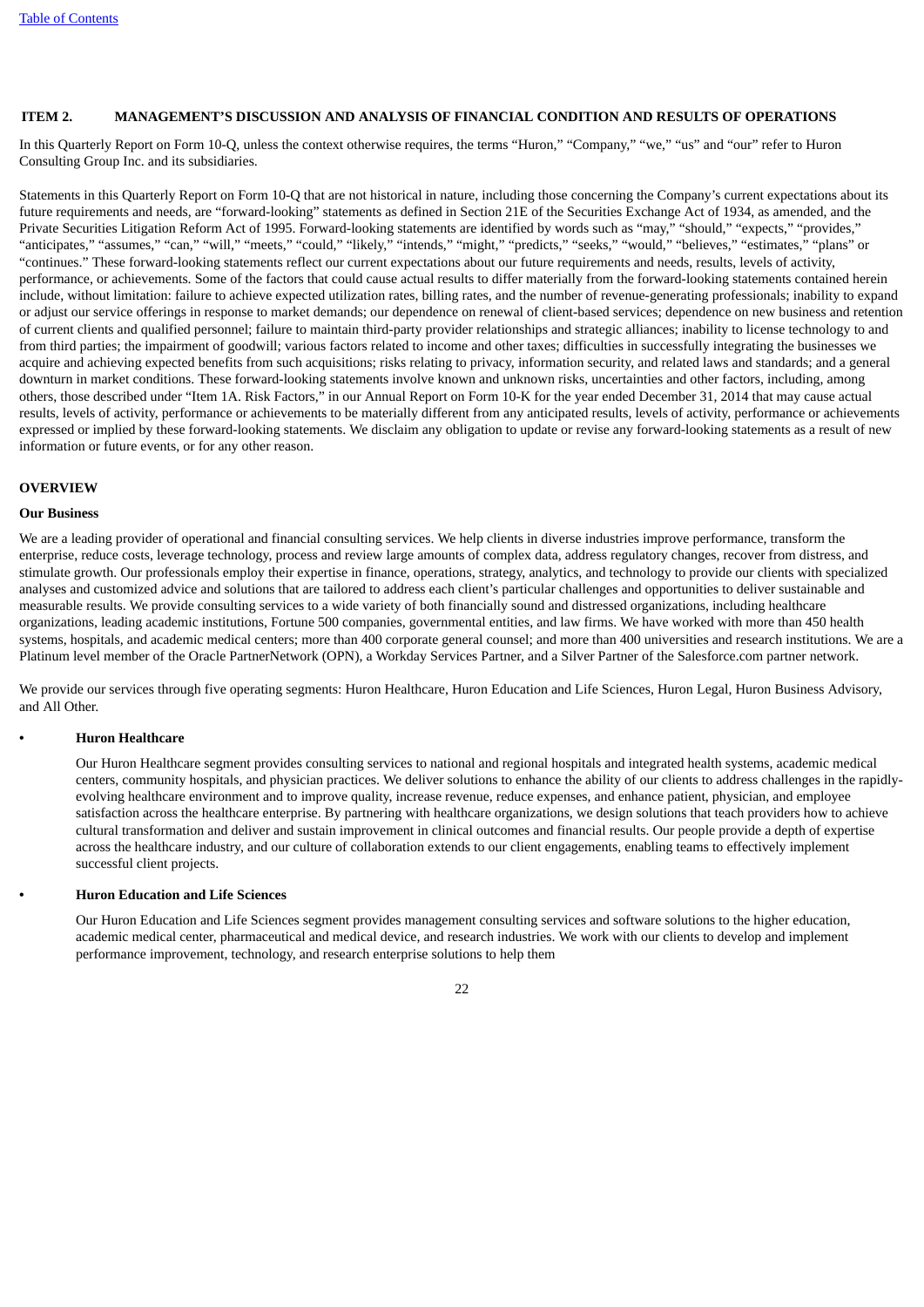address challenges relating to financial management, strategy, operational and organizational effectiveness, research administration, and regulatory compliance.

#### **• Huron Legal**

Our Huron Legal segment provides consulting and technology-enabled services to assist law departments of major global corporations and their associated law firms with cost and risk reduction and operational efficiency. Our professionals and business solutions focus on four primary areas: electronic discovery and litigation management, law department management, information governance and compliance, and legal analytics. Our clients benefit from the experience of business, discovery, and technical consultants who are experts in the legal, compliance, technology, and management fields.

#### **• Huron Business Advisory**

Our Huron Business Advisory segment provides services to the C-suite of middle market and large organizations, lending institutions, law firms, investment banks, and private equity firms. We assist clients in a broad range of industries and across the spectrum from healthy, well-capitalized companies to organizations in transition, creditors, owners, and other key constituents. Also included in the Huron Business Advisory segment is our Enterprise Performance Management and Analytics practice, which delivers solutions that enable organizations to manage and optimize their financial performance, operational efficiency, and client experience. With expertise in full-service enterprise performance management (EPM), business analytics, customer relationship management (CRM), and big data professional services, Huron helps global clients across industries drive results and gain a competitive advantage.

#### **• All Other**

Our All Other segment consists of any line of business not managed by our other four operating segments. These businesses include our public sector consulting practice and our foreign consulting operations based in the Middle East, which we are in the process of winding down.

#### **Acquisitions**

#### *Studer Group*

On February 12, 2015, we completed our acquisition of Studer Group in exchange for consideration with a fair value of approximately \$325.2 million, consisting of \$323.2 million in cash, \$2.2 million in Huron common stock, and a net working capital adjustment receivable of \$0.2 million. The cash portion of the acquisition was funded with available cash on hand and \$102.0 million of borrowings under our senior secured credit facility. Studer Group is a premier professional services firm that assists healthcare providers achieve cultural transformation to deliver and sustain improvement in clinical outcomes and financial results. The acquisition combines our Huron Healthcare segment's performance improvement and clinical transformation capabilities with Studer Group's Evidence-Based Leadership<sup>SM</sup> framework to provide leadership and cultural transformation expertise for healthcare provider clients. Studer Group's results of operations have been included in our consolidated financial statements and the segment operating results of Huron Healthcare from the date of acquisition.

#### *Sky Analytics*

Effective January 1, 2015, we completed our acquisition of Sky Analytics, Inc. in exchange for consideration with a fair value of approximately \$9.7 million. This included cash of \$8.8 million and contingent consideration with a fair value of \$0.9 million at the acquisition date. Sky Analytics is a Massachusettsbased provider of legal spend management software for corporate law departments. The addition strengthens our Huron Legal segment's law department management offering and complements our deep consulting expertise. Sky Analytics' results of operations have been included in our consolidated financial statements and the segment operating results of Huron Legal from the date of acquisition.

#### **How We Generate Revenues**

A large portion of our revenues is generated by our full-time billable consultants who provide consulting services to our clients and are billable to our clients based on the number of hours worked. A smaller portion of our revenues is generated by our other professionals, also referred to as full-time equivalents, many of whom work variable schedules as needed by our clients. Full-time equivalents include specialized finance and operational consultants, our document review and electronic data discovery groups, our cultural transformation consultants from the Studer Group acquisition, which include coaches and their support staff, and our employees who provide software support and maintenance services to our clients. Our document review and electronic data discovery groups generate revenues primarily based on the number of hours worked and units produced, such as pages reviewed or amount of data processed. We translate the hours that these other professionals work on client engagements into a full-time equivalent measure that we use to manage our business. We refer to our full-time consultants and other professionals collectively as revenue-generating professionals.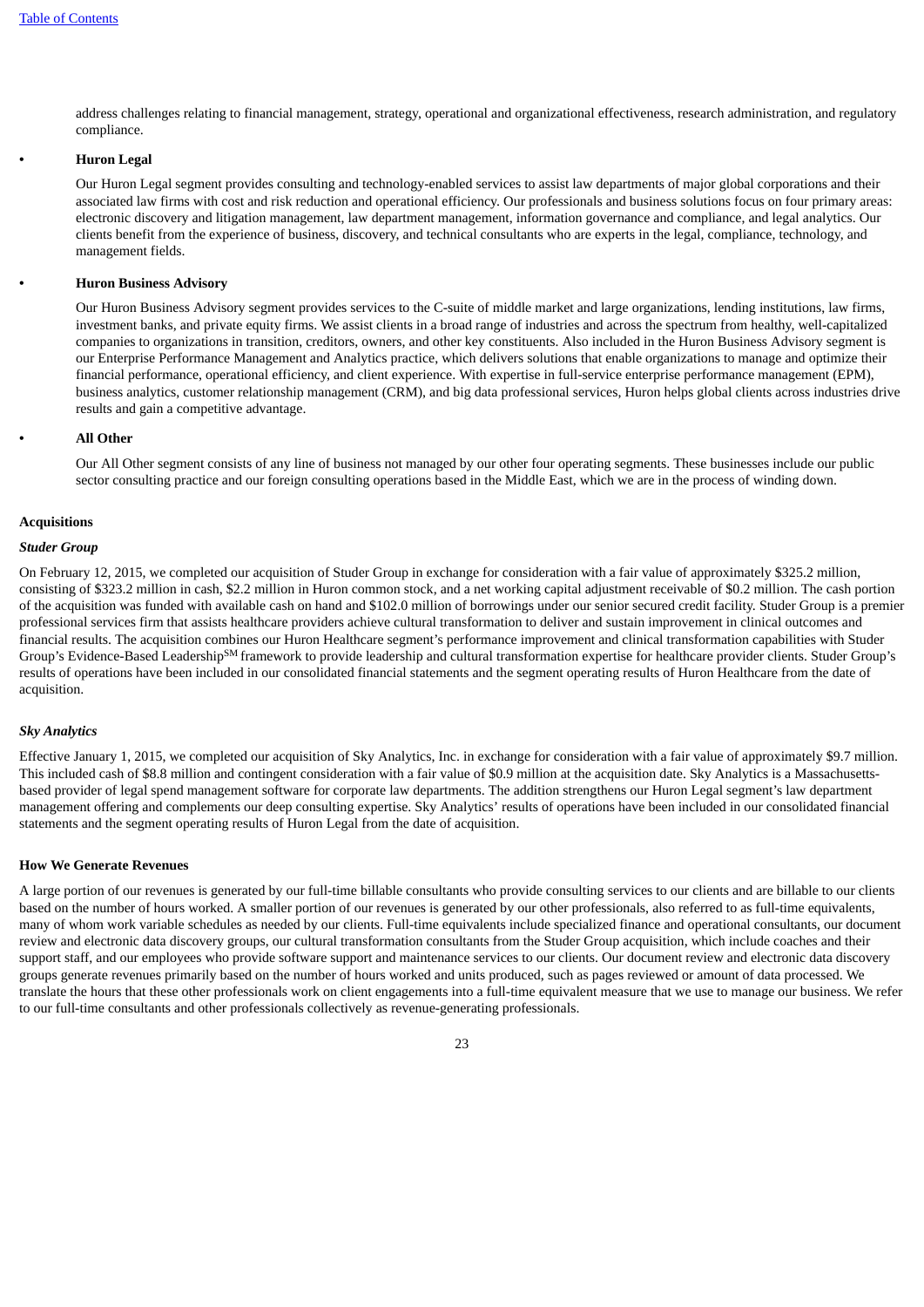Revenues generated by our full-time consultants are primarily driven by the number of consultants we employ and their utilization rates, as well as the billing rates we charge our clients. Revenues generated by our other professionals, or full-time equivalents, are largely dependent on the number of consultants we employ, their hours worked, and billing rates charged, as well as the number of pages reviewed and amount of data processed in the case of our document review and electronic data discovery groups, respectively. Revenues generated by our coaches are largely dependent on the number of coaches we employ and the total value, scope, and terms of the consulting contracts under which they provide services, which are primarily fixed-fee contracts.

We generate the majority of our revenues from providing professional services under four types of billing arrangements: time-and-expense, fixed-fee (including software license revenue), performance-based, and support and maintenance for the software we deploy.

Time-and-expense billing arrangements require the client to pay based on either the number of hours worked, the number of pages reviewed, or the amount of data processed by our revenue-generating professionals at agreed upon rates. We recognize revenues under time-and-expense billing arrangements as the related services are rendered. Time-and-expense engagements represented 38.9% and 47.2% of our revenues for the three months ended June 30, 2015 and 2014, respectively, and 40.4% and 45.3% of our revenues for the six months ended June 30, 2015 and 2014, respectively.

In fixed-fee billing arrangements, we agree to a pre-established fee in exchange for a pre-determined set of professional services. We set the fees based on our estimates of the costs and timing for completing the engagements. It is the client's expectation in these engagements that the pre-established fee will not be exceeded except in mutually agreed upon circumstances. We generally recognize revenues under fixed-fee billing arrangements using a proportionate performance approach, which is based on work completed to-date versus our estimates of the total services to be provided under the engagement.

Fixed-fee arrangements also include our software license and subscription revenue, which is primarily derived from revenue cycle management software, research administration and compliance software, and subscriptions to our cloud-based analytic tools and solutions. Licenses for our revenue cycle management software are sold only as a component of our consulting projects, and the services we provide are essential to the functionality of the software. Therefore, revenues from these software licenses are recognized over the term of the related consulting services contract. License revenue from our research administration and compliance software is generally recognized in the month in which the software is delivered. Subscription revenue from our cloud-based solutions is recognized on a straight-line basis over the term of the customer contract.

Fixed-fee engagements represented 48.4% and 40.5% of our revenues for the three months ended June 30, 2015 and 2014, respectively, and 47.5% and 39.3% of our revenues for the six months ended June 30, 2015 and 2014, respectively.

In performance-based fee billing arrangements, fees are tied to the attainment of contractually defined objectives. We enter into performance-based engagements in essentially two forms. First, we generally earn fees that are directly related to the savings formally acknowledged by the client as a result of adopting our recommendations for improving operational and cost effectiveness in the areas we review. Second, we have performance-based engagements in which we earn a success fee when and if certain pre-defined outcomes occur. Often, performance-based fees supplement our time-and-expense or fixed-fee engagements. We do not recognize revenues under performance-based billing arrangements until all related performance criteria are met. Performance-based fee revenues represented 9.1% and 9.3% of our revenues for the three months ended June 30, 2015 and 2014, respectively, and 8.2% and 12.4% of our revenues for the six months ended June 30, 2015 and 2014, respectively. Performance-based fee engagements may cause significant variations in quarterly revenues and operating results depending on the timing of achieving the performance-based criteria.

Clients who have purchased one of our software licenses can pay an additional fee for software support and maintenance. The software support and maintenance fee revenue is recognized ratably over the support period, which is generally one year. These fees are billed in advance and included in deferred revenues until recognized. Support and maintenance revenues represented 3.6% and 3.0% of our revenues for the three months ended June 30, 2015 and 2014, respectively, and 3.9% and 3.0% of our revenues for the six months ended June 30, 2015 and 2014, respectively.

Our quarterly results are impacted principally by our full-time consultants' utilization rate, the billing rate we charge our clients, the number of our revenuegenerating professionals who are available to work, and the amount of performance-based fees recognized, which often vary significantly between quarters. Our utilization rate can be negatively affected by increased hiring because there is generally a transition period for new professionals that results in a temporary drop in our utilization rate. Our utilization rate can also be affected by seasonal variations in the demand for our services from our clients. For example, during the third and fourth quarters of the year, vacations taken by our clients can result in the deferral of activity on existing and new engagements, which would negatively affect our utilization rate. The number of business work days is also affected by the number of vacation days taken by our consultants and holidays in each quarter. We typically have fewer business work days available in the fourth quarter of the year, which can impact revenues during that period.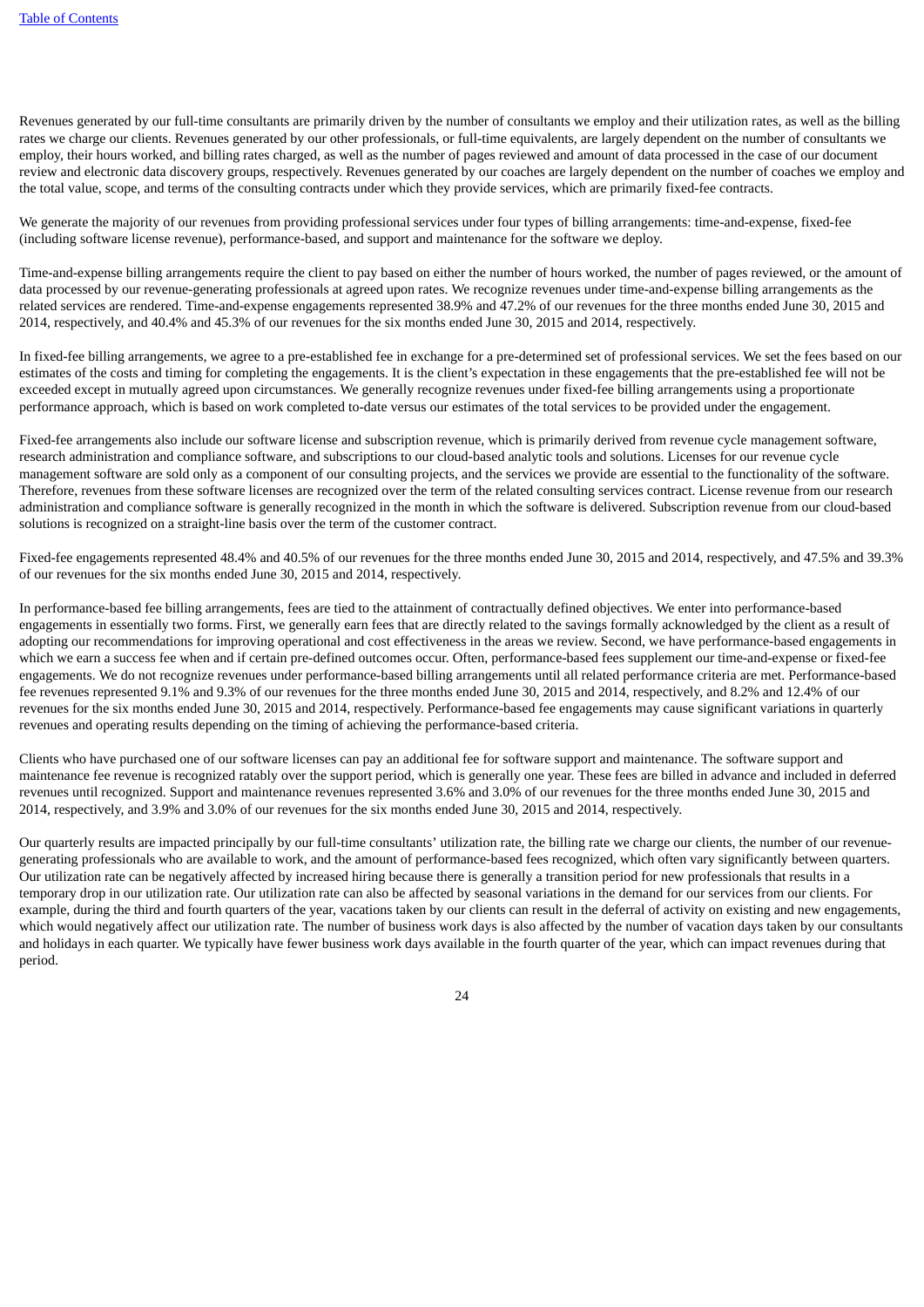Time-and-expense engagements do not provide us with a high degree of predictability as to performance in future periods. Unexpected changes in the demand for our services can result in significant variations in utilization and revenues and present a challenge to optimal hiring and staffing. Moreover, our clients typically retain us on an engagement-by-engagement basis, rather than under long-term recurring contracts. The volume of work performed for any particular client can vary widely from period to period.

#### **Business Strategy, Opportunities and Challenges**

Our primary strategy is to meet the needs of our clients by providing a balanced portfolio of service offerings and capabilities, so that we can adapt quickly and effectively to emerging opportunities in the marketplace. To achieve this, we continue to hire highly qualified professionals and have entered into select acquisitions of complementary businesses.

To expand our business, we will remain focused on growing our existing relationships and developing new relationships, execute our managing director compensation plan to attract and retain senior practitioners, continue to promote and provide an integrated approach to service delivery, broaden the scope of our existing services, and acquire complementary businesses. We will regularly evaluate the performance of our practices to ensure our investments meet these objectives. Furthermore, we intend to enhance our visibility in the marketplace by refining our overarching messaging and value propositions for the organization as well as each practice. We will continue to focus on reaching our client base through clear, concise, endorsed messages.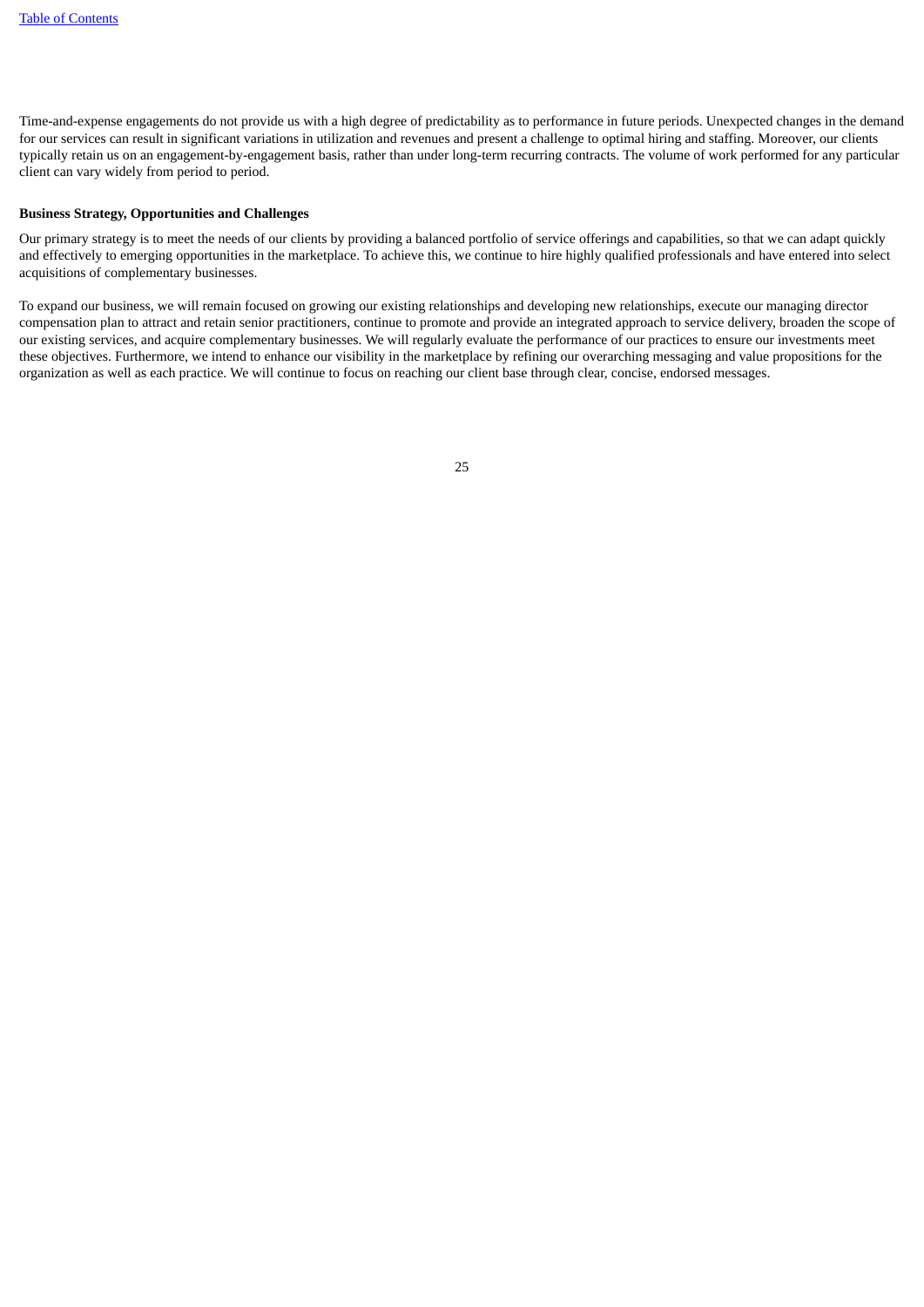## **RESULTS OF OPERATIONS**

The following table sets forth, for the periods indicated, selected segment and consolidated operating results and other operating data. Segment operating income consists of the revenues generated by a segment, less the direct costs of revenue and selling, general and administrative costs that are incurred directly by the segment. Unallocated costs include corporate costs related to administrative functions that are performed in a centralized manner that are not attributable to a particular segment.

|                                                                        |    | <b>Six Months Ended</b><br><b>June 30,</b> |      |              |    |         |    |              |
|------------------------------------------------------------------------|----|--------------------------------------------|------|--------------|----|---------|----|--------------|
|                                                                        |    | 2015                                       |      | 2014         |    | 2015    |    | 2014         |
| <b>Segment and Consolidated Operating Results (in thousands):</b>      |    |                                            |      |              |    |         |    |              |
| <b>Huron Healthcare:</b>                                               |    |                                            |      |              |    |         |    |              |
| Revenues                                                               | \$ | 118,506                                    | \$   | 100,967      | \$ | 216,510 | \$ | 208,515      |
| Operating income                                                       | \$ | 45,531                                     | \$   | 38,475       | \$ | 74,511  | \$ | 89,695       |
| Segment operating income as a percentage of segment revenues           |    | 38.4%                                      |      | 38.1%        |    | 34.4%   |    | 43.0%        |
| <b>Huron Education and Life Sciences:</b>                              |    |                                            |      |              |    |         |    |              |
| Revenues                                                               | \$ | 42,939                                     | \$   | 37,747       | \$ | 82,836  | \$ | 71,323       |
| Operating income                                                       | \$ | 13,174                                     | \$   | 11,633       | \$ | 24,954  | \$ | 18,080       |
| Segment operating income as a percentage of segment revenues           |    | 30.7%                                      |      | 30.8%        |    | 30.1%   |    | 25.3%        |
| <b>Huron Legal:</b>                                                    |    |                                            |      |              |    |         |    |              |
| Revenues                                                               | \$ | 39,626                                     | \$   | 53,296       | \$ | 73,053  | \$ | 108,271      |
| Operating income                                                       | \$ | 10,285                                     | \$   | 15,790       | \$ | 13,877  | \$ | 28,278       |
| Segment operating income as a percentage of segment revenues           |    | 26.0%                                      |      | 29.6%        |    | 19.0%   |    | 26.1%        |
| <b>Huron Business Advisory:</b>                                        |    |                                            |      |              |    |         |    |              |
| Revenues                                                               | \$ | 22,186                                     | \$   | 16,574       | \$ | 37,924  | \$ | 29,956       |
| Operating income                                                       | \$ | 6,684                                      | \$   | 5,129        | \$ | 8,283   | \$ | 7,684        |
| Segment operating income as a percentage of segment revenues           |    | 30.1%                                      |      | 30.9%        |    | 21.8%   |    | 25.7%        |
| <b>All Other:</b>                                                      |    |                                            |      |              |    |         |    |              |
| Revenues                                                               | \$ | 387                                        | $\,$ | 821          | \$ | 1,174   | \$ | 2,071        |
| <b>Operating loss</b>                                                  | \$ | (530)                                      | \$   | (520)        | \$ | (1,522) | \$ | (978)        |
| Segment operating loss as a percentage of segment revenues             |    | N/M                                        |      | N/M          |    | N/M     |    | N/M          |
| <b>Total Company:</b>                                                  |    |                                            |      |              |    |         |    |              |
| <b>Revenues</b>                                                        | \$ | 223,644                                    | \$   | 209,405      | \$ | 411,497 | \$ | 420,136      |
| Reimbursable expenses                                                  |    | 21,389                                     |      | 21,141       |    | 38,544  |    | 40,244       |
| <b>Total revenues and reimbursable expenses</b>                        | \$ | 245,033                                    | \$   | 230,546      | \$ | 450,041 | \$ | 460,380      |
| <b>Statements of Earnings reconciliation:</b>                          |    |                                            |      |              |    |         |    |              |
| Segment operating income                                               | \$ | 75,144                                     | \$   | 70,507       | \$ | 120,103 | \$ | 142,759      |
| Items not allocated at the segment level:                              |    |                                            |      |              |    |         |    |              |
| Other operating expenses and gains                                     |    | 30,052                                     |      | 30,217       |    | 58,466  |    | 54,594       |
| Depreciation and amortization expense                                  |    | 9,000                                      |      | 6,267        |    | 16,777  |    | 12,323       |
| <b>Total operating income</b>                                          | \$ | 36,092                                     | \$   | 34,023       | \$ | 44,860  | \$ | 75,842       |
| <b>Other Operating Data (excluding All Other):</b>                     |    |                                            |      |              |    |         |    |              |
| Number of full-time billable consultants (at period end) (1):          |    |                                            |      |              |    |         |    |              |
| Huron Healthcare                                                       |    | 1,087                                      |      |              |    | 1,087   |    |              |
| Huron Education and Life Sciences                                      |    | 428                                        |      | 1,114<br>407 |    | 428     |    | 1,114<br>407 |
| Huron Legal                                                            |    | 98                                         |      | 124          |    | 98      |    | 124          |
| <b>Huron Business Advisory</b>                                         |    | 204                                        |      | 172          |    | 204     |    | 172          |
| Total                                                                  |    |                                            |      |              |    |         |    |              |
|                                                                        |    | 1,817                                      |      | 1,817        |    | 1,817   |    | 1,817        |
| Average number of full-time billable consultants (for the period) (1): |    |                                            |      |              |    |         |    |              |
| Huron Healthcare                                                       |    | 1,090                                      |      | 1,071        |    | 1,099   |    | 1,028        |
| Huron Education and Life Sciences                                      |    | 427                                        |      | 415          |    | 425     |    | 424          |
| Huron Legal                                                            |    | 103                                        |      | 129          |    | 109     |    | 134          |
| <b>Huron Business Advisory</b>                                         |    | 206                                        |      | 169          |    | 206     |    | 165          |
| Total                                                                  |    | 1,826                                      |      | 1,784        |    | 1,839   |    | 1,751        |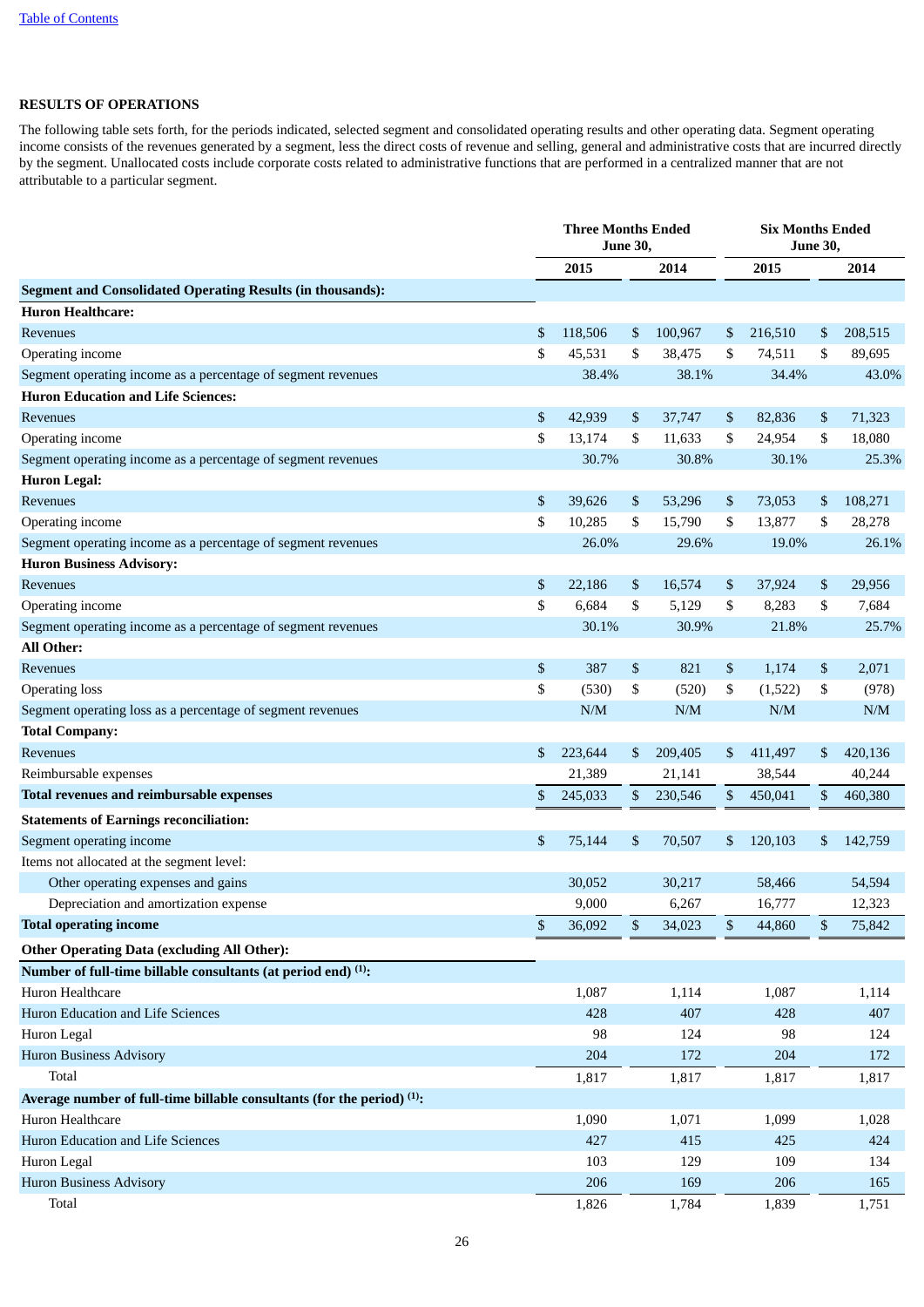|                                                                  |      | <b>Three Months Ended</b><br><b>June 30,</b> |    |       |      |       | <b>Six Months Ended</b><br><b>June 30,</b> |       |  |  |  |
|------------------------------------------------------------------|------|----------------------------------------------|----|-------|------|-------|--------------------------------------------|-------|--|--|--|
|                                                                  |      | 2015                                         |    | 2014  |      | 2015  |                                            | 2014  |  |  |  |
| <b>Other Operating Data (continued):</b>                         |      |                                              |    |       |      |       |                                            |       |  |  |  |
| Full-time billable consultant utilization rate (2):              |      |                                              |    |       |      |       |                                            |       |  |  |  |
| <b>Huron Healthcare</b>                                          |      | 75.8%                                        |    | 81.7% |      | 74.1% |                                            | 80.4% |  |  |  |
| <b>Huron Education and Life Sciences</b>                         |      | 76.0%                                        |    | 71.8% |      | 76.2% |                                            | 70.0% |  |  |  |
| Huron Legal                                                      |      | 53.0%                                        |    | 68.0% |      | 52.9% |                                            | 66.2% |  |  |  |
| <b>Huron Business Advisory</b>                                   |      | 75.1%                                        |    | 75.3% |      | 72.4% |                                            | 72.0% |  |  |  |
| Total                                                            |      | 74.5%                                        |    | 77.8% |      | 73.2% |                                            | 76.0% |  |  |  |
| Full-time billable consultant average billing rate per hour (3): |      |                                              |    |       |      |       |                                            |       |  |  |  |
| Huron Healthcare                                                 | \$   | 230                                          | \$ | 229   | \$   | 221   | \$                                         | 249   |  |  |  |
| Huron Education and Life Sciences                                | \$   | 237                                          | \$ | 225   | $\$$ | 231   | \$                                         | 213   |  |  |  |
| Huron Legal                                                      | \$   | 243                                          | \$ | 251   | \$   | 246   | \$                                         | 241   |  |  |  |
| <b>Huron Business Advisory</b>                                   | $\$$ | 292                                          | \$ | 257   | $\,$ | 261   | \$                                         | 248   |  |  |  |
| Total                                                            | \$   | 239                                          | \$ | 232   | \$   | 229   | \$                                         | 240   |  |  |  |
| Revenue per full-time billable consultant (in thousands):        |      |                                              |    |       |      |       |                                            |       |  |  |  |
| Huron Healthcare                                                 | \$   | 82                                           | \$ | 88    | \$   | 153   | \$                                         | 190   |  |  |  |
| Huron Education and Life Sciences                                | \$   | 86                                           | \$ | 75    | \$   | 168   | \$                                         | 140   |  |  |  |
| Huron Legal                                                      | \$   | 59                                           | \$ | 80    | \$   | 119   | \$                                         | 146   |  |  |  |
| <b>Huron Business Advisory</b>                                   | \$   | 104                                          | \$ | 94    | \$   | 179   | \$                                         | 173   |  |  |  |
| Total                                                            | \$   | 84                                           | \$ | 85    | \$   | 157   | \$                                         | 173   |  |  |  |
| Average number of full-time equivalents (for the period) (4):    |      |                                              |    |       |      |       |                                            |       |  |  |  |
| Huron Healthcare                                                 |      | 188                                          |    | 58    |      | 159   |                                            | 55    |  |  |  |
| Huron Education and Life Sciences                                |      | 33                                           |    | 44    |      | 35    |                                            | 42    |  |  |  |
| Huron Legal                                                      |      | 880                                          |    | 1,048 |      | 849   |                                            | 1,229 |  |  |  |
| <b>Huron Business Advisory</b>                                   |      | 8                                            |    | 7     |      | 6     |                                            | 7     |  |  |  |
| Total                                                            |      | 1,109                                        |    | 1,157 |      | 1,049 |                                            | 1,333 |  |  |  |
| Revenue per full-time equivalent (in thousands):                 |      |                                              |    |       |      |       |                                            |       |  |  |  |
| Huron Healthcare                                                 | \$   | 156                                          | \$ | 115   | \$   | 302   | \$                                         | 243   |  |  |  |
| Huron Education and Life Sciences                                | \$   | 183                                          | \$ | 146   | \$   | 330   | \$                                         | 285   |  |  |  |
| Huron Legal                                                      | \$   | 38                                           | \$ | 41    | \$   | 71    | \$                                         | 72    |  |  |  |
| <b>Huron Business Advisory</b>                                   | \$   | 95                                           | \$ | 104   | \$   | 184   | \$                                         | 187   |  |  |  |
| Total                                                            | \$   | 63                                           | \$ | 49    | \$   | 115   | \$                                         | 86    |  |  |  |

(1) Consists of our full-time professionals who provide consulting services and generate revenues based on the number of hours worked.

(2) Utilization rate for our full-time billable consultants is calculated by dividing the number of hours all of our full-time billable consultants worked on client assignments during a period by the total available working hours for all of these consultants during the same period, assuming a forty-hour work week, less paid holidays and vacation days.

(3) Average billing rate per hour for our full-time billable consultants is calculated by dividing revenues for a period by the number of hours worked on client assignments during the same period.

(4) Consists of consultants who work variable schedules as needed by our clients, as well as other professionals who generate revenues primarily based on number of hours worked and units produced, such as pages reviewed and data processed. Also includes our cultural transformation consultants from the Studer Group acquisition, which include coaches and their support staff, and full-time employees who provide software support and maintenance services to our clients.

N/M - Not meaningful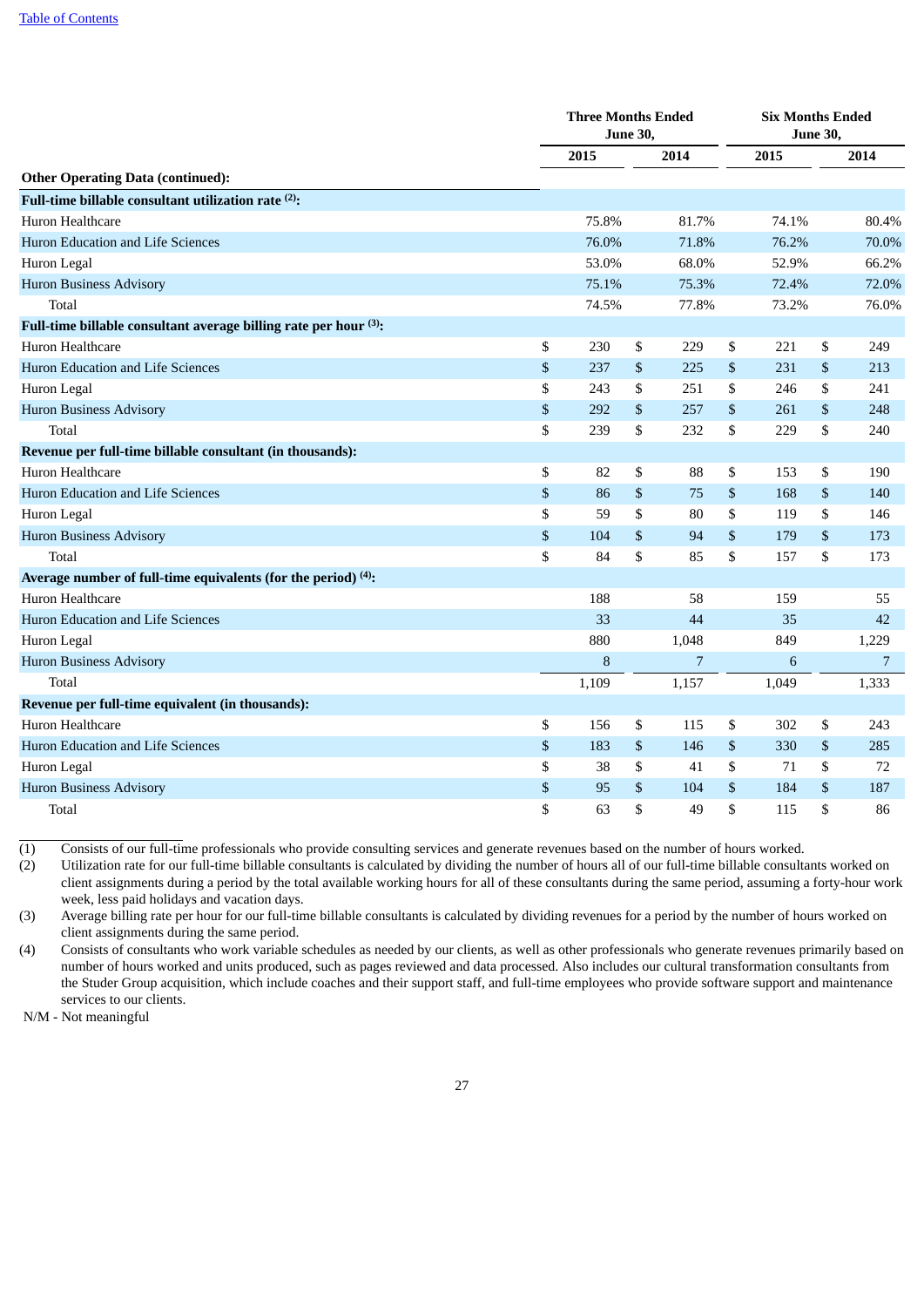## **Non-GAAP Measures**

We also assess our results of operations using certain non-GAAP financial measures. These non-GAAP financial measures differ from GAAP because the non-GAAP financial measures we calculate to measure Adjusted earnings before interest, taxes, depreciation and amortization (EBITDA), Adjusted net income, and Adjusted diluted earnings per share exclude a number of items required by GAAP, each discussed below. These non-GAAP financial measures should be considered in addition to, and not as a substitute for or superior to, any measure of performance, cash flows, or liquidity prepared in accordance with GAAP. Our non-GAAP financial measures may be defined differently from time to time and may be defined differently than similar terms used by other companies, and accordingly, care should be exercised in understanding how we define our non-GAAP financial measures.

Our management uses the non-GAAP financial measures to gain an understanding of our comparative operating performance, for example when comparing such results with previous periods or forecasts. These non-GAAP financial measures are used by management in their financial and operating decision making because management believes they reflect our ongoing business in a manner that allows for meaningful period-to-period comparisons. Management also uses these non-GAAP financial measures when publicly providing our business outlook, for internal management purposes, and as a basis for evaluating potential acquisitions and dispositions. We believe that these non-GAAP financial measures provide useful information to investors and others in understanding and evaluating Huron's current operating performance and future prospects in the same manner as management does and in comparing in a consistent manner Huron's current financial results with Huron's past financial results.

The reconciliations of these financial measures from GAAP to non-GAAP are as follows (in thousands):

|                                                                            | <b>Three Months Ended</b><br><b>June 30,</b> |      | <b>Six Months Ended</b><br><b>June 30,</b> |      |         |              |         |  |
|----------------------------------------------------------------------------|----------------------------------------------|------|--------------------------------------------|------|---------|--------------|---------|--|
|                                                                            | 2015                                         | 2014 |                                            | 2015 |         |              | 2014    |  |
| <b>Revenues</b>                                                            | 223,644                                      | \$   | 209,405                                    | \$   | 411,497 | \$           | 420,136 |  |
| Net income                                                                 | \$<br>18,833                                 | \$   | 19,913                                     | \$   | 20,335  | \$           | 54,039  |  |
| Add back:                                                                  |                                              |      |                                            |      |         |              |         |  |
| Income tax expense                                                         | 12,662                                       |      | 12,685                                     |      | 14,807  |              | 19,183  |  |
| Interest and other expenses                                                | 4,597                                        |      | 1,425                                      |      | 9,718   |              | 2,620   |  |
| Depreciation and amortization                                              | 13,969                                       |      | 7,557                                      |      | 24,258  |              | 14,714  |  |
| Earnings before interest, taxes, depreciation and amortization<br>(EBITDA) | 50,061                                       |      | 41,580                                     |      | 69,118  |              | 90,556  |  |
| Add back:                                                                  |                                              |      |                                            |      |         |              |         |  |
| Restructuring charges                                                      | 597                                          |      | 1,034                                      |      | 2,187   |              | 1,163   |  |
| Litigation and other (gains) losses                                        | 750                                          |      | (440)                                      |      | 524     |              | (440)   |  |
| <b>Adjusted EBITDA</b>                                                     | 51,408                                       | \$   | 42,174                                     | \$   | 71,829  | $\mathbb{S}$ | 91,279  |  |
| Adjusted EBITDA as a percentage of revenues                                | 23.0%                                        |      | 20.1%                                      |      | 17.5%   |              | 21.7%   |  |

|                                                     | <b>Three Months Ended</b><br><b>June 30,</b> |         |               |         | <b>Six Months Ended</b><br><b>June 30,</b> |          |               |           |  |
|-----------------------------------------------------|----------------------------------------------|---------|---------------|---------|--------------------------------------------|----------|---------------|-----------|--|
|                                                     |                                              | 2015    | 2014          |         | 2015                                       |          |               |           |  |
| <b>Net income</b>                                   |                                              | 18,833  | <sup>\$</sup> | 19,913  | <sup>\$</sup>                              | 20,335   | <sup>\$</sup> | 54,039    |  |
| Weighted average shares – diluted                   |                                              | 22,654  |               | 23,098  |                                            | 22,628   |               | 23,092    |  |
| <b>Diluted earnings per share</b>                   | \$                                           | 0.83    | \$.           | 0.86    | \$.                                        | 0.90     | \$            | 2.34      |  |
| Add back:                                           |                                              |         |               |         |                                            |          |               |           |  |
| Amortization of intangible assets                   |                                              | 8,573   |               | 2,912   |                                            | 13,655   |               | 5,430     |  |
| Restructuring charges                               |                                              | 597     |               | 1,034   |                                            | 2,187    |               | 1,163     |  |
| Litigation and other (gains) losses                 |                                              | 750     |               | (440)   |                                            | 524      |               | (440)     |  |
| Non-cash interest on convertible notes              |                                              | 1,775   |               |         |                                            | 3,529    |               |           |  |
| Tax effect                                          |                                              | (4,596) |               | (1,402) |                                            | (7, 819) |               | (2,461)   |  |
| Net tax benefit related to "check-the-box" election |                                              |         |               |         |                                            |          |               | (10, 244) |  |
| Total adjustments, net of tax                       |                                              | 7,099   |               | 2,104   |                                            | 12,076   |               | (6, 552)  |  |
| <b>Adjusted net income</b>                          |                                              | 25,932  | \$            | 22,017  | S                                          | 32,411   | \$            | 47,487    |  |
| Adjusted diluted earnings per share                 |                                              | 1.14    | \$            | 0.95    |                                            | 1.43     | \$            | 2.06      |  |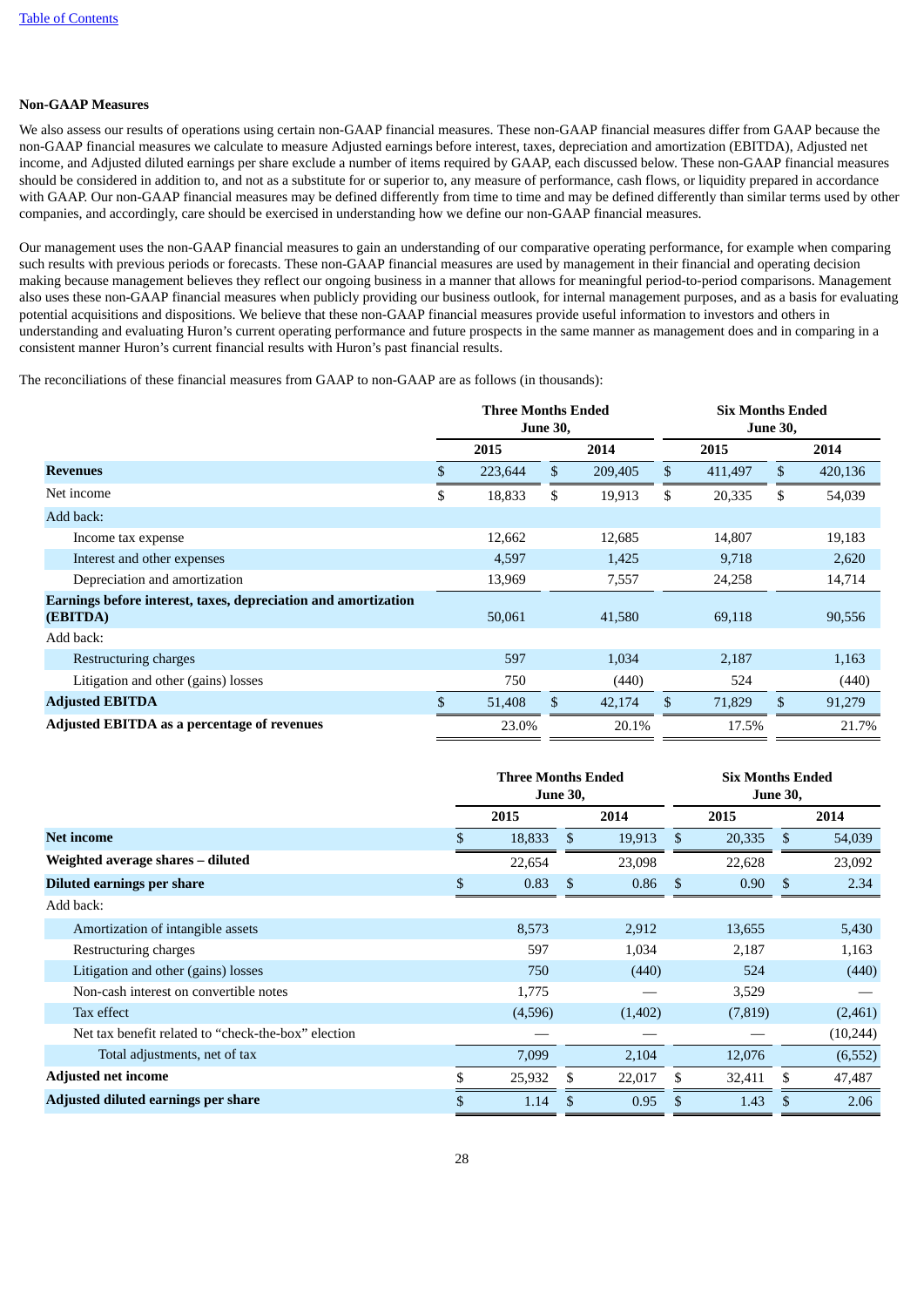These non-GAAP financial measures include adjustments for the following items:

*Restructuring charges:* We have incurred charges due to the restructuring of various parts of our business. These restructuring charges have primarily consisted of costs associated with office space consolidations, including the accelerated depreciation of certain leasehold improvements, and severance charges. We have excluded the effect of the restructuring charges from our non-GAAP measures because the amount of each restructuring charge is significantly affected by the timing and size of the restructured business or component of a business.

*Litigation and other (gains) losses:* We have excluded the effect of the litigation accrual and the remeasurement gains related to contingent consideration liabilities for business acquisitions to permit comparability with periods that were not impacted by these items.

*Amortization of intangible assets:* We have excluded the effect of amortization of intangible assets from the calculation of Adjusted net income presented above. Amortization of intangibles is inconsistent in its amount and frequency and is significantly affected by the timing and size of our acquisitions.

*Non-cash interest on convertible notes:* We incur non-cash interest expense relating to the implied value of the equity conversion component of our Convertible Notes. The value of the equity conversion component is treated as a debt discount and amortized to interest expense over the life of the Convertible Notes using the effective interest rate method. We exclude this non-cash interest expense that does not represent cash interest payments made to our note holders from the calculation of Adjusted net income.

*Tax effect:* The non-GAAP income tax adjustment reflects the incremental tax rate applicable to the non-GAAP adjustments.

*Net tax benefit related to "check-the-box" election:* We have excluded the effect of the net tax benefit from our "check-the-box" election to treat one of our wholly-owned foreign subsidiaries as a disregarded entity for U.S. federal income tax purposes during the first quarter of 2014 because its exclusion permits comparability with periods that were not impacted by this item.

*Income tax expense, Interest and other expenses, Depreciation and amortization:* We have excluded the effects of income tax expense, interest and other expenses, and depreciation and amortization in the calculation of EBITDA as these are customary exclusions as defined by the calculation of EBITDA to arrive at meaningful earnings from core operations excluding the effect of such items.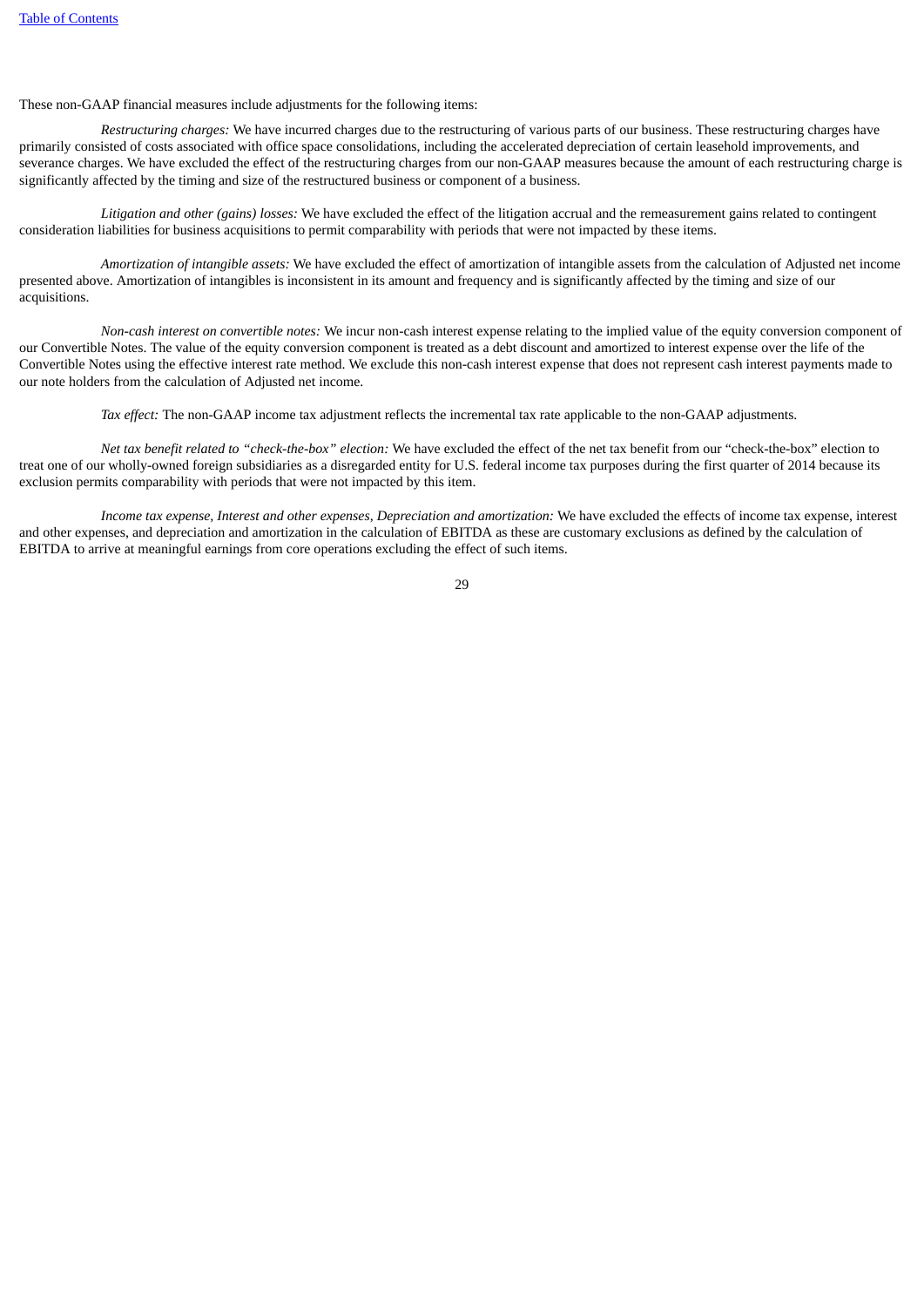## **Three Months Ended June 30, 2015 Compared to Three Months Ended June 30, 2014**

## **Revenues**

Revenues increased \$14.2 million, or 6.8%, to \$223.6 million for the second quarter of 2015 from \$209.4 million for the second quarter of 2014. Second quarter 2015 revenues included \$25.7 million of incremental revenues from our acquisitions of Studer Group, Vonlay, LLC, Sky Analytics, and Threshold Consulting, Inc. Revenues in the second quarter of 2015 were negatively impacted by a \$0.4 million charge related to the fair value adjustment of deferred revenue acquired in the Studer Group acquisition.

Of the overall \$14.2 million increase in revenues, \$12.6 million was attributable to an increase in revenue from our full-time equivalents and \$1.6 million was attributable to an increase in revenue from our full-time billable consultants. The increase in revenue attributable to full-time equivalents primarily reflected the revenue generated by our healthcare coaches in the Huron Healthcare segment, which was the result of our acquisition of Studer Group during the first quarter of 2015, partially offset by a decrease in demand for our discovery services in the Huron Legal segment. The increase in full-time billable consultant revenues was driven by increases in the average billing rate and average number of billable consultants, partially offset by a decrease in consultant utilization rate. As discussed below in Segment Results, the increase in revenue from full-time billable consultants primarily reflected strengthened demand for our services in the Huron Education and Life Sciences and Huron Business Advisory segments, partially offset by lower contingent fees and project timing in our Healthcare segment and decreased demand for our services in our Huron Legal segment.

## **Total Direct Costs**

Our total direct costs increased \$4.9 million, or 3.9%, to \$130.5 million in the three months ended June 30, 2015, from \$125.6 million in the three months ended June 30, 2014. The increase primarily related to a \$7.5 million increase in salaries and related expenses for our revenue-generating professionals and a \$3.7 million increase in intangible asset amortization expense, partially offset by a \$3.6 million decrease in contractor expense and a \$2.8 million decrease in bonus expense for our revenue-generating professionals. As a percentage of revenues, our total direct costs decreased to 58.3% during the second quarter of 2015 compared to 60.0% during the second quarter of 2014. This decrease primarily reflected the decreases in contractor expense and bonus expense for our revenue-generating professionals, partially offset by increases in intangible asset amortization expense and salaries and related expenses for our revenuegenerating professionals as percentages of revenue.

Total direct costs for the three months ended June 30, 2015 included \$4.7 million of share-based compensation expense for our revenue-generating professionals compared to \$3.8 million for the same prior year period. Share-based compensation expense increased as the value of awards granted during the first half of 2015 was greater than the value of prior year awards that became fully vested during 2014 and the first half of 2015. Total direct costs for the three months ended June 30, 2015 included \$5.0 million of amortization expense for intangible assets and software development costs, primarily representing customer-related assets and software acquired in business combinations, compared to \$1.3 million of amortization expense for the same prior year period. The \$3.7 million increase in amortization expense was primarily attributable to \$4.2 million of amortization of intangible assets acquired in the Studer Group acquisition, which we completed during the first quarter of 2015, partially offset by certain intangible assets that became fully amortized during 2014.

## **Operating Expenses and Other Operating Gains and Losses**

Selling, general and administrative expenses increased \$3.5 million, or 8.1%, to \$46.7 million in the second quarter of 2015 from \$43.2 million in the second quarter of 2014. Selling, general and administrative expenses for the second quarter of 2015 included \$7.2 million from Studer Group. The \$3.5 million increase was primarily related to a \$3.7 million increase in salaries and related expenses for our support personnel, a \$1.0 million increase in facilities and other office related expenses, a \$0.5 million increase in practice administration and meetings expense, and a \$0.4 million increase in accounting, tax, and audit fees, partially offset by a \$2.8 million decrease in bonus expense for our support personnel. As a percentage of revenues, selling, general and administrative expenses increased slightly to 20.9% during the second quarter of 2015 compared to 20.6% during the second quarter of 2014 due to the items described above.

Restructuring charges for the second quarter of 2015 totaled \$0.6 million and were primarily related to workforce reductions within our All Other segment as we continue to wind down our public sector consulting practice and our foreign consulting operations based in the Middle East. Restructuring charges for the second quarter of 2014 totaled \$1.0 million and were primarily related to the consolidation of office spaces in Chicago, New York, and London. Of the total \$1.0 million charge in the second quarter of 2014, \$0.6 million related to the accrual of our remaining lease obligations at vacated spaces, net of estimated sublease income, and \$0.4 million related to accelerated depreciation of assets disposed of as a result of the space consolidation. The vacated locations in Chicago and New York were acquired as part of business acquisitions during 2013 and 2014.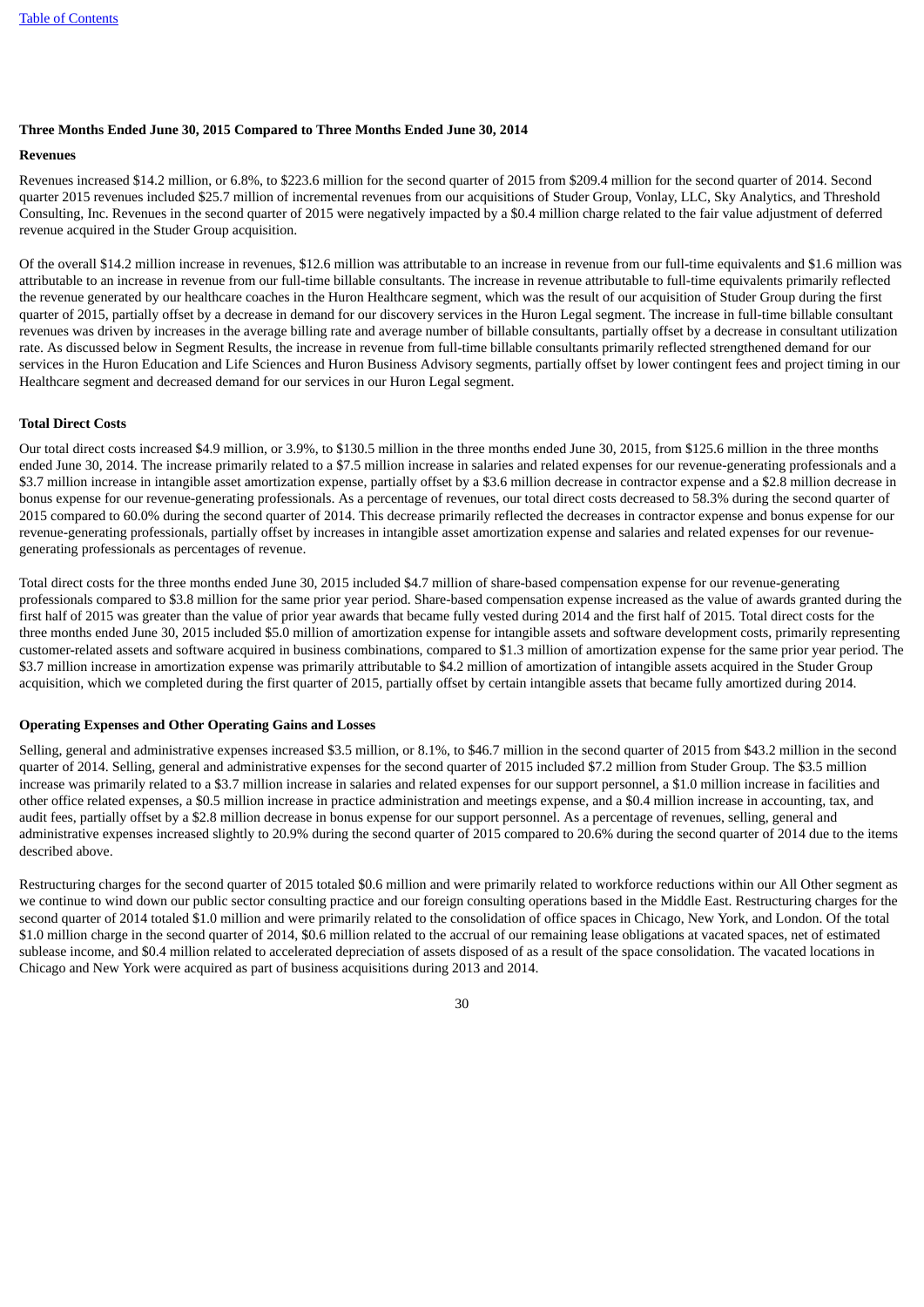Litigation and other losses totaled \$0.8 million for the second quarter of 2015 compared to a gain of \$0.4 million for the second quarter of 2014. During the second quarter of 2015, we recorded a net litigation accrual of \$0.8 million related to a pending legal matter, which is discussed in more detail in Item 1. "Legal Proceedings" under Part II - Other Information. During the second quarter of 2014, we determined that the fair value of our contingent consideration liability incurred in connection with a business acquisition had decreased and, as a result, recorded a \$0.4 million remeasurement gain.

Depreciation and amortization expense increased by \$2.7 million to \$9.0 million in the three months ended June 30, 2015, from \$6.3 million in the three months ended June 30, 2014. The increase was primarily attributable to \$2.1 million of amortization expense for intangible assets acquired in the Studer Group acquisition. Intangible asset amortization included within operating expenses relates to certain customer relationships, non-competition agreements, trade names, and licenses acquired in connection with our business acquisitions.

#### **Operating Income**

Operating income increased \$2.1 million, or 6.1%, to \$36.1 million in the second quarter of 2015 from \$34.0 million in the second quarter of 2014. Operating margin, which is defined as operating income expressed as a percentage of revenues, decreased to 16.1% in the three months ended June 30, 2015, compared to 16.2% in the three months ended June 30, 2014. The slight decrease in operating margin was primarily attributable to the increases in salaries and related expenses for both our revenue-generating professionals and support personnel as a percentage of revenues, as well as the increase in intangible asset amortization expense as a percentage of revenues and the litigation settlement loss during the second quarter of 2015. The unfavorable impact of these items was largely offset by the decrease in bonus expense for both our revenue-generating professionals and support personnel and the decrease in contractor expense during the second quarter of 2015 compared to the same period last year.

#### **Other Expense, Net**

Total other expense, net increased by \$3.2 million to \$4.6 million in the second quarter of 2015 from \$1.4 million in the second quarter of 2014. The increase was primarily attributable to a \$3.2 million increase in interest expense due to our Convertible Notes issued in September 2014 and interest expense resulting from higher levels of borrowings under our credit facility. For the three months ended June 30, 2015, cash interest expense related to the coupon of the Convertible Notes was \$0.8 million and the non-cash interest expense related to the amortization of the debt discount and amortization of debt issuance costs totaled \$2.1 million. For the year ending December 31, 2015, we expect interest expense related to the coupon of the Convertible Notes to be \$3.1 million and interest expense for the amortization of the debt discount and debt issuance costs related to the Convertible Notes to be \$8.3 million.

#### **Income Tax Expense**

For the second quarter of 2015, we recognized income tax expense of \$12.7 million on income of \$31.5 million. For the second quarter of 2014, we recognized income tax expense of \$12.7 million on income of \$32.6 million. Our effective tax rate for the second quarter of 2015 was 40.2% compared with 38.9% for the same period last year. The effective tax rate for the three months ended June 30, 2015 was higher than the statutory rate, inclusive of state income taxes, primarily due to certain non-deductible business expenses. The effective tax rate for the three months ended June 30, 2014 was lower than the statutory rate, inclusive of state income taxes, primarily due to tax benefits recognized on foreign losses, partially offset by certain non-deductible business expenses.

#### **Net Income**

Net income was \$18.8 million for the three months ended June 30, 2015, compared to net income of \$19.9 million for the same period last year. As a result of the decrease in net income, diluted earnings per share for the second quarter of 2015 was \$0.83 compared to \$0.86 for the second quarter of 2014.

#### **EBITDA and Adjusted EBITDA**

EBITDA increased \$8.5 million to \$50.1 million for the three months ended June 30, 2015, from \$41.6 million for the three months ended June 30, 2014. Adjusted EBITDA increased \$9.2 million to \$51.4 million in the second quarter of 2015 from \$42.2 million in the second quarter of 2014. The increase in both EBITDA and Adjusted EBITDA was primarily due to the increase in segment operating income, exclusive of the increase in intangible asset amortization expense, as discussed below in Segment Results.

#### **Adjusted Net Income**

Adjusted net income increased \$3.9 million to \$25.9 million in the second quarter of 2015 compared to \$22.0 million in the second quarter of 2014. The increase was primarily attributable to the increase in segment operating income, partially offset by the increase in cash interest expense.

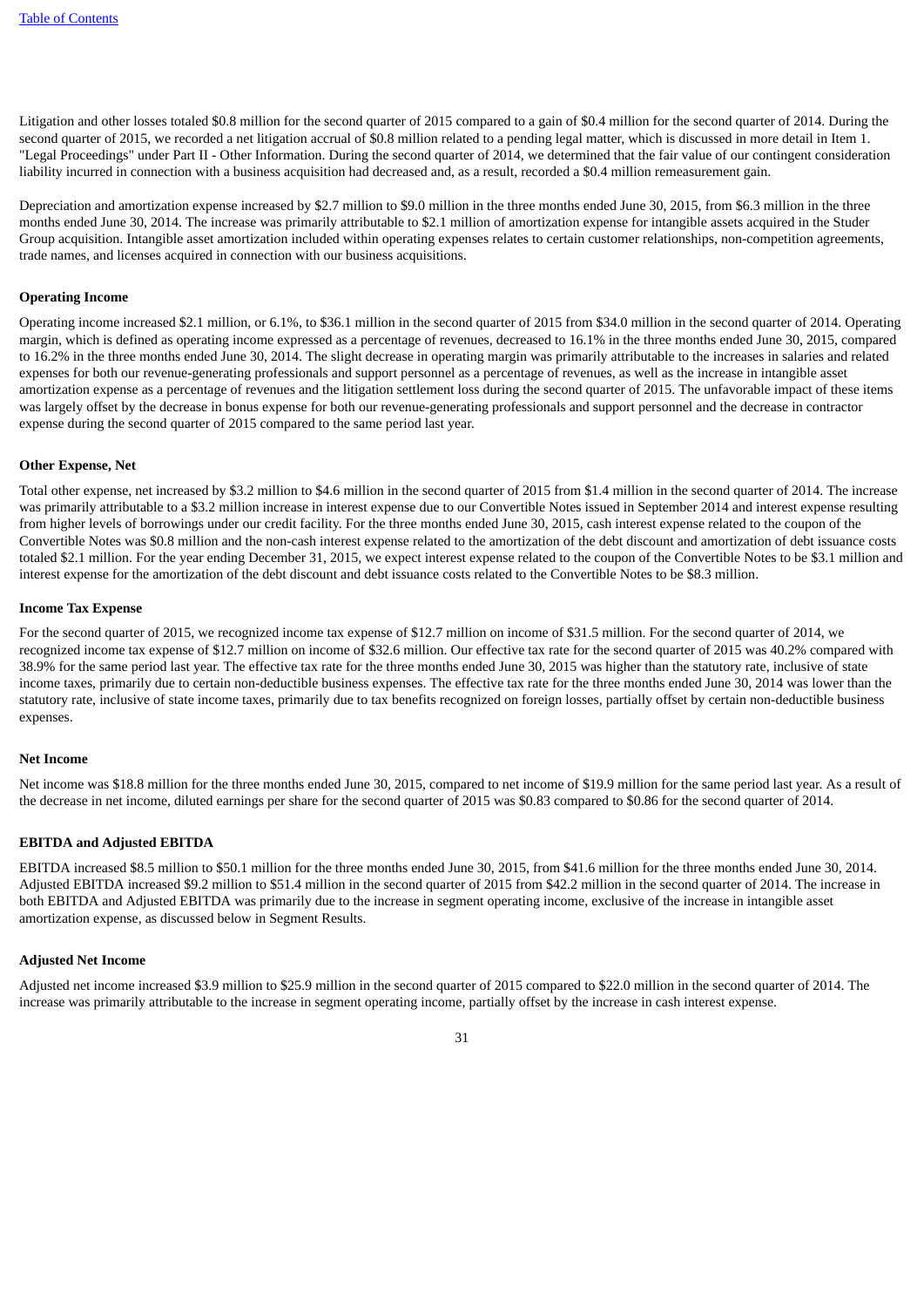#### **Segment Results**

## **Huron Healthcare**

#### **Revenues**

Huron Healthcare segment revenues increased \$17.5 million, or 17.4%, to \$118.5 million for the second quarter of 2015 from \$101.0 million for the second quarter of 2014. Revenues for the second quarter of 2015 included \$25.3 million of incremental revenues from our acquisitions of Studer Group and Vonlay, LLC. During the three months ended June 30, 2015, revenues from time-and-expense engagements, fixed-fee engagements, performance-based arrangements, and software support and maintenance arrangements represented 7.5%, 73.6%, 13.8%, and 5.1% of this segment's revenues, respectively, compared to 6.0%, 70.2%, 19.2%, and 4.6%, respectively, for the comparable period in 2014.

Of the overall \$17.5 million increase in revenues, \$22.7 million was attributable to an increase in revenue from our full-time equivalents, partially offset by a \$5.2 million decrease in revenue attributable to our full-time billable consultants.

The increase in revenue attributable to our full-time equivalents reflected an increase in both the average number of full-time equivalents and revenue per fulltime equivalent in the second quarter of 2015 compared to the same prior year period, and is primarily the result of our Studer Group acquisition.

The decrease in revenue attributable to our full-time billable consultants reflected a lower consultant utilization rate, partially offset by an increase in the average number of full-time billable consultants. The decrease in revenue was largely driven by the timing of the start-up of certain projects and lower performance-based fees. Performance-based fee revenue was \$16.3 million during the second quarter of 2015 compared to \$19.4 million during the second quarter of 2014. The level of performance-based fees earned may vary based on our clients' risk sharing preferences and the mix of services we provide. Performance-based fee arrangements may cause significant variations in revenues, operating results, and average billing rates due to our level of execution and the timing of achievement of the performance-based criteria.

## **Operating Income**

Huron Healthcare segment operating income increased \$7.1 million, or 18.3%, to \$45.5 million for the three months ended June 30, 2015, from \$38.5 million for the three months ended June 30, 2014. The Huron Healthcare segment operating margin, defined as segment operating income expressed as a percentage of segment revenues, increased slightly to 38.4% for the second quarter of 2015 from 38.1% in the same period last year. The increase in this segment's operating margin was primarily attributable to a decrease in bonus expense for our revenue-generating professionals, and was largely offset by increases, as percentages of revenues, in salaries, bonuses and related expenses for our support personnel and intangible asset amortization expense related to our Studer Group acquisition.

#### **Huron Education and Life Sciences**

#### **Revenues**

Huron Education and Life Sciences segment revenues increased \$5.2 million, or 13.8%, to \$42.9 million for the second quarter of 2015 from \$37.7 million for the second quarter of 2014. For the three months ended June 30, 2015, revenues from time-and-expense engagements, fixed-fee engagements, software support and maintenance arrangements, and performance-based arrangements represented 57.6%, 36.9%, 4.3%, and 1.2% of this segment's revenues, respectively. For the three months ended June 30, 2014, revenues from time-and-expense engagements, fixed-fee engagements, and software support and maintenance arrangements represented 70.6%, 25.1%, and 4.3% of this segment's revenues, respectively.

Of the overall \$5.2 million increase in revenues, \$5.6 million was attributable to our full-time billable consultants, partially offset by a \$0.4 million decrease in revenue attributable to our full-time equivalents. The increase in revenue from our full-time billable consultants primarily reflected increases in the consultant utilization rate, average billing rate, and the average number of full-time billable consultants. The decrease in revenue from our full-time equivalents reflected a decrease in the average number of full-time equivalents, partially offset by an increase in revenue per full-time equivalent.

## **Operating Income**

Huron Education and Life Sciences segment operating income increased by \$1.5 million, or 13.2%, to \$13.2 million for the three months ended June 30, 2015, from \$11.6 million for the three months ended June 30, 2014. Segment operating margin decreased to 30.7% for the second quarter of 2015 from 30.8% in the same period last year. The slight decrease in this segment's operating margin was primarily attributable to an increase in bonus expense for our revenue-generating professionals as a percentage of revenues,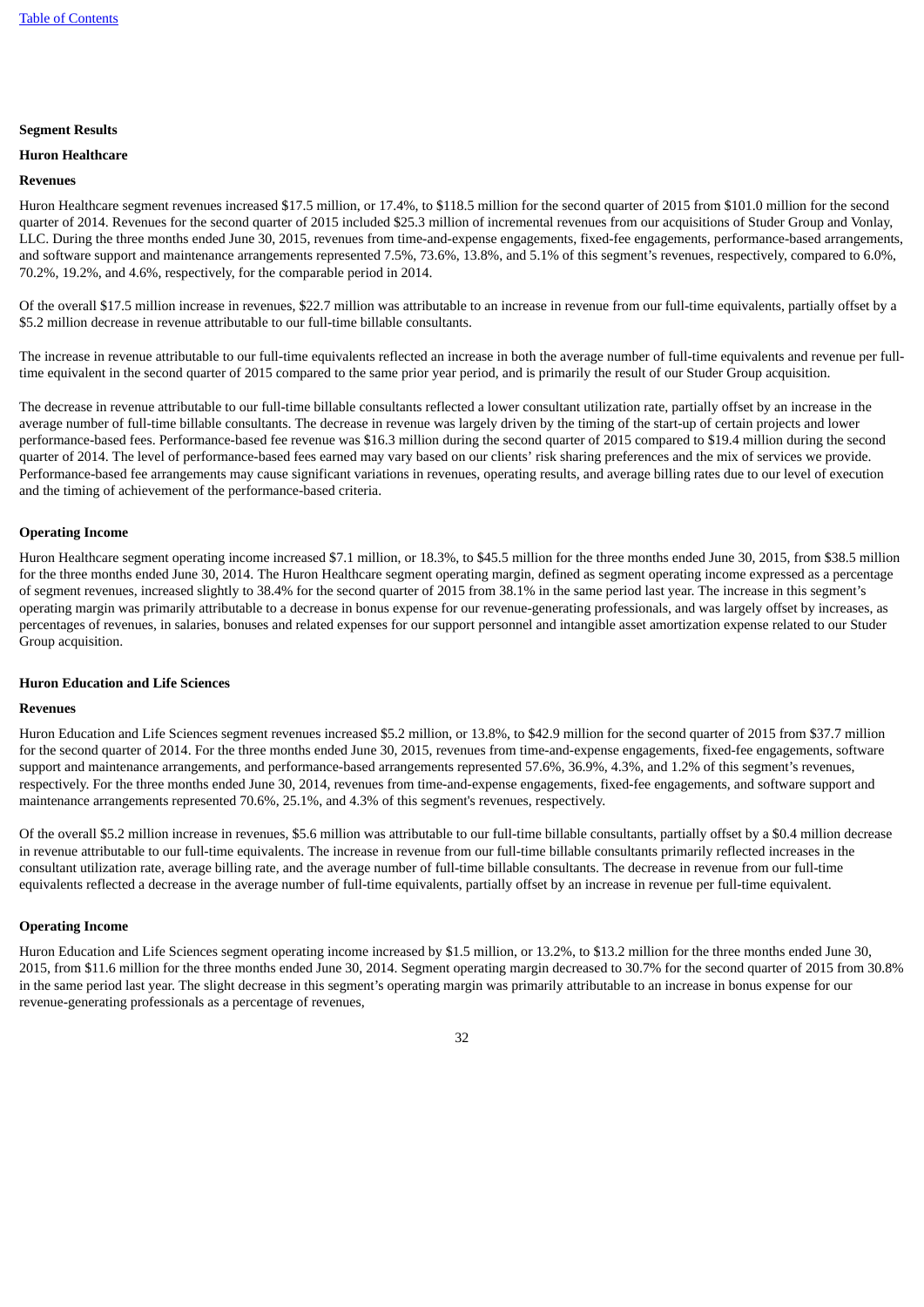mostly offset by revenue growth that outpaced the increase in salaries and related expenses for both our revenue-generating professionals and support personnel, as well as decreases in contractor expense and promotion and sponsorship expenses.

#### **Huron Legal**

#### **Revenues**

Huron Legal segment revenues decreased \$13.7 million, or 25.6%, to \$39.6 million for the second quarter of 2015 from \$53.3 million for the second quarter of 2014. Revenues from time-and-expense engagements, fixed-fee engagements, and software support and maintenance arrangements represented 96.5%, 3.1%, and 0.4% of this segment's revenues, respectively, during the three months ended June 30, 2015. During the comparable period in 2014, revenues from time-and-expense engagements and fixed-fee engagements represented 97.2% and 2.8% of this segment's revenues, respectively.

Of the overall \$13.7 million decrease in revenues, \$9.5 million was attributable to a decrease in revenue generated by our full-time equivalents and \$4.2 million was attributable to a decrease in revenue generated by our full-time billable consultants. The decrease in revenue attributable to our full-time equivalents, which was the result of decreased demand for our discovery services as discussed below, reflected decreases in the average number of full-time equivalents and revenue per full-time equivalent. The decrease in full-time billable consultant revenue reflected decreases in the consultant utilization rate, the average number of full-time billable consultants, and the average billing rate.

## **Operating Income**

Huron Legal segment operating income decreased \$5.5 million, or 34.9%, to \$10.3 million for the three months ended June 30, 2015, from \$15.8 million for the three months ended June 30, 2014. The Huron Legal segment operating margin decreased to 26.0% for the second quarter of 2015 from 29.6% in the same period last year. The decrease in this segment's operating margin was primarily attributable to an increase in contractor expense as a percentage of revenue, an increase in salaries and related expenses for our support personnel, an increase in rent and utilities expenses for our discovery centers, and an increase in technology expense as a percentage of revenues, partially offset by a decrease in salaries, bonuses, and related expenses for our revenuegenerating professionals as a percentage of revenues.

As previously disclosed, Huron Legal revenue and operating income for the fourth quarter of 2014 and first quarter of 2015 were significantly lower than each of the first three quarters of 2014, stemming largely from a more sudden than anticipated downturn in business resulting from client settlements of government investigations related to the credit crisis. To improve the segment's financial performance, the Huron Legal segment leadership team has undertaken several initiatives to increase sales of their service offerings and reduce expenses. Compared to the first quarter of 2015, Huron Legal segment revenues increased \$6.2 million, or 18.5%, to \$39.6 million for the second quarter of 2015 from \$33.4 million for the first quarter 2015, and segment operating income increased \$6.7 million, or 186.3%, to \$10.3 million for the second quarter 2015 from \$3.6 million for the first quarter 2015. We believe that the services provided by the Huron Legal segment remain relevant in the marketplace and expect performance to continue to improve during the remainder of 2015. In the event that the segment's performance does not improve in line with our expectations during the remainder of 2015, we may be required to perform an interim impairment analysis with respect to the carrying value of goodwill for this reporting unit prior to our annual test, and based on the outcome of that analysis, could be required to take an impairment charge as a result of any such test. For a discussion of our first quarter 2015 interim goodwill impairment test, see "Critical Accounting Policies—Carrying Values of Goodwill and Other Intangible Assets" below.

#### **Huron Business Advisory**

## **Revenues**

Huron Business Advisory segment revenues increased \$5.6 million, or 33.9%, to \$22.2 million for the second quarter of 2015 from \$16.6 million for the second quarter of 2014. Revenues from time-and-expense engagements, fixed-fee engagements, performance-based arrangements, and software support and maintenance arrangements represented 68.6%, 15.7%, 15.4%, and 0.3% of this segment's revenues, respectively, during the second quarter of 2015. Revenues from time-and-expense engagements, fixed-fee engagements, and performance-based arrangements represented 84.7%, 14.3%, and 1.0% of this segment's revenues, respectively, during the second quarter of 2014. Performance-based fee revenue was \$3.4 million for the second quarter of 2015, of which \$1.8 million was generated by Huron Transaction Advisory LLC, our registered broker-dealer established in the first quarter of 2014. Performance-based fee revenue was \$0.2 million for the second quarter of 2014. The level of performance-based fees earned may vary based on our clients' preferences and the mix of services we provide. Performance-based fee arrangements may cause significant variations in revenues, operating results, and average billing rates due to our level of execution and the timing of achievement of the performance-based criteria.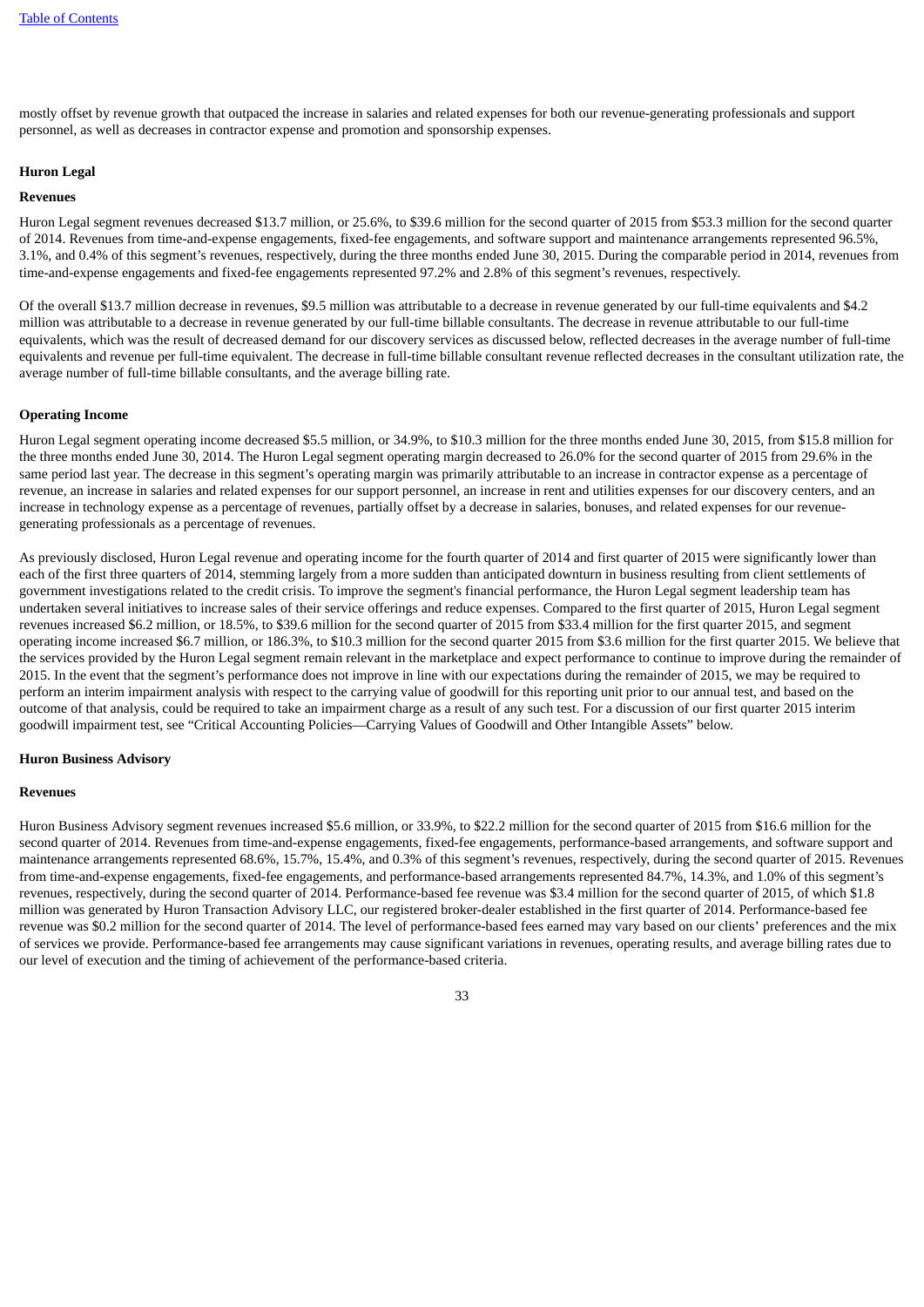The \$5.6 million increase in revenues for Huron Business Advisory was attributable to an increase in revenue generated by our full-time billable consultants. The increase in revenue from our full-time billable consultants reflected increases in the average number of full-time billable consultants and the average billing rate, partially offset by a slight decrease in the consultant utilization rate. Excluding performance-based fees, the average billing rate for the second quarter of 2015 was \$246 compared to \$255 in the same quarter of 2014.

#### **Operating Income**

Huron Business Advisory segment operating income increased by \$1.6 million, or 30.3%, to \$6.7 million for the three months ended June 30, 2015, from \$5.1 million for the three months ended June 30, 2014. Segment operating margin decreased to 30.1% for the second quarter of 2015 from 30.9% in the same period last year. The decrease in this segment's operating margin was primarily attributable to increases in practice administration and meetings expenses and salaries, bonuses, and related expenses for our support personnel all as percentages of revenues, partially offset by decreases in contractor expense, promotion and sponsorship expenses, and intangible asset amortization expense, as well as revenue growth that outpaced the increase in salaries and related expenses for our revenue-generating professionals.

#### **Six Months Ended June 30, 2015 Compared to Six Months Ended June 30, 2014**

#### **Revenues**

Revenues decreased \$8.6 million, or 2.1%, to \$411.5 million for the first six months of 2015 from \$420.1 million for the first six months of 2014. Revenues for the first half of 2015 included \$45.3 million of incremental revenues from our acquisitions of Studer Group, Vonlay, LLC, Sky Analytics, and Threshold Consulting, Inc. Revenues for the first half of 2015 were negatively impacted by a \$0.8 million charge related to the fair value adjustment of deferred revenue acquired in the Studer Group acquisition. We do not expect to incur any additional charges related to this adjustment as the \$0.8 million charge reflects the total fair value adjustment.

Of the overall \$8.6 million decrease in revenues, \$13.5 million was attributable to a decrease in revenue from our full-time billable consultants, partially offset by a \$4.9 million increase in revenue attributable to our full-time equivalents. The decrease in full-time billable consultant revenues was driven by decreases in the average billing rate and consultant utilization rate, partially offset by an increase in the average number of billable consultants. As discussed below in Segment Results, the decrease in revenue from full-time billable consultants primarily reflected lower contingent fees and project timing in our Huron Healthcare segment and decreased demand for our services in our Huron Legal segment, partially offset by strengthened demand for our services in the Huron Education and Life Sciences and Huron Business Advisory segments. The increase in revenue attributable to full-time equivalents primarily reflected the revenue generated by our healthcare coaches in the Huron Healthcare segment, which was the result of our acquisition of Studer Group during the first quarter of 2015, largely offset by a decrease in demand for our discovery services in the Huron Legal segment.

#### **Total Direct Costs**

Our total direct costs increased \$7.7 million, or 3.1%, to \$258.0 million in the six months ended June 30, 2015, from \$250.3 million in the six months ended June 30, 2014. The increase primarily related to a \$15.9 million increase in salaries and related expenses for our revenue-generating professionals and a \$5.1 million increase in intangible asset amortization expense, partially offset by an \$11.0 million decrease in contractor expense and a \$2.0 million decrease in bonus expense for our revenue-generating professionals. As a percentage of revenues, our total direct costs increased to 62.7% during the first six months of 2015 compared to 59.6% during the first six months of 2014 due to the items described above, as well as a decrease in revenues.

Total direct costs for the six months ended June 30, 2015 included \$8.9 million of share-based compensation expense for our revenue-generating professionals compared to \$7.8 million for the same prior year period. Share-based compensation expense increased as the value of awards granted during the first half of 2015 was greater than the value of prior year awards that became fully vested during 2014 and the first half of 2015. Total direct costs for the six months ended June 30, 2015 included \$7.5 million of amortization expense for intangible assets and software development costs, primarily representing customer-related assets and software acquired in business combinations, compared to \$2.4 million of amortization expense for the same prior year period. The \$5.1 million increase in amortization expense was primarily attributable to \$6.0 million of amortization of intangible assets acquired in the Studer Group acquisition during the first quarter of 2015, partially offset by certain intangible assets that became fully amortized during 2014.

#### **Operating Expenses and Other Operating Gains and Losses**

Selling, general and administrative expenses increased \$8.1 million, or 10.0%, to \$89.0 million in the six months ended June 30, 2015, from \$80.9 million in the six months ended June 30, 2014. Selling, general and administrative expenses for the first half of 2015 included \$10.2 million from Studer Group. The \$8.1 million increase was primarily related to a \$6.8 million increase in salaries and

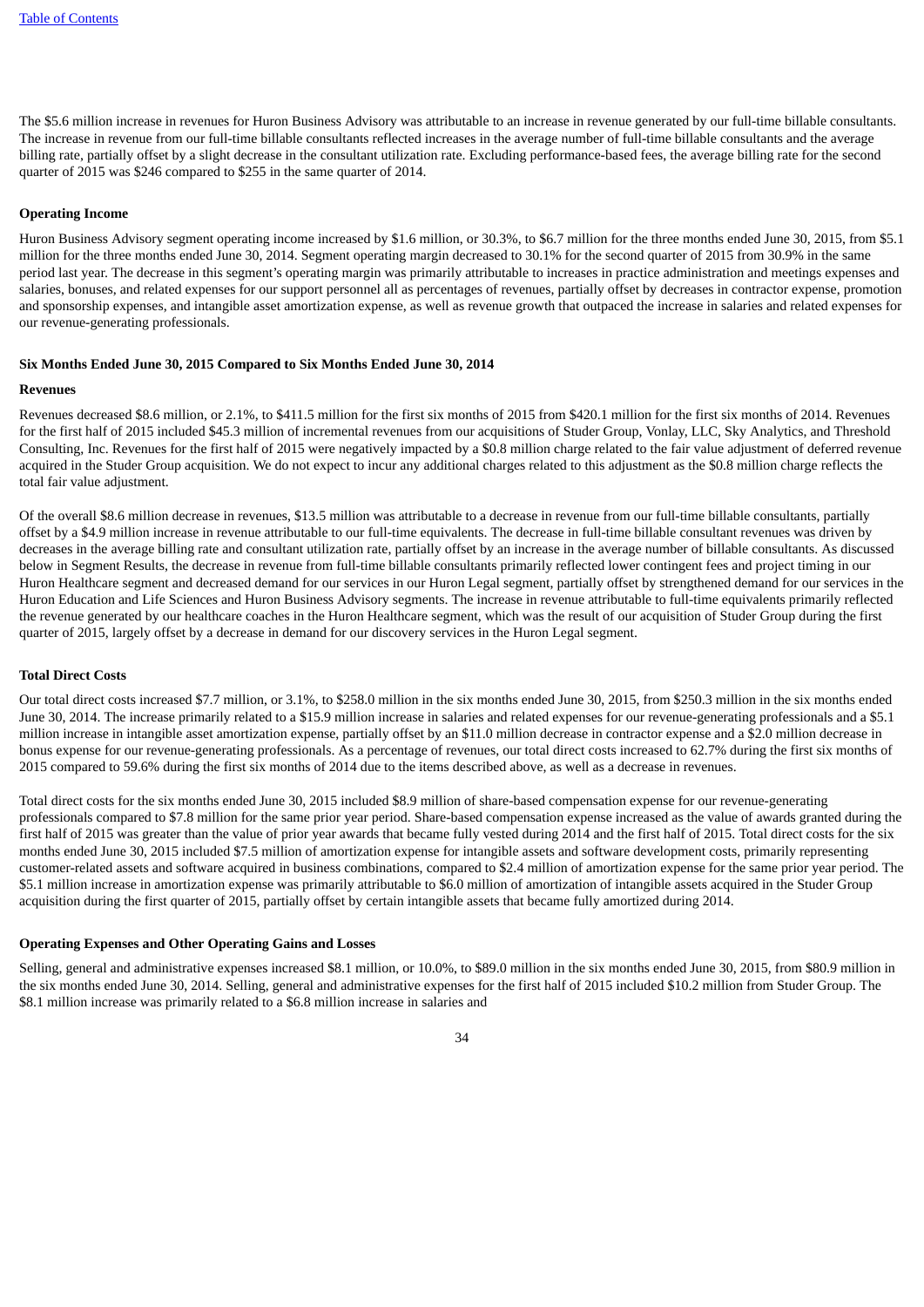related expenses for our support personnel, a \$1.6 million increase in facilities and other office related expenses, a \$0.6 million increase in outside professional services expenses, a \$0.5 million increase in computer equipment and supplies, and a \$0.3 million increase in legal expenses, partially offset by a \$2.4 million decrease in bonus expense for our support personnel. As a percentage of revenues, selling, general and administrative expenses increased to 21.6% during the first six months of 2015 compared to 19.2% during the first six months of 2014 due to the items described above, as well as a decrease in revenues. We incurred \$1.9 million of transaction and acquisition related costs during the first half of 2015, of which \$1.2 million was associated with the Studer Group acquisition.

Restructuring charges for the first six months of 2015 totaled \$2.2 million related to workforce reductions to better align our resources with market demand. Of the \$2.2 million pretax charge, \$1.0 million related to our Huron Legal segment, \$1.0 million related to our All Other segment as we continue to wind down our public sector consulting practice and our foreign consulting operations based in the Middle East, and \$0.2 million related to our corporate operations. During the first six months of 2014, we incurred a \$1.2 million pretax restructuring charge, which primarily consisted of a \$1.0 million charge related to the consolidation of office spaces in Chicago, New York, and London. Of the total \$1.0 million charge, \$0.6 million related to the accrual of our remaining lease obligations at vacated spaces, net of estimated sublease income, and \$0.4 million related to accelerated depreciation of assets disposed of as a result of the space consolidation. The vacated locations in Chicago and New York were acquired as part of business acquisitions during 2013 and 2014.

Litigation and other losses totaled \$0.5 million for the first six months of 2015 compared to a gain of \$0.4 million during the same prior year period. During the second quarter of 2015, we recorded a net litigation accrual of \$0.8 million related to a pending legal matter, which is discussed in more detail in Item 1. "Legal Proceedings" under Part II - Other Information. During the first quarter of 2015, we recorded a remeasurement gain of \$0.2 million related to a decrease in the fair value of a contingent consideration liability incurred in connection with a business acquisition. During the second quarter of 2014, we recorded a \$0.4 million remeasurement gain related to a decrease in the fair value of a contingent consideration liability incurred in connection with another business acquisition.

Depreciation and amortization expense increased by \$4.5 million to \$16.8 million in the six months ended June 30, 2015, from \$12.3 million in the six months ended June 30, 2014. The increase was primarily attributable to \$3.1 million of amortization expense for intangible assets acquired in the Studer Group acquisition completed during the first quarter of 2015. Intangible asset amortization included within operating expenses relates to certain customer relationships, non-competition agreements, trade names, and licenses acquired in connection with our business acquisitions.

#### **Operating Income**

Operating income decreased \$31.0 million, or 40.9%, to \$44.9 million in the first six months of 2015 from \$75.8 million in the first six months of 2014. Operating margin, which is defined as operating income expressed as a percentage of revenues, decreased to 10.9% in the six months ended June 30, 2015, compared to 18.1% in the six months ended June 30, 2014. The decrease in operating margin was primarily attributable to the increases in salaries and related expenses for both our revenue-generating professionals and support personnel during the first six months of 2015, as well as the increases in intangible asset amortization expense and facilities and other office related expenses during the first six months of 2015 compared to the same period last year. The unfavorable impact of these items was partially offset by decreases in contractor expense and bonus expense for both our revenue-generating professionals and support personnel as percentages of revenues during the first six months of 2015.

#### **Other Expense, Net**

Total other expense, net increased by \$7.1 million to \$9.7 million in the first six months of 2015 from \$2.6 million in the first six months of 2014. The increase was primarily attributable to a \$6.2 million increase in interest expense and a \$0.8 million increase in foreign currency transaction losses. The increase in interest expense was due to our Convertible Notes issued in September 2014 and interest expense resulting from higher levels of borrowings under our credit facility. For the six months ended June 30, 2015, cash interest expense related to the coupon of the Convertible Notes was \$1.6 million and the noncash interest expense related to the amortization of the debt discount and amortization of debt issuance costs totaled \$4.1 million. For the year ending December 31, 2015, we expect interest expense related to the coupon of the Convertible Notes to be \$3.1 million and interest expense for the amortization of the debt discount and debt issuance costs related to the Convertible Notes to be \$8.3 million.

#### **Income Tax Expense**

For the six months ended June 30, 2015, we recognized income tax expense of \$14.8 million on income of \$35.1 million. For the six months ended June 30, 2014, we recognized income tax expense of \$19.2 million on income of \$73.2 million. Our effective tax rate for the first six months of 2015 was 42.1% compared with 26.2% for the same period last year. The effective tax rate for the six months ended June 30, 2015 was higher than the statutory rate, inclusive of state income taxes, primarily due to certain non-deductible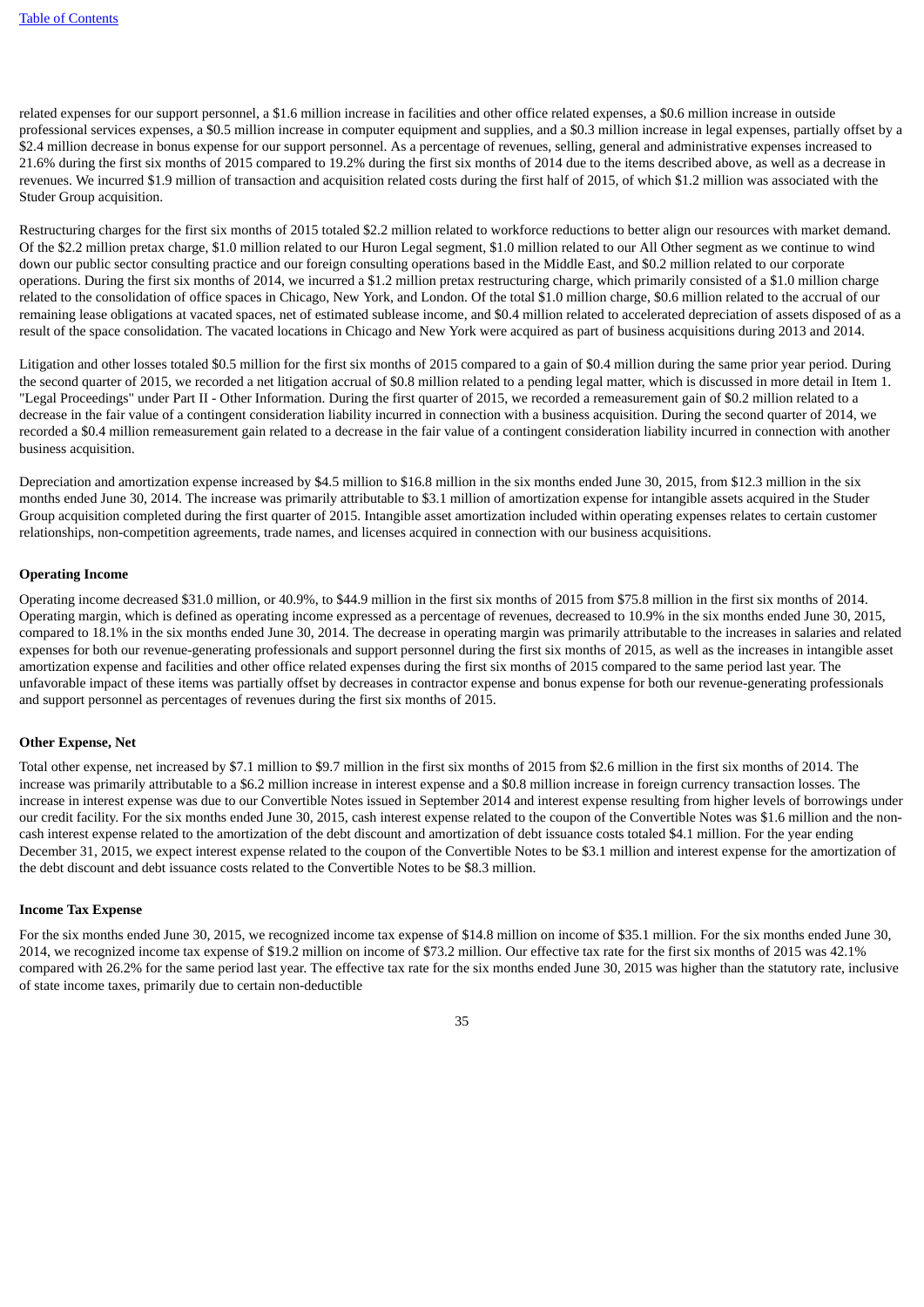business expenses and foreign losses with no tax benefit. The effective tax rate for the six months ended June 30, 2014 was lower than the statutory rate, inclusive of state income taxes, primarily due to the impact of a tax election made in the first quarter of 2014 to classify one of our wholly-owned foreign subsidiaries as a disregarded entity for U.S. federal income tax purposes (commonly referred to as a "check-the-box" election). As a result of this election, we expect to realize an income tax benefit of \$13.8 million, of which \$2.4 million is unrecognized, resulting in a net recognized tax benefit of \$11.4 million during the quarter. This recognized benefit was partially offset by \$1.2 million in expenses related to the establishment of a valuation allowance for certain foreign tax credits and increased deferred tax liabilities as a result of the aforementioned election.

#### **Net Income**

Net income was \$20.3 million for the six months ended June 30, 2015, compared to net income of \$54.0 million for the same period last year. The \$33.7 million decrease in net income was primarily due to the decrease in operating income and the increase in interest expense, as discussed above. As a result of the decrease in net income, diluted earnings per share for the first six months of 2015 was \$0.90 compared to \$2.34 for the first six months of 2014.

## **EBITDA and Adjusted EBITDA**

EBITDA decreased \$21.4 million to \$69.1 million for the six months ended June 30, 2015, from \$90.6 million for the six months ended June 30, 2014. Adjusted EBITDA decreased \$19.5 million to \$71.8 million in the first six months of 2015 from \$91.3 million in the first six months of 2014. The decrease in both EBITDA and Adjusted EBITDA was primarily due to the decrease in segment operating income, exclusive of the increase in intangible asset amortization expense, as discussed below in Segment Results, and an increase in corporate expenses, including transaction costs associated with the Studer Group acquisition.

#### **Adjusted Net Income**

Adjusted net income decreased \$15.1 million to \$32.4 million in the first six months of 2015 compared to \$47.5 million in the first six months of 2014. The decrease was primarily attributable to the decrease in operating income, partially offset by the lower tax expense when excluding the tax benefit related to our "check-the-box" election.

#### **Segment Results**

#### **Huron Healthcare**

#### **Revenues**

Huron Healthcare segment revenues increased \$8.0 million, or 3.8%, to \$216.5 million for the first six months of 2015 from \$208.5 million for the first six months of 2014. Revenues for the first six months of 2015 included \$44.3 million of incremental revenues from our acquisitions of Studer Group and Vonlay, LLC. During the six months ended June 30, 2015, revenues from time-and-expense engagements, fixed-fee engagements, performance-based arrangements, and software support and maintenance arrangements represented 7.6%, 73.1%, 13.8%, and 5.5% of this segment's revenues, respectively, compared to 3.8%, 67.3%, 24.4%, and 4.5%, respectively, for the comparable period in 2014.

Of the overall \$8.0 million increase in revenues, \$34.6 million was attributable to an increase in revenue from our full-time equivalents, partially offset by a \$26.6 million decrease in revenue attributable to our full-time billable consultants.

The increase in revenue attributable to our full-time equivalents reflected an increase in both the average number of full-time equivalents and revenue per fulltime equivalent in the first six months of 2015 compared to the same prior year period, and is primarily the result of our Studer Group acquisition.

The decrease in revenue attributable to our full-time billable consultants reflected decreases in the average billing rate and consultant utilization rate, partially offset by an increase in the average number of full-time billable consultants. This decrease in revenue was primarily driven by lower performance-based fees and the timing of the start-up of certain projects. Performance-based fee revenue was \$29.8 million during the first six months of 2015 compared to \$50.8 million during the first six months of 2014. The level of performance-based fees earned may vary based on our clients' risk sharing preferences and the mix of services we provide. Performance-based fee arrangements may cause significant variations in revenues, operating results, and average billing rates due to our level of execution and the timing of achievement of the performance-based criteria.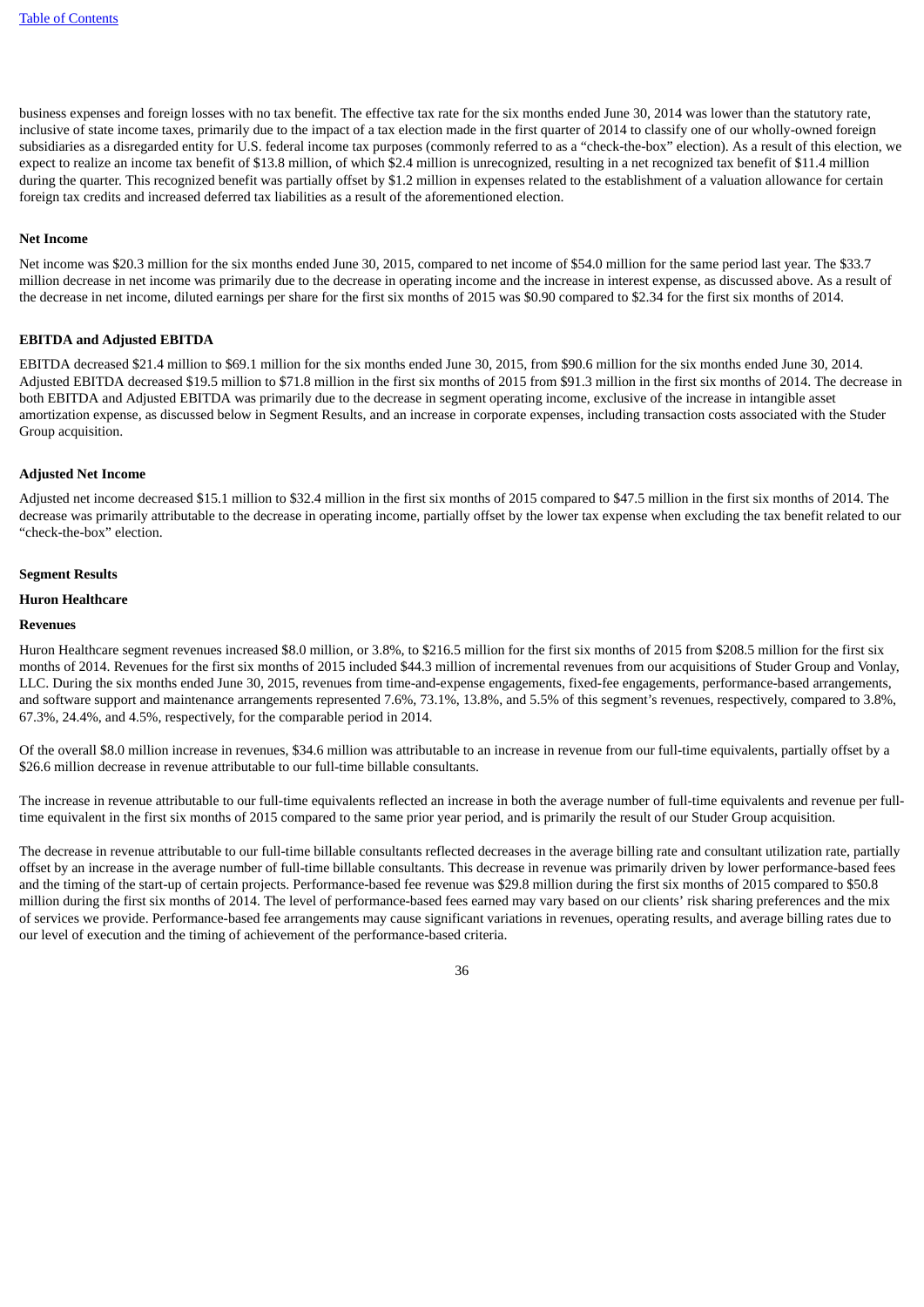## **Operating Income**

Huron Healthcare segment operating income decreased \$15.2 million, or 16.9%, to \$74.5 million for the six months ended June 30, 2015, from \$89.7 million for the six months ended June 30, 2014. The Huron Healthcare segment operating margin, defined as segment operating income expressed as a percentage of segment revenues, decreased to 34.4% for the first six months of 2015 from 43.0% in the same period last year. The decrease in this segment's operating margin was primarily attributable to an increase in salaries and related expenses for our revenue-generating professionals as a percentage of revenues. The decrease in this segment's operating margin was also attributable to increases, as a percentage of revenues, in salaries and related expenses and bonus expense for our support personnel and intangible asset amortization expense related to our acquisition of Studer Group, partially offset by a decrease in bonus expense for our revenue-generating professionals during the first half of 2015 compared to the prior year period.

## **Huron Education and Life Sciences**

#### **Revenues**

Huron Education and Life Sciences segment revenues increased \$11.5 million, or 16.1%, to \$82.8 million for the first six months of 2015 from \$71.3 million for the first six months of 2014. For the six months ended June 30, 2015, revenues from time-and-expense engagements, fixed-fee engagements, software support and maintenance arrangements, and performance-based arrangements represented 61.2%, 33.7%, 4.5%, and 0.6% of this segment's revenues, respectively. For the six months ended June 30, 2014, revenues from time-and-expense engagements, fixed-fee engagements, and software support and maintenance arrangements represented 71.2%, 24.4%, and 4.4% of this segment's revenues, respectively.

Of the overall \$11.5 million increase in revenues, \$11.8 million was attributable to our full-time billable consultants, partially offset by a \$0.3 million decrease in revenue attributable to our full-time equivalents. The increase in revenue from our full-time billable consultants primarily reflected increases in the consultant utilization rate, average billing rate, and average number of full-time billable consultants. The decrease in revenue from our full-time equivalents reflected a decrease in the average number of full-time equivalents, partially offset by an increase in revenue per full-time equivalent.

## **Operating Income**

Huron Education and Life Sciences segment operating income increased by \$6.9 million, or 38.0%, to \$25.0 million for the six months ended June 30, 2015, from \$18.1 million for the six months ended June 30, 2014. The Huron Education and Life Sciences segment operating margin increased to 30.1% for the first six months of 2015 from 25.3% in the same period last year. The increase in this segment's operating margin was primarily attributable to revenue growth that outpaced the increase in salaries and related expenses for both our revenue-generating professionals and support personnel, as well as decreases in contractor expense and promotion and sponsorship expenses, partially offset by an increase in bonus expense for our revenue-generating professionals as a percentage of revenues.

#### **Huron Legal**

#### **Revenues**

Huron Legal segment revenues decreased \$35.2 million, or 32.5%, to \$73.1 million for the first six months of 2015 from \$108.3 million for the first six months of 2014. Revenues from time-and-expense engagements, fixed-fee engagements, and software support and maintenance arrangements represented 96.2%, 3.4%, and 0.4% of this segment's revenues, respectively, during the six months ended June 30, 2015, compared to 97.5%, 2.4%, and 0.1% of this segment's revenues, respectively, during the six months ended June 30, 2014.

Of the overall \$35.2 million decrease in revenues, \$28.6 million was attributable to a decrease in revenue generated by our full-time equivalents and \$6.6 million was attributable to a decrease in revenue generated by our full-time billable consultants. The decrease in revenue attributable to our full-time equivalents, which was the result of decreased demand for our discovery services as discussed below, primarily reflected a decrease in the average number of full-time equivalents, as well as a decrease in revenue per full-time equivalent. The decrease in full-time billable consultant revenue reflected decreases in the consultant utilization rate and average number of full-time billable consultants, partially offset by an increase in the average billing rate.

## **Operating Income**

Huron Legal segment operating income decreased \$14.4 million, or 50.9%, to \$13.9 million for the six months ended June 30, 2015, from \$28.3 million for the six months ended June 30, 2014. The Huron Legal segment operating margin decreased to 19.0% for the first six months of 2015 from 26.1% in the same period last year. The decrease in this segment's operating margin was primarily attributable to an increase, as a percentage of revenue, in salaries and related expenses for both our revenue-generating professionals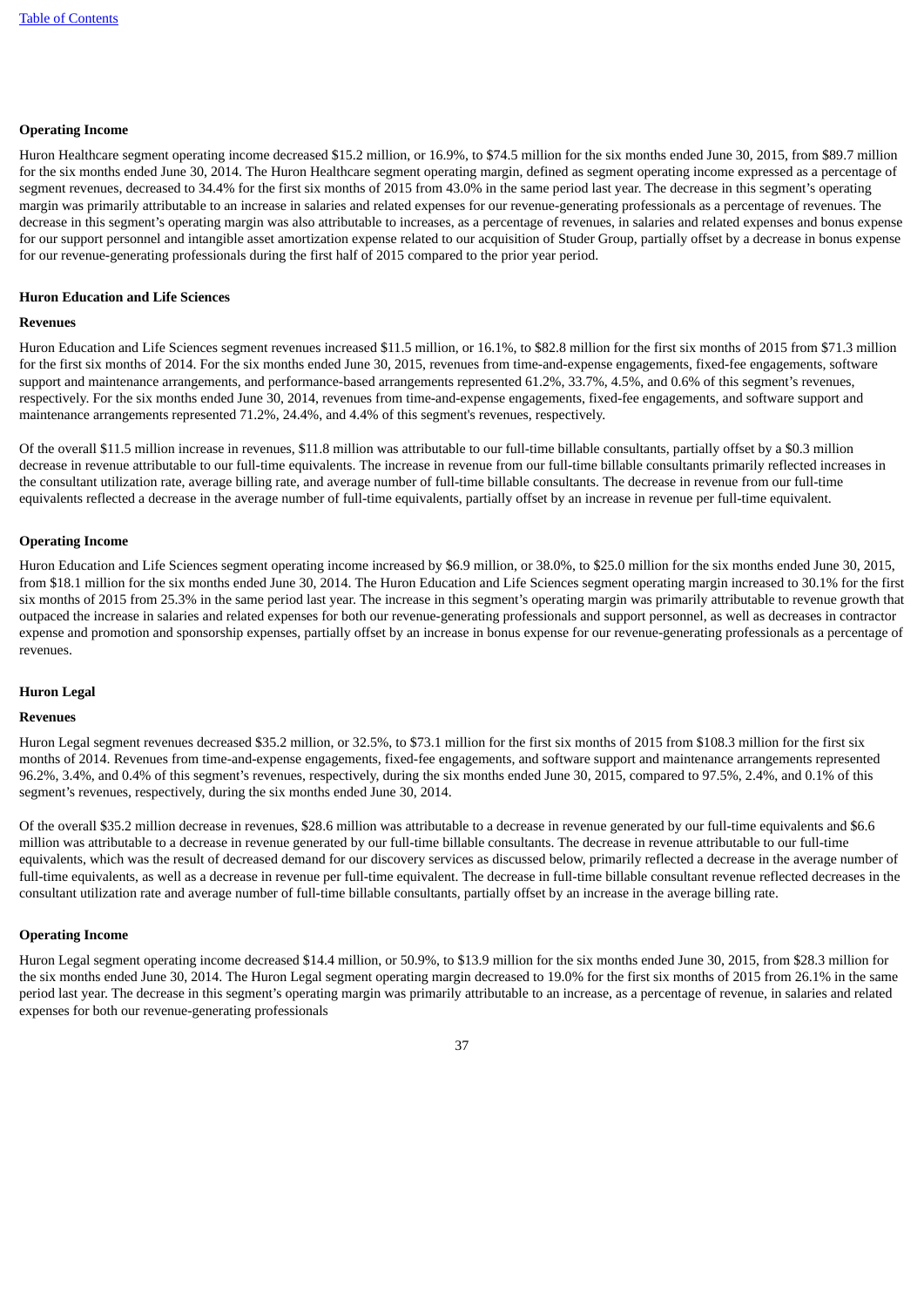and support personnel, as well as increases in rent and utilities expenses for our discovery centers and restructuring expense, and, as a percentage of revenues, an increase in technology expenses, partially offset by a decrease in bonus expense for our revenue-generating professionals as a percentage of revenues.

As previously disclosed, Huron Legal revenue and operating income for the fourth quarter of 2014 and first quarter of 2015 were significantly lower than each of the first three quarters of 2014, stemming largely from a more sudden than anticipated downturn in business resulting from client settlements of government investigations related to the credit crisis. To improve the segment's financial performance, the Huron Legal segment leadership team has undertaken several initiatives to increase sales of their service offerings and reduce expenses. Compared to the first quarter of 2015, Huron Legal segment revenues increased \$6.2 million, or 18.5%, to \$39.6 million for the second quarter of 2015 from \$33.4 million for the first quarter 2015, and segment operating income increased \$6.7 million, or 186.3%, to \$10.3 million for the second quarter 2015 from \$3.6 million for the first quarter 2015. We believe that the services provided by the Huron Legal segment remain relevant in the marketplace and expect performance to continue to improve during the remainder of 2015. In the event that the segment's performance does not improve in line with our expectations during the remainder of 2015, we may be required to perform an interim impairment analysis with respect to the carrying value of goodwill for this reporting unit prior to our annual test, and based on the outcome of that analysis, could be required to take an impairment charge as a result of any such test. For a discussion of our first quarter 2015 interim goodwill impairment test, see "Critical Accounting Policies—Carrying Values of Goodwill and Other Intangible Assets" below.

#### **Huron Business Advisory**

#### **Revenues**

Huron Business Advisory segment revenues increased \$8.0 million, or 26.6%, to \$37.9 million for the first six months of 2015 from \$30.0 million for the first six months of 2014. Revenues from time-and-expense engagements, fixed-fee engagements, performance-based arrangements, and software support and maintenance arrangements represented 75.6%, 14.9%, 9.0%, and 0.5% of this segment's revenues, respectively, during the first six months of 2015. Revenues from time-and-expense engagements, fixed-fee engagements, and performance-based arrangements represented 84.6%, 13.2%, and 2.2% of this segment's revenues, respectively, during the first six months of 2014. Performance-based fee revenue was \$3.4 million for the first six months of 2015, of which \$1.8 million was generated by Huron Transaction Advisory LLC, our registered broker-dealer established in the first quarter of 2014. Performance-based fee revenue was \$0.7 million for the first six months of 2014. The level of performance-based fees earned may vary based on our clients' preferences and the mix of services we provide. Performance-based fee arrangements may cause significant variations in revenues, operating results, and average billing rates due to our level of execution and the timing of achievement of the performance-based criteria.

Of the overall \$8.0 million increase in revenues, \$8.2 million was attributable to an increase in revenue generated by our full-time billable consultants, partially offset by a \$0.2 million decrease in revenue generated by our full-time equivalents. The increase in revenue from our full-time billable consultants reflected increases in the average number of full-time billable consultants, the average billing rate, and consultant utilization rate. Excluding performancebased fees, the average billing rate for the first six months of 2015 was \$237 compared to \$243 in the same period during 2014.

The decrease in revenue from our full-time equivalents reflected a decrease in the average number of full-time equivalents and revenue per full-time equivalent.

## **Operating Income**

Huron Business Advisory segment operating income increased by \$0.6 million, or 7.8%, to \$8.3 million for the six months ended June 30, 2015, from \$7.7 million for the six months ended June 30, 2014. The Huron Business Advisory segment operating margin decreased to 21.8% for the first six months of 2015 from 25.7% in the same period last year. The decrease in this segment's operating margin was primarily attributable to increases in salaries and related expenses and bonus expense for both our revenue-generating professionals and support personnel and practice administration and meetings expenses, each as a percentage of revenues, partially offset by decreases in contractor expense, intangible asset amortization expense, and promotion and sponsorship expenses.

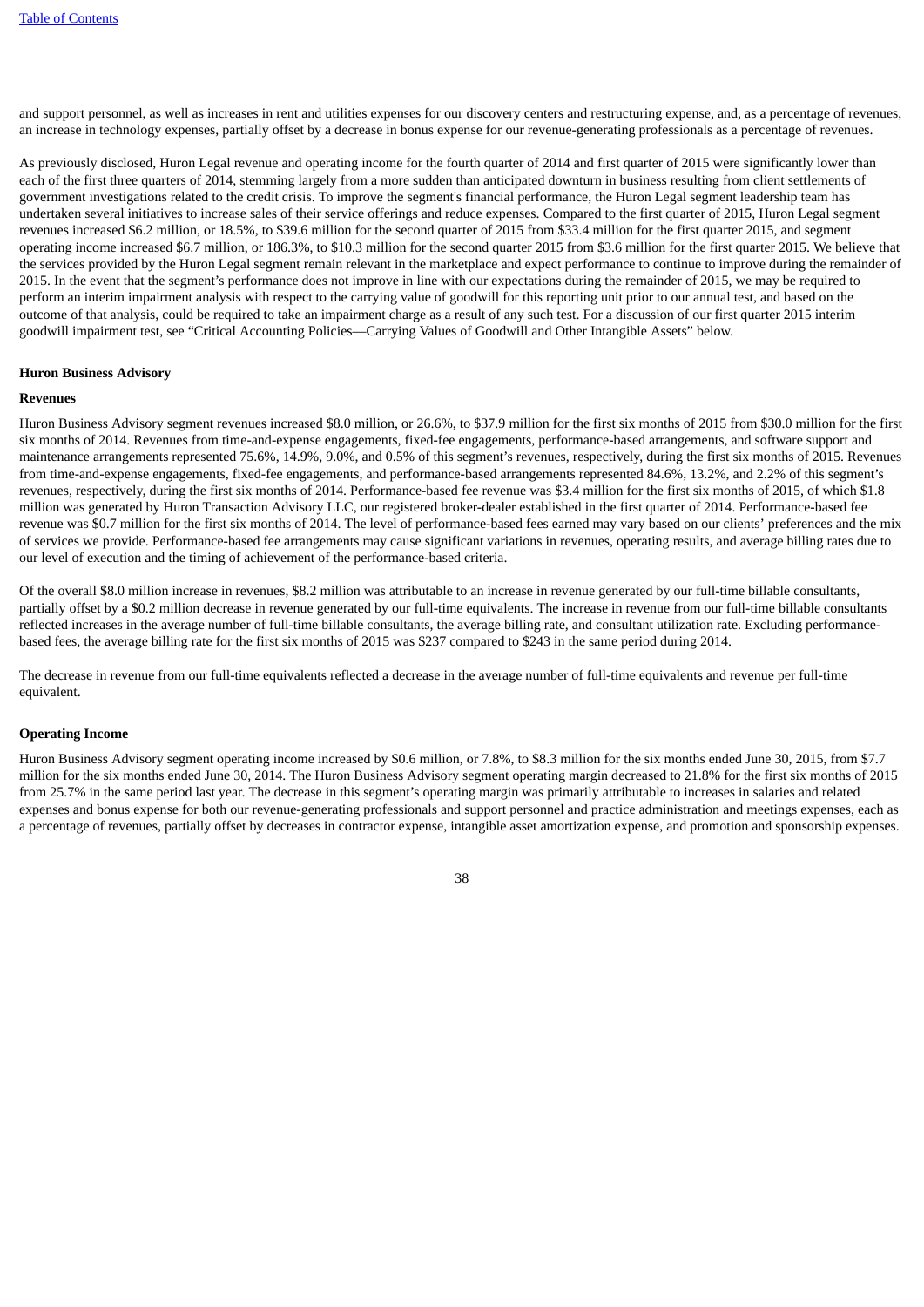## **LIQUIDITY AND CAPITAL RESOURCES**

Cash and cash equivalents decreased \$240.0 million, from \$256.9 million at December 31, 2014 to \$16.8 million at June 30, 2015. As of June 30, 2015, our primary sources of liquidity are cash on hand, cash flows from our U.S. operations, and borrowing capacity available under our credit facility.

|                                           | <b>Six Months Ended</b><br><b>June 30,</b> |            |      |           |  |
|-------------------------------------------|--------------------------------------------|------------|------|-----------|--|
| <b>Cash Flows (in thousands):</b>         |                                            | 2015       |      | 2014      |  |
| Net cash provided by operating activities | \$                                         | 18.331     | - \$ | 12,199    |  |
| Net cash used in investing activities     |                                            | (350, 522) |      | (63,293)  |  |
| Net cash provided by financing activities |                                            | 92.141     |      | 2,148     |  |
| Effect of exchange rate changes on cash   |                                            | 6          |      | 33        |  |
| Net decrease in cash and cash equivalents | S                                          | (240, 044) |      | (48, 913) |  |

#### *Operating Activities*

Net cash provided by operating activities totaled \$18.3 million for the six months ended June 30, 2015, and \$12.2 million for the same period last year. Our operating assets and liabilities consist primarily of receivables from billed and unbilled services, accounts payable and accrued expenses, accrued payroll and related benefits, and deferred revenues. The volume of services rendered and the related billings and timing of collections on those billings, as well as payments of our accounts payable and salaries, bonuses, and benefits to employees affect these account balances. The increase in cash provided by operations was primarily attributable to increased collections of receivables from clients and lower tax payments during the first six months of 2015 compared to the first six months of 2014, partially offset by lower EBITDA during the first half of 2015 and an increase in the amount paid for annual performance bonuses during the first quarter of 2015 compared to the first quarter of 2014.

#### *Investing Activities*

Net cash used in investing activities was \$350.5 million for the six months ended June 30, 2015, and \$63.3 million for the same period last year. The use of cash in the first six months of 2015 primarily consisted of \$332.0 million for purchases of businesses and \$9.9 million for purchases of property and equipment. Additionally, during the first six months of 2015, we made a \$3.1 million investment in Shorelight, in the form of a zero coupon convertible debt instrument, increasing the total cost basis of our investment to \$15.6 million, as described in Note 10 "Fair Value of Financial Instruments" within the notes to the consolidated financial statements. The use of cash in the first six months of 2014 primarily consisted of \$51.4 million for purchases of businesses and \$11.4 million for purchases of property and equipment.

We estimate that the cash utilized for purchases of property and equipment for full year 2015 will be approximately \$30.0 million, primarily consisting of information technology related equipment and leasehold improvements to support our corporate infrastructure and our document review and processing services.

#### *Financing Activities*

Net cash provided by financing activities was \$92.1 million for the six months ended June 30, 2015, and \$2.1 million for the same period last year. During the first six months of 2015, we borrowed \$256.5 million under our credit facility, including \$102.0 million for the Studer Group acquisition, and made repayments on our credit facility of \$149.0 million, and repurchased and retired \$13.5 million of our common stock under our October 2014 Share Repurchase Program, as defined below. During the first six months of 2014, borrowings made under our credit facility to fund operations totaled \$74.0 million, with repayments during the period totaling \$64.0 million. During the first half of 2014, the Company repurchased and retired \$9.5 million of common stock under our February 2014 Share Repurchase Program, as defined below.

In October 2014, our board of directors authorized a share repurchase program pursuant to which we may, from time to time, repurchase up to \$50 million of our common stock through October 31, 2015 (the "October 2014 Share Repurchase Program"). The amount and timing of the repurchases will be determined by management and will depend on a variety of factors, including the trading price of our common stock, general market and business conditions, and applicable legal requirements. As of June 30, 2015, \$36.5 million remains available for share repurchases under the October 2014 Share Repurchase Program.

In February 2014, our board of directors authorized a share repurchase program permitting us to repurchase up to \$50 million of our common stock through February 28, 2015 (the "February 2014 Share Repurchase Program"). We completed the February 2014 Share Repurchase Program in October 2014.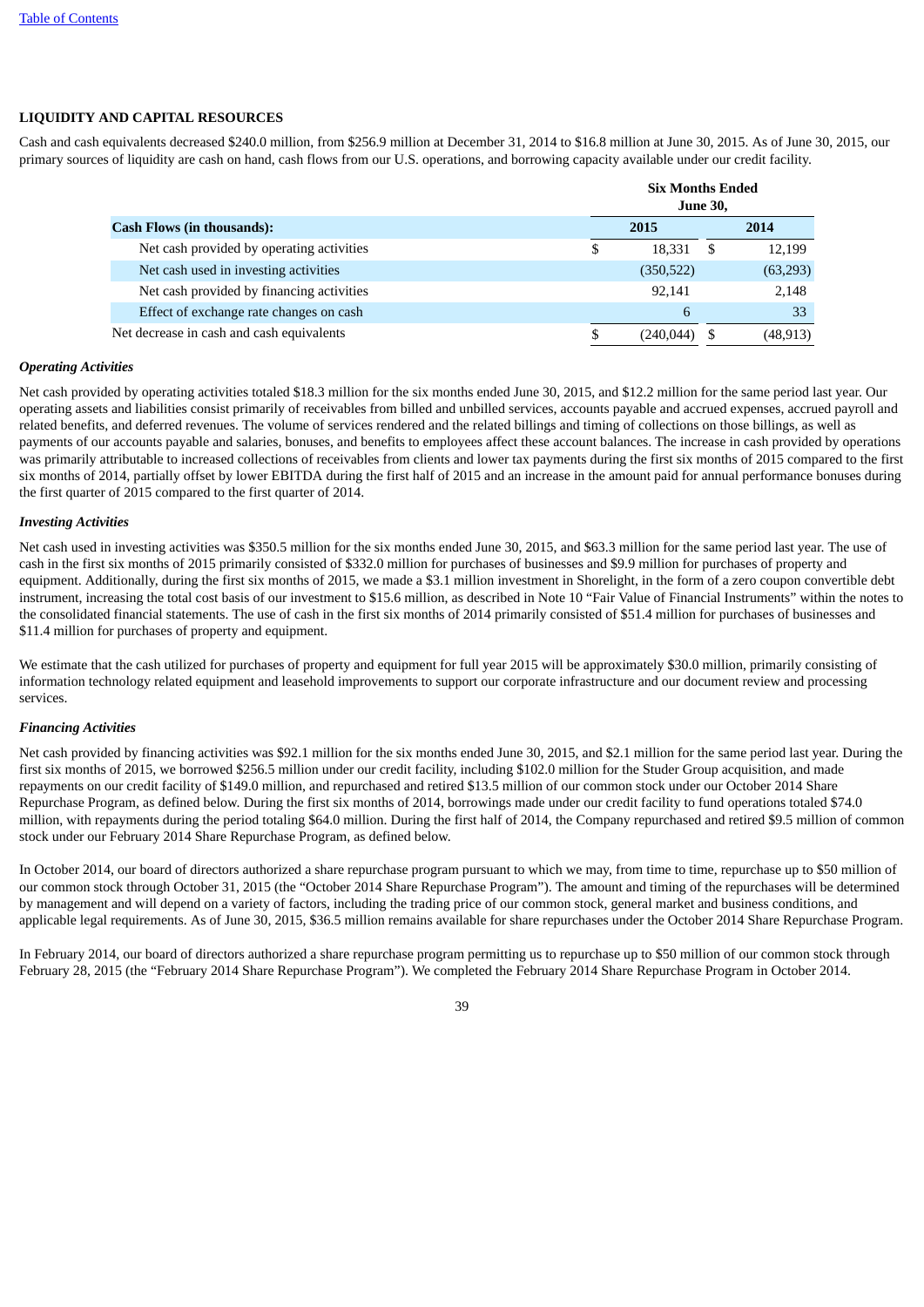## *Financing Arrangements*

At June 30, 2015, we had \$250.0 million principal amount of our 1.25% convertible senior notes outstanding and \$251.3 million outstanding under our senior secured credit facility, as discussed below.

## *1.25% Convertible Senior Notes*

In September 2014, we issued \$250 million principal amount of the Convertible Notes in a private offering. The Convertible Notes are senior unsecured obligations of the Company and will pay interest semi-annually on April 1 and October 1 of each year at an annual rate of 1.25%. The Convertible Notes will mature on October 1, 2019, unless earlier repurchased by the Company or converted in accordance with their terms.

Upon conversion, the Convertible Notes will be settled, at our election, in cash, shares of the Company's common stock, or a combination of cash and shares of the Company's common stock. Our current intent and policy is to settle conversions with a combination of cash and shares of common stock with the principal amount of the Convertible Notes paid in cash, in accordance with the settlement provisions of the Indenture.

The initial conversion rate for the Convertible Notes is 12.5170 shares of our common stock per \$1,000 principal amount of the Convertible Notes, which is equal to an initial conversion price of approximately \$79.89 per share of our common stock.

In connection with the issuance of the Convertible Notes, we entered into convertible note hedge transactions and warrant transactions. The convertible note hedge transactions are intended to reduce the potential future economic dilution associated with the conversion of the Convertible Notes and, combined with the warrants, effectively raise the price at which economic dilution would occur from the initial conversion price of approximately \$79.89 to approximately \$97.12 per share.

For further information see Note 7 "Financing Arrangements" within the notes to the consolidated financial statements.

## *Senior Secured Credit Facility*

On March 31, 2015, the Company and certain of the Company's subsidiaries entered into a Second Amended and Restated Credit Agreement dated as of March 31, 2015 (the "Amended Credit Agreement"). The Amended Credit Agreement amended and restated, in its entirety, the credit agreement entered into as of April 14, 2011 (as amended and modified, the "Existing Credit Agreement").

The Amended Credit Agreement consists of a \$500 million senior secured revolving credit facility that becomes due and payable in full upon maturity on March 31, 2020. The Amended Credit Agreement provides for the option to increase the revolving credit facility or establish term loan facilities in an aggregate amount of up to \$100 million, subject to customary conditions and the approval of any lender whose commitment would be increased, resulting in a maximum available principal amount under the Amended Credit Agreement of \$600 million. The initial borrowings under the Amended Credit Agreement were used to refinance borrowings outstanding under the Existing Credit Agreement, and future borrowings under the Amended Credit Agreement may be used for working capital, capital expenditures, share repurchases, and general corporate purposes.

Fees and interest on borrowings vary based on our Consolidated Leverage Ratio (as defined in the Amended Credit Agreement). At our option, borrowings under the Amended Credit Agreement will bear interest at one, two, three or six-month LIBOR or an alternate base rate, in each case plus the applicable margin. The applicable margin will fluctuate between 1.25% per annum and 1.75% per annum, in the case of LIBOR borrowings, or between 0.25% per annum and 0.75% per annum, in the case of base rate loans, based upon our Consolidated Leverage Ratio at such time.

Amounts borrowed under the Amended Credit Agreement may be prepaid at any time without premium or penalty. We are required to prepay the amounts outstanding under the Amended Credit Agreement in certain circumstances, including a requirement to pay all amounts outstanding under the Amended Credit Agreement 90 days prior to the Convertible Indebtedness Maturity Date (as defined in the Amended Credit Agreement) unless (1) the Convertible Indebtedness Maturity Date is waived or extended to a later date, (2) the Company can demonstrate (a) Liquidity (as defined in the Amended Credit Agreement) in an amount at least equal to the principal amount due on the Convertible Indebtedness Maturity Date, and (b) financial covenant compliance after giving effect to such payments and any additional indebtedness incurred on a pro forma basis, or (3) this requirement is waived by the Required Lenders (as defined in the Amended Credit Agreement). In addition, we have the right to permanently reduce or terminate the unused portion of the commitments provided under the Amended Credit Agreement at any time.

The Amended Credit Agreement contains usual and customary representations and warranties; affirmative and negative covenants, which include limitations on liens, investments, additional indebtedness, and restricted payments; and two quarterly financial covenants as follows: (i) a maximum Consolidated Leverage Ratio of either 3.25 to 1.00 or 3.50 to 1.00, depending on the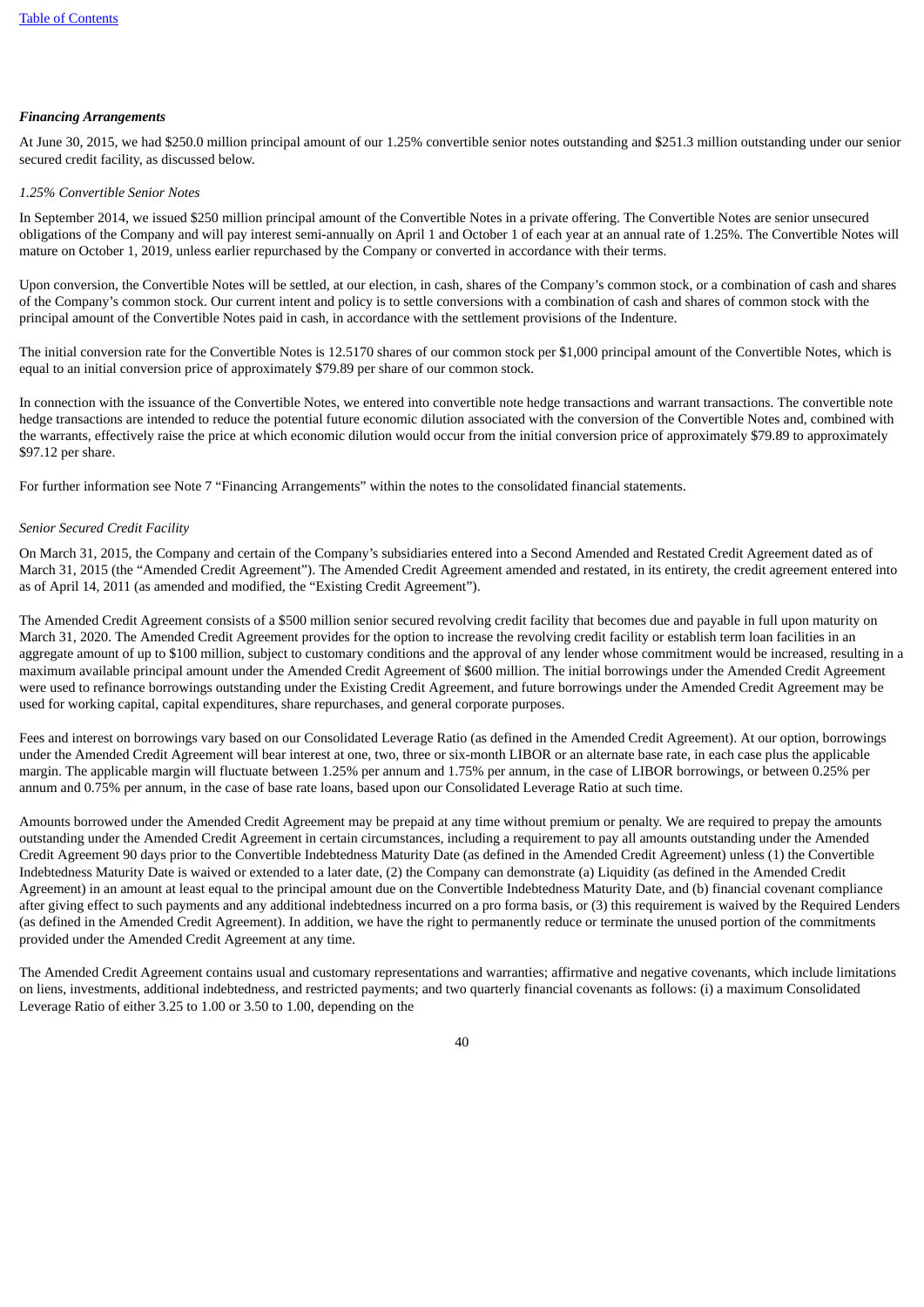measurement period, and (ii) a minimum Consolidated Interest Coverage Ratio (as defined in the Amended Credit Agreement) of 3.50 to 1.00. At June 30, 2015, we were in compliance with these financial covenants with a Consolidated Leverage Ratio of 2.95 to 1.00 and a Consolidated Interest Coverage Ratio of 19.94 to 1.00.

Borrowings outstanding under the Amended Credit Agreement at June 30, 2015 totaled \$251.3 million. These borrowings carried a weighted average interest rate of 2.4%, including the effect of the interest rate swaps described in Note 9 "Derivative Instruments and Hedging Activity" within the notes to the consolidated financial statements. Borrowings outstanding under the Existing Credit Agreement at December 31, 2014 were \$143.8 million and carried a weighted average interest rate of 2.3%. The borrowing capacity under the revolving credit facility is reduced by any outstanding borrowings under the revolving credit facility and outstanding letters of credit. At June 30, 2015, we had outstanding letters of credit totaling \$5.3 million, which are primarily used as security deposits for our office facilities. As of June 30, 2015, the unused borrowing capacity under the revolving credit facility was \$243.5 million.

For further information see Note 7 "Financing Arrangements" within the notes to the consolidated financial statements.

#### **Future Needs**

Our primary financing need has been to fund our growth. Our growth strategy is to expand our service offerings, which may require investments in new hires, acquisitions of complementary businesses, possible expansion into other geographic areas, and related capital expenditures. We believe our internally generated liquidity, together with our available cash, the borrowing capacity available under our revolving credit facility, and access to external capital resources will be adequate to fund our long-term growth and capital needs arising from cash commitments and debt service obligations. Our ability to secure short-term and long-term financing in the future will depend on several factors, including our future profitability, the quality of our accounts receivable and unbilled services, our relative levels of debt and equity, and the overall condition of the credit markets.

#### **CONTRACTUAL OBLIGATIONS**

For a summary of our commitments to make future payments under contractual obligations, see "Item 7. Management's Discussion and Analysis of Financial Condition and Results of Operations – Contractual Obligations" in our Annual Report on Form 10-K for the year ended December 31, 2014.

As discussed above in "Liquidity and Capital Resources," on March 31, 2015 we entered into the Amended Credit Agreement consisting of a \$500 million five-year senior secured revolving credit facility. The Amended Credit Agreement becomes due and payable in full upon maturity on March 31, 2020. The Amended Credit Agreement provides for, among other things, an extension of the maturity date and a reduction in pricing, and replaced the existing revolving credit and term loan facility with an increased revolving credit facility. Borrowings outstanding under the Amended Credit Agreement at June 30, 2015 totaled \$251.3 million. Refer to "Liquidity and Capital Resources" and Note 7 "Financing Arrangements" within the notes to the consolidated financial statements for more information on our outstanding borrowings.

There have been no other material changes in our contractual obligations since December 31, 2014.

## **OFF-BALANCE SHEET ARRANGEMENTS**

We are not a party to any off-balance sheet arrangements.

#### **CRITICAL ACCOUNTING POLICIES**

Management's discussion and analysis of financial condition and results of operations are based upon our consolidated financial statements, which have been prepared in accordance with GAAP. We regularly review our financial reporting and disclosure practices and accounting policies to ensure that our financial reporting and disclosures provide accurate information relative to the current economic and business environment. The preparation of financial statements in conformity with GAAP requires management to make assessments, estimates, and assumptions that affect the reported amounts of assets and liabilities and disclosure of contingent assets and liabilities as of the date of the financial statements, as well as the reported amounts of revenues and expenses during the reporting period. Critical accounting policies are those policies that we believe present the most complex or subjective measurements and have the most potential to impact our financial position and operating results. While all decisions regarding accounting policies are important, we believe that there are four accounting policies that could be considered critical: revenue recognition, allowances for doubtful accounts and unbilled services, carrying values of goodwill and other intangible assets, and accounting for income taxes. For a detailed discussion of these critical accounting policies, see "Item 7. Management's Discussion and Analysis of Financial Condition and Results of Operations – Critical Accounting Policies" in our Annual Report on Form 10-K for the year ended December 31, 2014.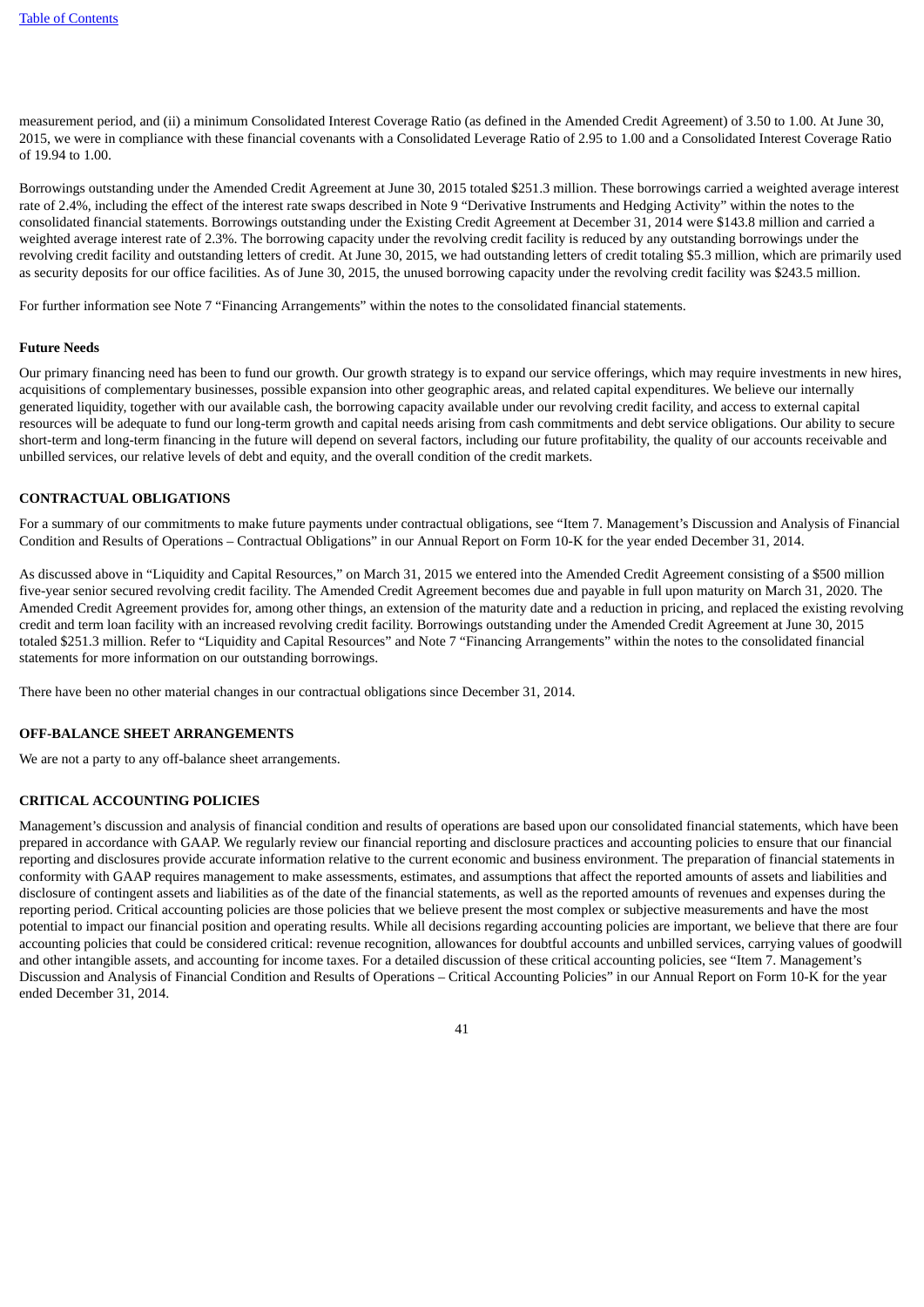Below is an update to our critical accounting policy relating to the carrying values of goodwill and other intangible assets. There have been no material changes to our other critical accounting policies during the first six months of 2015.

#### *Carrying Values of Goodwill and Other Intangible Assets*

During the fourth quarter of 2014, as part of our annual goodwill impairment test, we performed the first step of the quantitative two-step impairment test for our Huron Legal segment. Based on the results of that test, in which we compared the fair value of the reporting unit to its carrying value, including goodwill, we determined that the fair value of the Huron Legal reporting unit exceeded its carrying value by 28%, or \$28.7 million; however, this represented a significant decrease compared to the prior quantitative impairment analysis performed as of November 30, 2012. The decrease was primarily a result of a decrease in expected after-tax cash flows that will be generated by the reporting unit, which was driven by the decline in revenue and operating income during the second half of 2014, and especially the fourth quarter of 2014. The fourth quarter 2014 results for the Huron Legal reporting unit were significantly lower than each of the first three quarters of 2014 and did not meet management's expectations, stemming largely from a more sudden than anticipated downturn in business resulting from client settlements of government investigations related to the credit crisis.

During the first three months of 2015, the operating results for Huron Legal were generally in line with management's expectations for the quarter but still significantly below the results achieved during the first three quarters of 2014. Given the increase in the reporting unit's carrying value as a result of the Sky Analytics acquisition and continued weakened results compared to the first nine months of 2014, we performed an interim impairment test for the goodwill balances within our Huron Legal reporting unit as of March 31, 2015. Our goodwill impairment test was performed using the quantitative two-step process. Based on the results of the first step of the goodwill impairment test, we determined that the fair value of our Huron Legal reporting unit exceeded its carrying value by 25%, or \$28.8 million. Since the fair value of the reporting unit exceeded its carrying value, the second step of the goodwill impairment test was not necessary.

In estimating the fair value of our Huron Legal reporting unit, we relied on a combination of the income approach and the market approach, utilizing the guideline company method, with a fifty-fifty weighting. For companies providing services similar to those provided by us, the income and market approaches will generally provide the most reliable indications of value because the value of such companies is dependent on their ability to generate earnings.

In the income approach, we utilized a discounted cash flow analysis, which involved estimating the expected after-tax cash flows that will be generated by the reporting unit and then discounting those cash flows to present value reflecting the relevant risks associated with the reporting unit and the time value of money. This approach requires the use of significant estimates and assumptions, including long-term projections of future cash flows, market conditions, discount rates reflecting the risk inherent in future cash flows, revenue growth, perpetual growth rates, and profitability, among others. In estimating future cash flows, we relied on an internally generated seven-year forecast. For periods after the seven-year forecast, we assumed a long-term annual revenue growth rate of 3.5%. Our forecast is based on historical experience, current backlog, expected market demand, and other industry information. Our discounted cash flow analysis assumed a weighted average cost of capital ("WACC") discount rate of 13.0%.

In the market approach, we utilized the guideline company method, which involved calculating valuation multiples based on operating data from guideline publicly traded companies. Multiples derived from guideline companies provide an indication of how much a knowledgeable investor in the marketplace would be willing to pay for a company. These multiples were then evaluated and adjusted based on our specific characteristics relative to the selected guideline companies and applied to the operating data for the Huron Legal reporting unit to arrive at an indication of value.

Determining the fair value of a reporting unit requires us to make significant judgments, estimates and assumptions. While we believe that the estimates and assumptions underlying our valuation methodology are reasonable, these estimates and assumptions could have a significant impact on whether or not an impairment charge is recognized and also the magnitude of any such charge. The results of an impairment analysis are as of a point in time. There is no assurance that the actual future earnings or cash flows of our reporting units will not differ significantly from our projections. We will monitor any changes to our assumptions and will evaluate goodwill as deemed warranted during future periods. Any significant decline in our operations could result in goodwill impairment charges.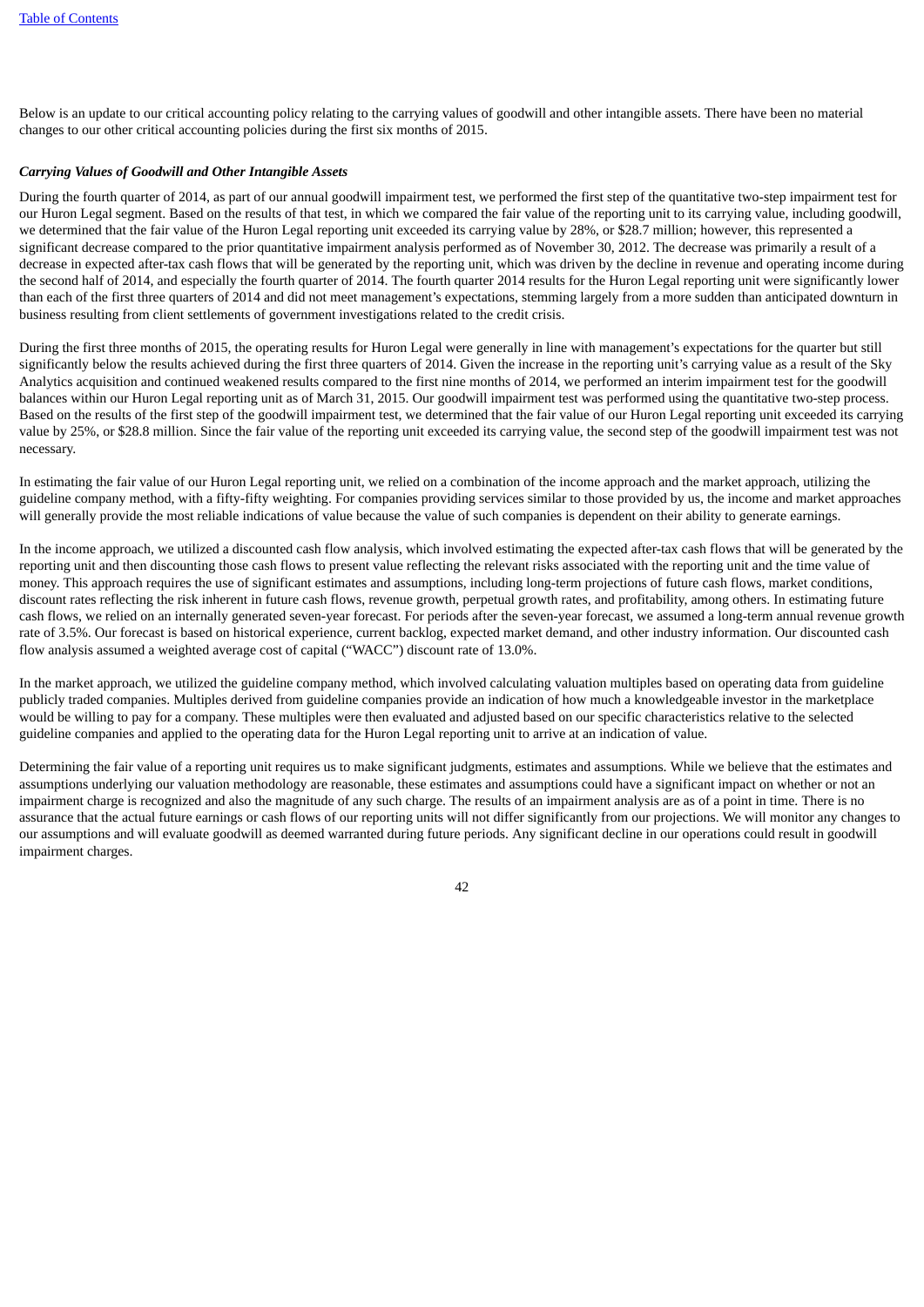The table below presents, based on the goodwill impairment test performed as of March 31, 2015, the decrease in the fair value of our Huron Legal reporting unit given a 100 basis point increase in the assumed discount rate or a 100 basis point decrease in the assumed long-term annual revenue growth rate.

|                                               | Decrease in<br><b>Fair Value of</b><br>the Reporting Unit<br>(in thousands) | Percentage by<br>which Fair<br><b>Value Exceeds</b><br><b>Carrying Amount</b> |
|-----------------------------------------------|-----------------------------------------------------------------------------|-------------------------------------------------------------------------------|
| Discount rate $-$ increase by 100 bps         | \$5,500                                                                     | <b>20%</b>                                                                    |
| Long-term growth rate $-$ decrease by 100 bps | \$3,600                                                                     | 22%                                                                           |

To improve the segment's financial performance, the Huron Legal segment leadership team has undertaken several initiatives to increase sales of their service offerings and reduce expenses. Compared to the first quarter of 2015, Huron Legal segment revenues increased \$6.2 million, or 18.5%, to \$39.6 million for the second quarter of 2015 from \$33.4 million for the first quarter of 2015, and segment operating income increased \$6.7 million, or 186.3%, to \$10.3 million for the second quarter of 2015 from \$3.6 million for the first quarter of 2015. We believe that the services provided by the Huron Legal segment remain relevant in the marketplace and expect performance to continue to improve during the remainder of 2015. In the event that the segment's performance does not improve in line with our expectations during the remainder of 2015, we may be required to perform an interim impairment analysis with respect to the carrying value of goodwill for this reporting unit prior to our annual test, and could be required to take an impairment charge as a result of any such test.

## **NEW ACCOUNTING PRONOUNCEMENTS**

Refer to Note 3 "New Accounting Pronouncements" within the notes to the consolidated financial statements for information on new accounting pronouncements.

## <span id="page-44-0"></span>**ITEM 3. QUANTITATIVE AND QUALITATIVE DISCLOSURES ABOUT MARKET RISK**

We are exposed to market risks primarily from changes in interest rates and changes in the market value of our investments.

## *Market Risk and Interest Rate Risk*

The value of the Convertible Notes is exposed to interest rate risk. Generally, the fair value of our fixed interest rate Convertible Notes will increase as interest rates fall and decrease as interest rates rise. In addition, the fair value of our Convertible Notes is affected by our stock price. The carrying value of our Convertible Notes was \$216.4 million as of June 30, 2015, which represents the liability component of the \$250 million principal balance. The total estimated fair value of our Convertible Notes at June 30, 2015 was \$268.1 million, and was determined based on the quoted bid price of the Convertible Notes in an over-the-counter market as of the last day of trading for the quarter ended June 30, 2015, which was \$107.241 per \$100 principal amount.

Concurrent with the issuance of the Convertible Notes, we entered into separate convertible note hedge and warrant transactions. The convertible note hedge transactions are intended to reduce the potential future economic dilution associated with the conversion of the Convertible Notes and, combined with the warrants, effectively raise the price at which economic dilution would occur from the initial conversion price of approximately \$79.89 to approximately \$97.12 per share. Under the convertible note hedge transactions, we have the option to purchase a total of approximately 3.1 million shares of our common stock, which is the number of shares initially issuable upon conversion of the Convertible Notes in full, at a price of approximately \$79.89, which corresponds to the initial conversion price of the Convertible Notes, subject to customary anti-dilution adjustments substantially similar to those in the Convertible Notes. Under the warrant transactions, the holders of the warrants have the option to purchase a total of approximately 3.1 million shares of our common stock at a price of approximately \$97.12. If the average market value per share of our common stock for the reporting period exceeds the strike price of the warrants, the warrants will have a dilutive effect on our earnings per share.

We have exposure to changes in interest rates associated with borrowings under our bank credit facility, which has variable interest rates tied to LIBOR or an alternate base rate, at our option. At June 30, 2015, we had borrowings outstanding under the credit facility totaling \$251.3 million that carried a weighted average interest rate of 2.4% including the effect of the interest rate swaps described below. A hypothetical 100 basis point change in this interest rate would have a \$1.5 million effect on our pretax income including the effect of the interest rate swaps described below.

On December 8, 2011, we entered into a forward amortizing interest rate swap agreement effective on February 29, 2012 and ending on April 14, 2016. We entered into this derivative instrument to hedge against the interest rate risks of our variable-rate borrowings described above. The swap had an initial notional amount of \$56.6 million and amortizes throughout the term. Under the terms of the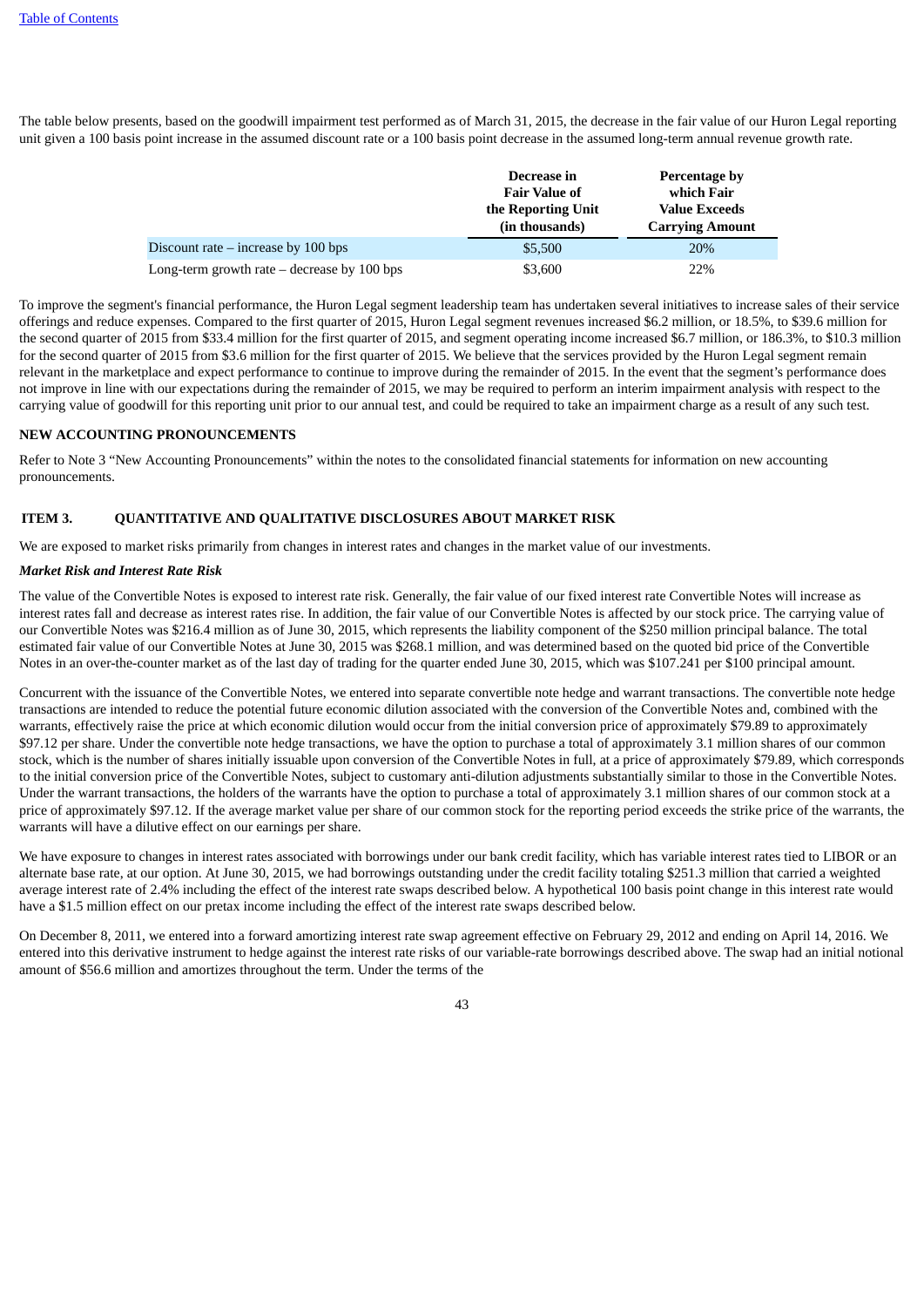interest rate swap agreement, we receive from the counterparty interest on the notional amount based on one-month LIBOR and we pay to the counterparty a fixed rate of 0.9875%.

On May 30, 2012, we entered into an amortizing interest rate swap agreement effective on May 31, 2012 and ending on April 14, 2016. We entered into this derivative instrument to further hedge against the interest rate risks of our variable-rate borrowings described above. The swap had an initial notional amount of \$37.0 million and amortizes throughout the term. Under the terms of the interest rate swap agreement, we receive from the counterparty interest on the notional amount based on one-month LIBOR and we pay to the counterparty a fixed rate of 0.70%.

On April 4, 2013, we entered into a forward amortizing interest rate swap agreement effective on March 31, 2014 and ending on August 31, 2017. We entered into this derivative instrument to further hedge against the interest rate risks of our variable-rate borrowings described above. The swap has an initial notional amount of \$60.0 million and amortizes throughout the term. Under the terms of the interest rate swap agreement, we will receive from the counterparty interest on the notional amount based on one-month LIBOR and we will pay to the counterparty a fixed rate of 0.985%.

Including the impact of the above swap agreements, the weighted average interest rate on \$104.0 million of our variable-rate debt, which equals the notional amount of the swap agreements in effect at June 30, 2015, was 2.7%.

We have a non-interest bearing convertible debt investment in a privately-held company, which we account for as an available-for-sale security. As such, the investment is carried at fair value with unrealized holding gains and losses excluded from earnings and reported in other comprehensive income. As of June 30, 2015, the fair value of the investment was \$22.1 million, with a total cost basis of \$15.6 million.

From time to time, we invest excess cash in short-term marketable securities. These investments principally consist of overnight sweep accounts. Due to the short maturity of these investments, we have concluded that we do not have material market risk exposure.

## <span id="page-45-0"></span>**ITEM 4. CONTROLS AND PROCEDURES**

#### *Evaluation of Disclosure Controls and Procedures*

Our management, with the participation of the Company's Chief Executive Officer and Chief Financial Officer, has evaluated the effectiveness of our disclosure controls and procedures (as such term is defined in Rules 13a-15(e) and 15d-15(e) under the Securities Exchange Act of 1934, as amended (the "Exchange Act")) as of June 30, 2015. Based on this evaluation, our Chief Executive Officer and Chief Financial Officer have concluded that, as of June 30, 2015, our disclosure controls and procedures were effective in recording, processing, summarizing and reporting, on a timely basis, information required to be disclosed by us in the reports we file or submit under the Exchange Act and such information is accumulated and communicated to management as appropriate to allow timely decisions regarding required disclosure.

## *Changes in Internal Control over Financial Reporting*

There has been no change in our internal control over financial reporting (as such term is defined in Rules 13a-15(f) and 15d-15(f) under the Exchange Act) that occurred during the three months ended June 30, 2015 that has materially affected, or is reasonably likely to materially affect, our internal control over financial reporting.

During the first quarter of 2015, we completed the acquisition of Studer Group, as discussed in Note 5 "Acquisitions" within the notes to the consolidated financial statements. We intend to evaluate Studer Group's internal controls and, if necessary, make any changes that we believe to be appropriate to those internal controls as we integrate the acquired business with ours. Management intends to exclude the internal controls of Studer Group in its annual assessment of the effectiveness of the Company's internal control over financial reporting pursuant to Section 404 of the Sarbanes-Oxley Act of 2002 for the year ended December 31, 2015. This exclusion is in accordance with the general guidance issued by the Securities and Exchange Commission that an assessment of a recent business combination may be omitted from management's report on internal control over financial reporting in the first year of consolidation.

## <span id="page-45-1"></span>**PART II—OTHER INFORMATION**

## <span id="page-45-2"></span>**ITEM 1. LEGAL PROCEEDINGS**

## *Tamalluk Business Development LLC v. Huron Consulting Services LLC (Abu Dhabi Court of First Instance)*

On August 22, 2013, we learned that Tamalluk Business Development LLC, who was Huron's agent in Abu Dhabi, and its principal, Mubarak Ahmad Bin Hamouda Al Dhaheri, filed a claim against Huron Consulting Services LLC in the Abu Dhabi Court of First Instance. The lawsuit alleges that under the agency agreement, Tamalluk was entitled to a commission on certain amounts that Huron collected from Abu Dhabi clients, and that Huron breached the agreement with Tamalluk and caused damages by declining to enter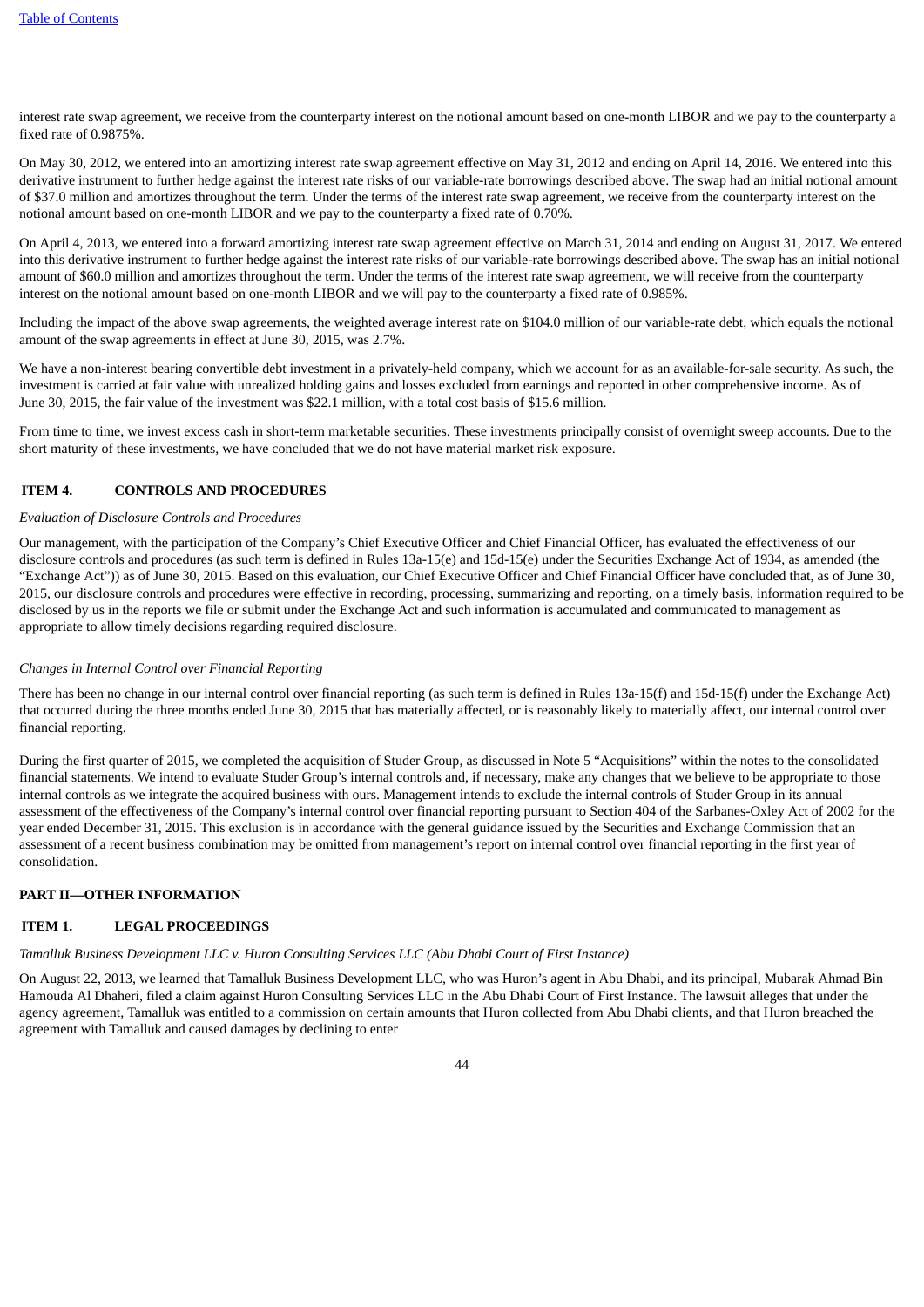into a client engagement in Abu Dhabi and subsequently terminating the agency agreement with Tamalluk. Claimants allege they are entitled to \$50 million for damage to reputation and defamation and another \$50 million for breach of contract. Huron submitted its written response on September 25, 2013. The response states that Huron had the right to terminate the agency agreement with Tamalluk, and Huron had the sole discretion whether to accept or reject an engagement. Huron also filed a counterclaim on October 10, 2013 seeking a judicial order to permit the cancellation of Huron's commercial license to allow Huron to cease doing business in Abu Dhabi. On December 17, 2013, the Abu Dhabi court ruled in Huron's favor on all claims and held that Huron permissibly terminated the contract with Tamalluk and Huron does not owe Tamalluk any compensation related to Tamalluk's claims. In addition, the court terminated the Local Sponsorship Agreement as requested by Huron in its counterclaim. Tamalluk appealed the decision, and on March 18, 2014, the appellate court upheld the decision in Huron's favor. Tamalluk filed an appeal on May 18, 2014 to the Court of Cassation, which is the highest court in Abu Dhabi. On October 21, 2014, the Court of Cassation referred the case back to the appellate court for consideration of Claimants' allegations relating to damage to reputation and defamation, which the appellate court had not previously addressed. The Court of Cassation ruled in Huron's favor on the other claims and on Huron's counterclaim. We continue to believe that the remaining claims are without merit and intend to vigorously defend ourselves in this matter.

#### *Physiotherapy Associates*

In 2011, Huron was engaged to design and implement new processes, software, tools, and techniques to assist Physiotherapy Associates, Inc. ("PA") in reducing older accounts receivable levels and optimizing cash flow. The engagement agreement specifically provides that Huron will not be auditing financial statements and that Huron's services are not designed, and should not be relied on, to disclose weaknesses in internal controls, financial statement errors, irregularities, illegal acts, or disclosure deficiencies.

In November 2013, Physiotherapy Holdings, Inc., and certain subsidiaries and affiliates (including PA) filed a voluntary petition for bankruptcy pursuant to Chapter 11 of the Bankruptcy Code, which resulted in part from claims related to an alleged overstatement of PA's revenues and profitability in connection with the sale of PA in 2012. The Joint Prepackaged Plan of Reorganization (the "Plan"), which was confirmed by the Bankruptcy Court in December 2013, establishes and funds a Litigation Trust to pursue certain claims on behalf of certain beneficiaries. The Plan discloses a lengthy list of potential defendants and witnesses regarding these claims, including but not limited to the debtors' officers, directors, certain employees, former owners, investment bankers, auditors, and various consultants. This list of potential defendants and witnesses includes Huron, as well as three of Huron's current or former employees.

The Plan suggests that Huron, among others, was involved in "actively marketing PA" for sale and provided opinions to unnamed parties "defending the quality of PA's earnings." The Plan further states that the damages to be sought by the Litigation Trust will exceed \$300 million. The Litigation Trust has not specified against which potential defendants it will bring claims, if any. While we believe that we have meritorious defenses against the claim and intend to vigorously defend ourselves, in the second quarter of 2015, we recorded a \$1.3 million accrued liability, in accordance with ASC Topic 450, related to this matter, and a \$0.5 million insurance receivable.

From time to time, we are involved in legal proceedings and litigation arising in the ordinary course of business. As of the date of this Quarterly Report on Form 10-Q, we are not a party to any other litigation or legal proceeding that, in the current opinion of management, could have a material adverse effect on our financial position or results of operations. However, due to the risks and uncertainties inherent in legal proceedings, actual results could differ from current expected results.

## <span id="page-46-0"></span>**ITEM 1A. RISK FACTORS**

<span id="page-46-1"></span>See "Risk Factors" in our Annual Report on Form 10-K for the fiscal year ended December 31, 2014 for a complete description of the material risks we face.

## **ITEM 2. UNREGISTERED SALES OF EQUITY SECURITIES AND USE OF PROCEEDS**

On February 12, 2015, as partial consideration for our acquisition of Studer Group, we issued 28,486 shares of the Company's common stock, par value \$0.01 per share, with an aggregate value of approximately \$2.2 million, to certain Studer Group shareholders. The issuance was exempt from registration under Section 4(a)(2) of the Securities Act of 1933, as amended, as a transaction by an issuer not involving a public offering.

Our 2012 Omnibus Incentive Plan and our 2004 Omnibus Stock Plan, which was replaced by the 2012 Omnibus Incentive Plan, permit the netting of common stock upon vesting of restricted stock awards to satisfy individual tax withholding requirements. During the quarter ended June 30, 2015, we reacquired 2,592 shares of common stock with a weighted average fair market value of \$63.51 as a result of such tax withholdings.

In October 2014, our board of directors authorized a share repurchase program pursuant to which we may, from time to time, repurchase up to \$50 million of our common stock through October 31, 2015 (the "October 2014 Share Repurchase Program"). The amount and timing of the repurchases will be determined by management and will depend on a variety of factors, including the trading price of our common stock, general market and business conditions, and applicable legal requirements.

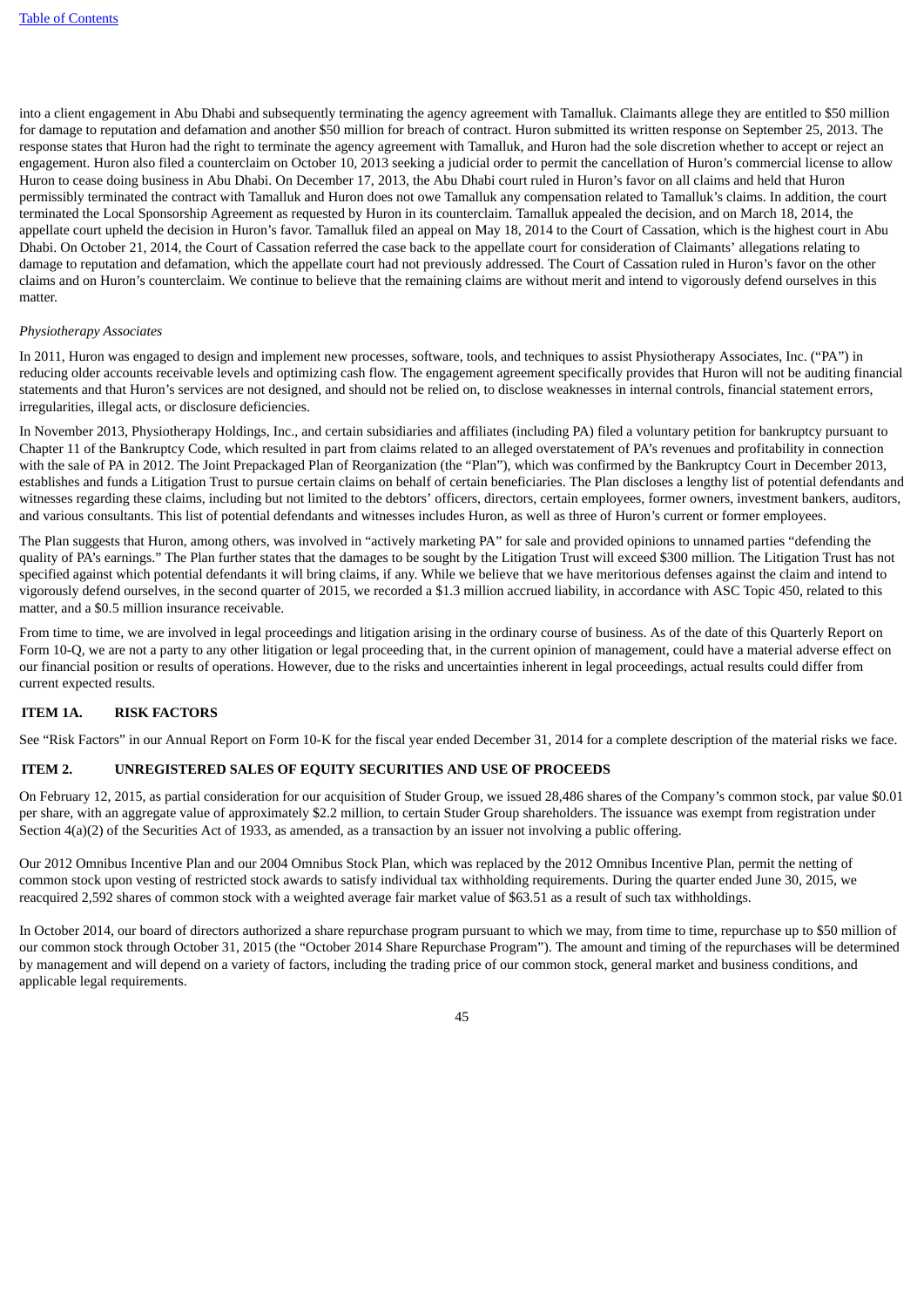The following table provides information with respect to purchases we made of our common stock during the quarter ended June 30, 2015.

| Period                         | Total<br><b>Number</b><br>of Shares<br>Purchase $d^{(1)}$ |          | <b>Average Price</b><br><b>Paid per Share</b> | <b>Total Number of</b><br><b>Shares Purchased</b><br>as Part of Publicly<br><b>Announced Plans</b><br>or Programs | <b>Dollar Value of Shares</b><br>that may yet be<br><b>Purchased under the</b><br>Plans or Programs $^{(2)}$ |            |  |
|--------------------------------|-----------------------------------------------------------|----------|-----------------------------------------------|-------------------------------------------------------------------------------------------------------------------|--------------------------------------------------------------------------------------------------------------|------------|--|
| April 1, 2015 - April 30, 2015 | 389                                                       | <b>S</b> | 66.15                                         |                                                                                                                   | -S                                                                                                           | 50,000,000 |  |
| May 1, 2015 - May 31, 2015     | 84.020                                                    | - \$     | 60.53                                         | 83,791                                                                                                            | S.                                                                                                           | 44,925,269 |  |
| June 1, 2015 - June 30, 2015   | 135,462                                                   | - \$     | 63.08                                         | 133,488                                                                                                           | S                                                                                                            | 36,501,715 |  |
| Total                          | 219.871                                                   | .S       | 62.11                                         | 217,279                                                                                                           |                                                                                                              |            |  |

(1) The number of shares repurchased includes 389 shares in April 2015, 229 shares in May 2015, and 1,974 shares in June 2015 to satisfy employee tax withholding requirements. These shares do not reduce the repurchase authority under the October 2014 Share Repurchase Program.

<span id="page-47-0"></span>(2) As of the end of the period.

## **ITEM 3. DEFAULTS UPON SENIOR SECURITIES**

<span id="page-47-1"></span>None.

## **ITEM 4. MINE SAFETY DISCLOSURES**

<span id="page-47-2"></span>Not applicable.

## **ITEM 5. OTHER INFORMATION**

<span id="page-47-3"></span>None.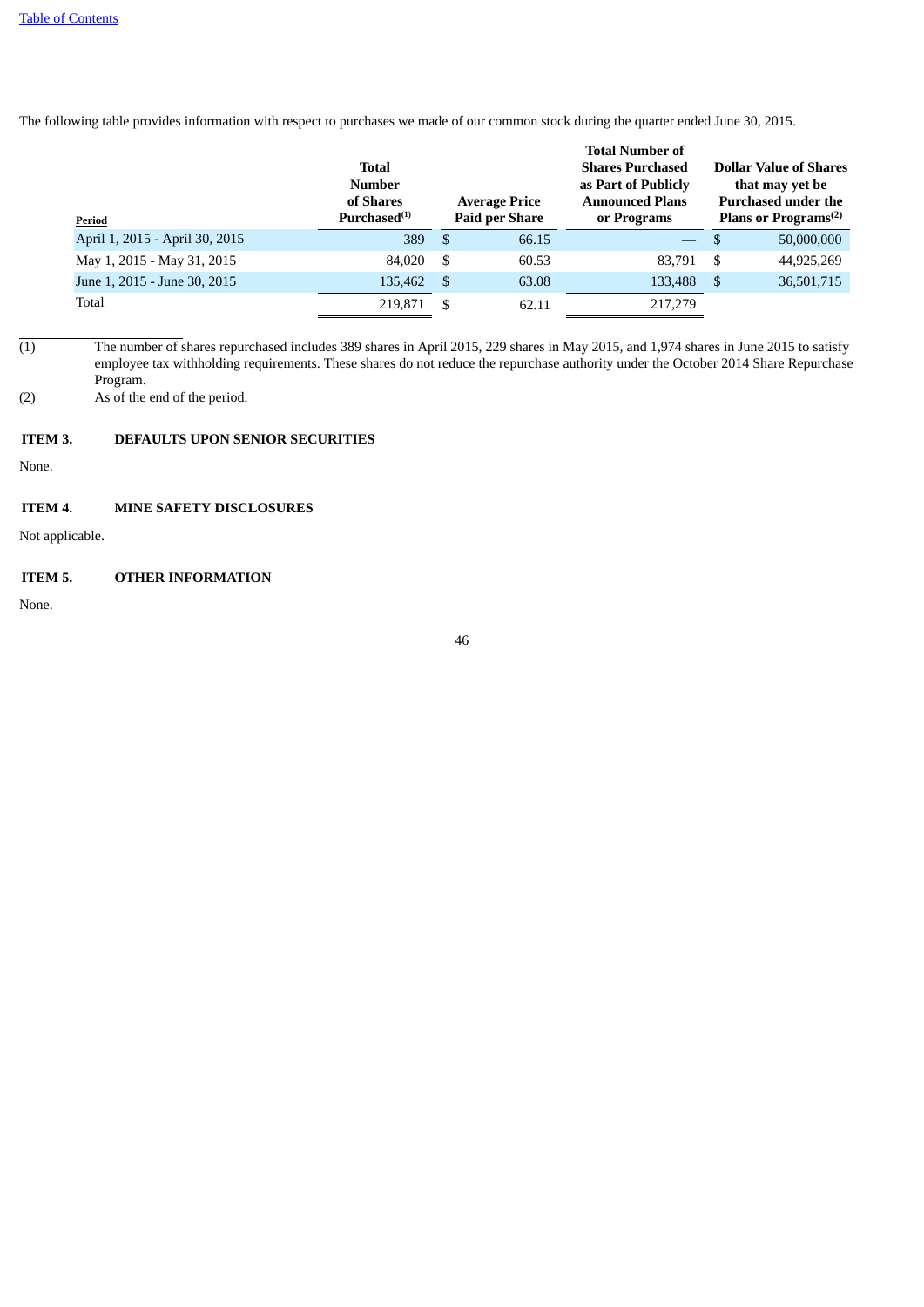## **ITEM 6. EXHIBITS**

(a) The following exhibits are filed as part of this Quarterly Report on Form 10-Q.

|                                 |                                                                                                                                                                      |                   |                              | <b>Incorporated by Reference</b> |                         |                |                              |  |  |  |
|---------------------------------|----------------------------------------------------------------------------------------------------------------------------------------------------------------------|-------------------|------------------------------|----------------------------------|-------------------------|----------------|------------------------------|--|--|--|
| <b>Exhibit</b><br><b>Number</b> | <b>Exhibit Description</b>                                                                                                                                           | Filed<br>herewith | <b>Furnished</b><br>herewith | Form                             | Period<br><b>Ending</b> | <b>Exhibit</b> | <b>Filing</b><br><b>Date</b> |  |  |  |
| $10.1*$                         | Huron Consulting Group Inc. Stock Ownership Participation Program.                                                                                                   |                   |                              | DEF <sub>14</sub> A              |                         | Appendix A     | 3/20/15                      |  |  |  |
| 31.1                            | Certification of the Chief Executive Officer, pursuant to Rule 13a-<br>$14(a)/15d-14(a)$ , as adopted pursuant to Section 302 of the Sarbanes-<br>Oxley Act of 2002. | $\mathbf X$       |                              |                                  |                         |                |                              |  |  |  |
| 31.2                            | Certification of the Chief Financial Officer, pursuant to Rule 13a-<br>14(a)/15d-14(a), as adopted pursuant to Section 302 of the Sarbanes-<br>Oxley Act of 2002.    | X                 |                              |                                  |                         |                |                              |  |  |  |
| 32.1                            | Certification of the Chief Executive Officer, pursuant to 18 U.S.C.<br>Section 1350, as adopted pursuant to Section 906 of the Sarbanes-Oxley<br>Act of 2002.        |                   | X                            |                                  |                         |                |                              |  |  |  |
| 32.2                            | Certification of the Chief Financial Officer, pursuant to 18 U.S.C. Section<br>1350, as adopted pursuant to Section 906 of the Sarbanes-Oxley Act of<br>2002.        |                   | X                            |                                  |                         |                |                              |  |  |  |
| 101.INS                         | <b>XBRL Instance Document</b>                                                                                                                                        | X                 |                              |                                  |                         |                |                              |  |  |  |
| 101.SCH                         | XBRL Taxonomy Extension Schema Document                                                                                                                              | X                 |                              |                                  |                         |                |                              |  |  |  |
| 101.CAL                         | XBRL Taxonomy Extension Calculation Linkbase Document                                                                                                                | X                 |                              |                                  |                         |                |                              |  |  |  |
| 101.LAB                         | XBRL Taxonomy Extension Label Linkbase Document                                                                                                                      | X                 |                              |                                  |                         |                |                              |  |  |  |
| 101.PRE                         | XBRL Taxonomy Extension Presentation Linkbase Document                                                                                                               | $\mathbf X$       |                              |                                  |                         |                |                              |  |  |  |
| 101.DEF                         | XBRL Taxonomy Extension Definition Linkbase Document                                                                                                                 | X                 |                              |                                  |                         |                |                              |  |  |  |
|                                 |                                                                                                                                                                      |                   |                              |                                  |                         |                |                              |  |  |  |

<span id="page-48-0"></span>\* Indicates the exhibit is a management contract or compensatory plan or arrangement.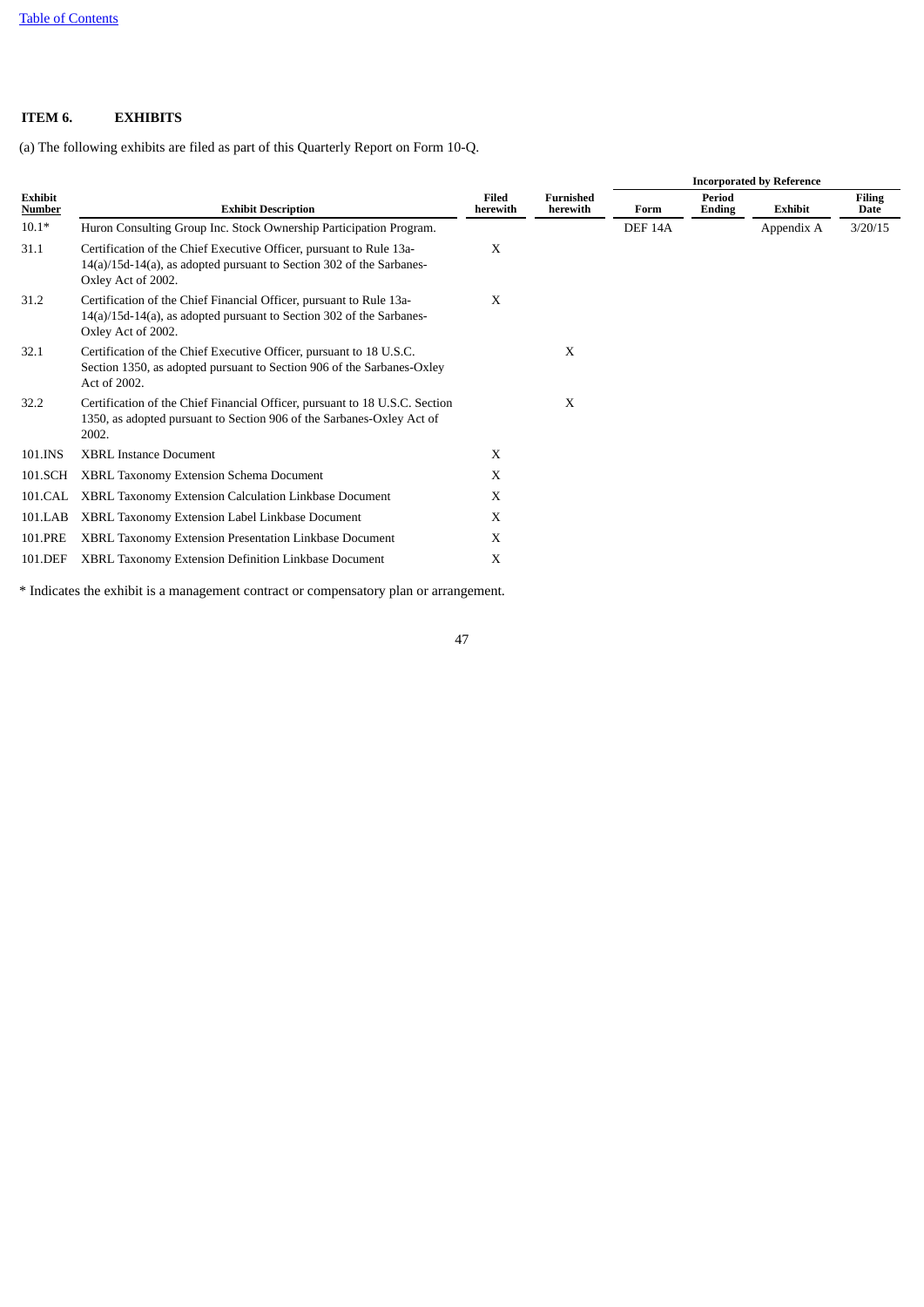## **SIGNATURE**

Pursuant to the requirements of the Securities Exchange Act of 1934, the registrant has duly caused this report to be signed on its behalf by the undersigned thereunto duly authorized.

Huron Consulting Group Inc.

(Registrant)

Date: July 28, 2015 July 28, 2015

C. Mark Hussey Executive Vice President, Chief Operating Officer, Chief Financial Officer and Treasurer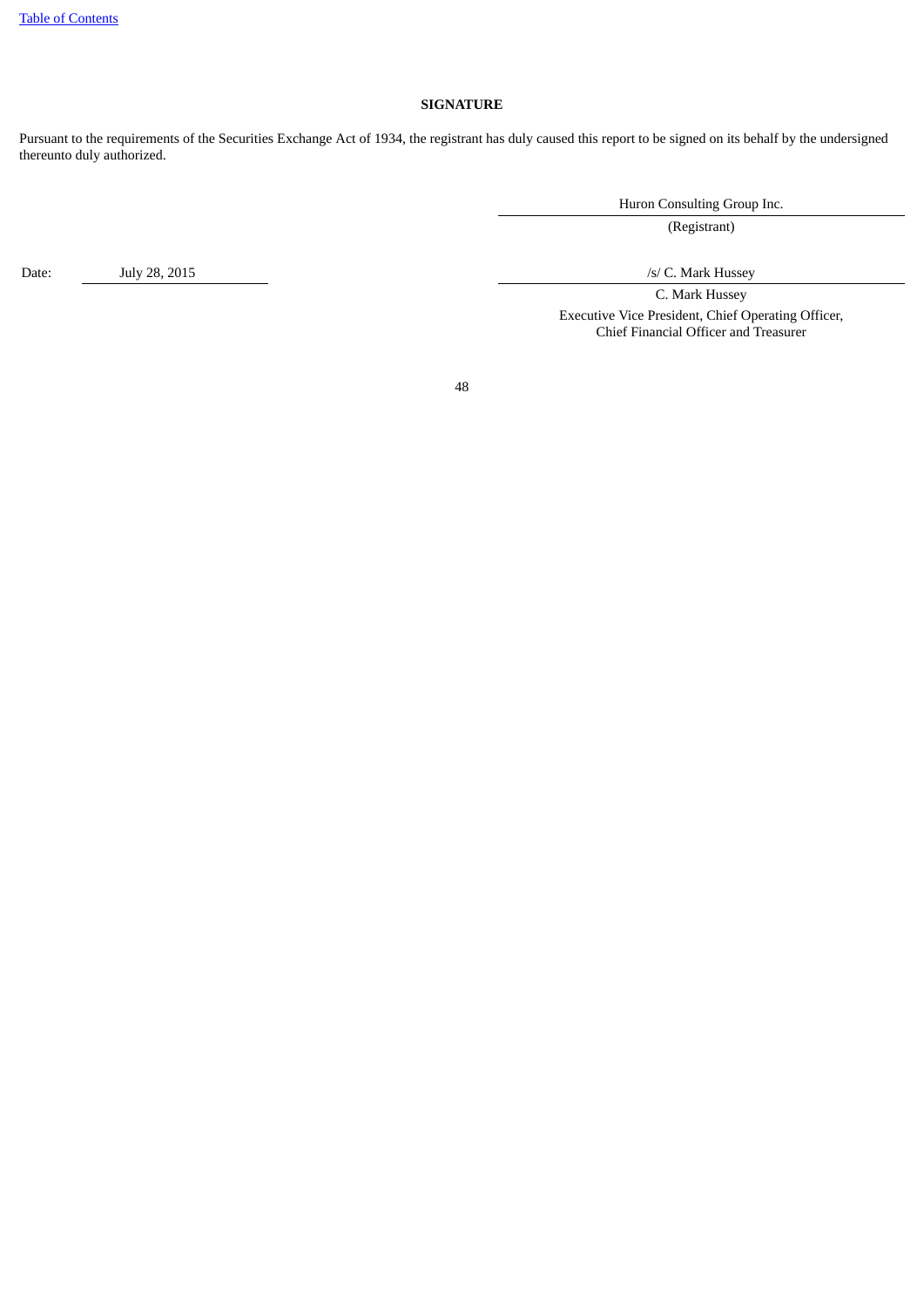## **CERTIFICATION OF THE CHIEF EXECUTIVE OFFICER, PURSUANT TO RULE 13a-14(a)/15d-14(a), AS ADOPTED PURSUANT TO SECTION 302 OF THE SARBANES-OXLEY ACT OF 2002**

I, James H. Roth, certify that:

- 1. I have reviewed this Quarterly Report on Form 10-Q of Huron Consulting Group Inc.;
- 2. Based on my knowledge, this report does not contain any untrue statement of a material fact or omit to state a material fact necessary to make the statements made, in light of the circumstances under which such statements were made, not misleading with respect to the period covered by this report;
- 3. Based on my knowledge, the financial statements, and other financial information included in this report, fairly present in all material respects the financial condition, results of operations and cash flows of the registrant as of, and for, the periods presented in this report;
- 4. The registrant's other certifying officer and I are responsible for establishing and maintaining disclosure controls and procedures (as defined in Exchange Act Rules 13a-15(e) and 15d-15(e)) and internal control over financial reporting (as defined in Exchange Act Rules 13a-15(f) and 15d-15(f)) for the registrant and have:
	- a) Designed such disclosure controls and procedures, or caused such disclosure controls and procedures to be designed under our supervision, to ensure that material information relating to the registrant, including its consolidated subsidiaries, is made known to us by others within those entities, particularly during the period in which this report is being prepared;
	- b) Designed such internal control over financial reporting, or caused such internal control over financial reporting to be designed under our supervision, to provide reasonable assurance regarding the reliability of financial reporting and the preparation of financial statements for external purposes in accordance with generally accepted accounting principles;
	- c) Evaluated the effectiveness of the registrant's disclosure controls and procedures and presented in this report our conclusions about the effectiveness of the disclosure controls and procedures, as of the end of the period covered by this report based on such evaluation; and
	- d) Disclosed in this report any change in the registrant's internal control over financial reporting that occurred during the registrant's most recent fiscal quarter (the registrant's fourth fiscal quarter in the case of an annual report) that has materially affected, or is reasonably likely to materially affect, the registrant's internal control over financial reporting; and
- 5. The registrant's other certifying officer and I have disclosed, based on our most recent evaluation of internal control over financial reporting, to the registrant's auditors and the audit committee of the registrant's board of directors (or persons performing the equivalent functions):
	- a) All significant deficiencies and material weaknesses in the design or operation of internal control over financial reporting which are reasonably likely to adversely affect the registrant's ability to record, process, summarize and report financial information; and
	- b) Any fraud, whether or not material, that involves management or other employees who have a significant role in the registrant's internal control over financial reporting.

Date: July 28, 2015 **By:** By: /s/ James H. Roth

James H. Roth President and Chief Executive Officer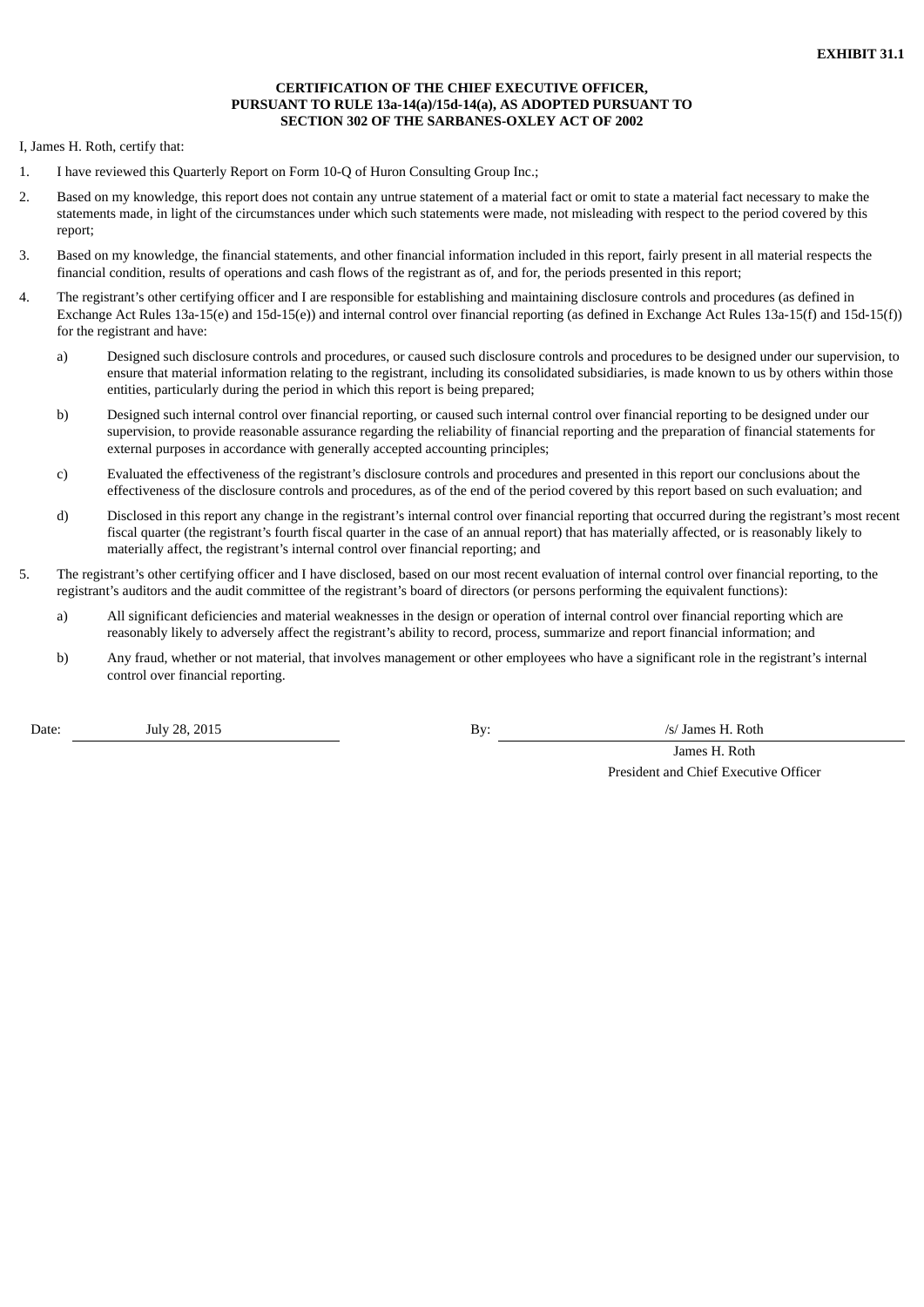#### **CERTIFICATION OF THE CHIEF FINANCIAL OFFICER, PURSUANT TO RULE 13a-14(a)/15d-14(a), AS ADOPTED PURSUANT TO SECTION 302 OF THE SARBANES-OXLEY ACT OF 2002**

I, C. Mark Hussey, certify that:

- 1. I have reviewed this Quarterly Report on Form 10-Q of Huron Consulting Group Inc.;
- 2. Based on my knowledge, this report does not contain any untrue statement of a material fact or omit to state a material fact necessary to make the statements made, in light of the circumstances under which such statements were made, not misleading with respect to the period covered by this report;
- 3. Based on my knowledge, the financial statements, and other financial information included in this report, fairly present in all material respects the financial condition, results of operations and cash flows of the registrant as of, and for, the periods presented in this report;
- 4. The registrant's other certifying officer and I are responsible for establishing and maintaining disclosure controls and procedures (as defined in Exchange Act Rules 13a-15(e) and 15d-15(e)) and internal control over financial reporting (as defined in Exchange Act Rules 13a-15(f) and 15d-15(f)) for the registrant and have:
	- a) Designed such disclosure controls and procedures, or caused such disclosure controls and procedures to be designed under our supervision, to ensure that material information relating to the registrant, including its consolidated subsidiaries, is made known to us by others within those entities, particularly during the period in which this report is being prepared;
	- b) Designed such internal control over financial reporting, or caused such internal control over financial reporting to be designed under our supervision, to provide reasonable assurance regarding the reliability of financial reporting and the preparation of financial statements for external purposes in accordance with generally accepted accounting principles;
	- c) Evaluated the effectiveness of the registrant's disclosure controls and procedures and presented in this report our conclusions about the effectiveness of the disclosure controls and procedures, as of the end of the period covered by this report based on such evaluation; and
	- d) Disclosed in this report any change in the registrant's internal control over financial reporting that occurred during the registrant's most recent fiscal quarter (the registrant's fourth fiscal quarter in the case of an annual report) that has materially affected, or is reasonably likely to materially affect, the registrant's internal control over financial reporting; and
- 5. The registrant's other certifying officer and I have disclosed, based on our most recent evaluation of internal control over financial reporting, to the registrant's auditors and the audit committee of the registrant's board of directors (or persons performing the equivalent functions):
	- a) All significant deficiencies and material weaknesses in the design or operation of internal control over financial reporting which are reasonably likely to adversely affect the registrant's ability to record, process, summarize and report financial information; and
	- b) Any fraud, whether or not material, that involves management or other employees who have a significant role in the registrant's internal control over financial reporting.

Date: July 28, 2015 **By:** By: *Internal By: Internal By: Internal By: Internal By: Internal By: Internal By: Internal By: Internal By: Internal By: Internal By: Internal By: Internal By: Internal By* 

C. Mark Hussey

Executive Vice President, Chief Operating Officer, Chief Financial Officer and Treasurer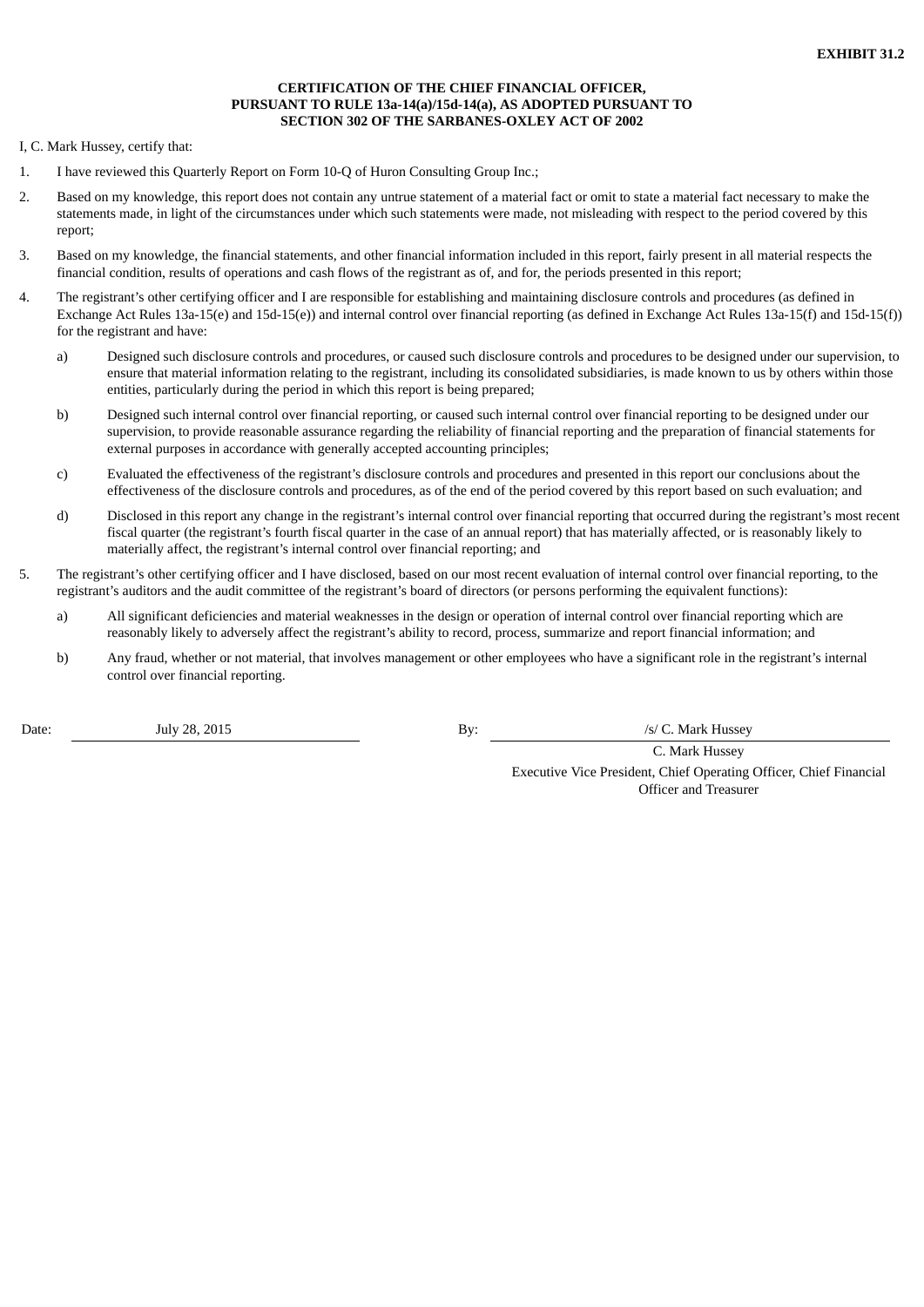#### **CERTIFICATION OF THE CHIEF EXECUTIVE OFFICER, PURSUANT TO 18 U.S.C. SECTION 1350, AS ADOPTED PURSUANT TO SECTION 906 OF THE SARBANES-OXLEY ACT OF 2002**

In connection with the Quarterly Report of Huron Consulting Group Inc. (the "Company") on Form 10-Q for the quarter ended June 30, 2015 as filed with the Securities and Exchange Commission on the date hereof (the "Report"), I, James H. Roth, President and Chief Executive Officer of the Company, hereby certify, pursuant to 18 U.S.C. Section 1350, as adopted pursuant to Section 906 of the Sarbanes-Oxley Act of 2002, that to the best of my knowledge:

- 1. The Report fully complies with the requirements of Section 13(a) or 15(d) of the Securities Exchange Act of 1934; and
- 2. The information contained in the Report fairly presents, in all material respects, the financial condition and results of operations of the Company for the periods presented therein.

Date: July 28, 2015 **By:** *Index 10. 28, 2015* **By:** *Index 10. 28, 2015* 

James H. Roth

President and Chief Executive Officer

A signed original of this written statement required by Section 906, or other document authenticating, acknowledging, or otherwise adopting the signature that appears in typed form within the electronic version of this written statement required by Section 906, has been provided to the Company and will be retained by the Company and furnished to the Securities and Exchange Commission or its staff upon request.

The foregoing certification is being furnished to the Securities and Exchange Commission as an exhibit to the Form 10-Q and shall not be considered filed as part of the Form 10-Q.